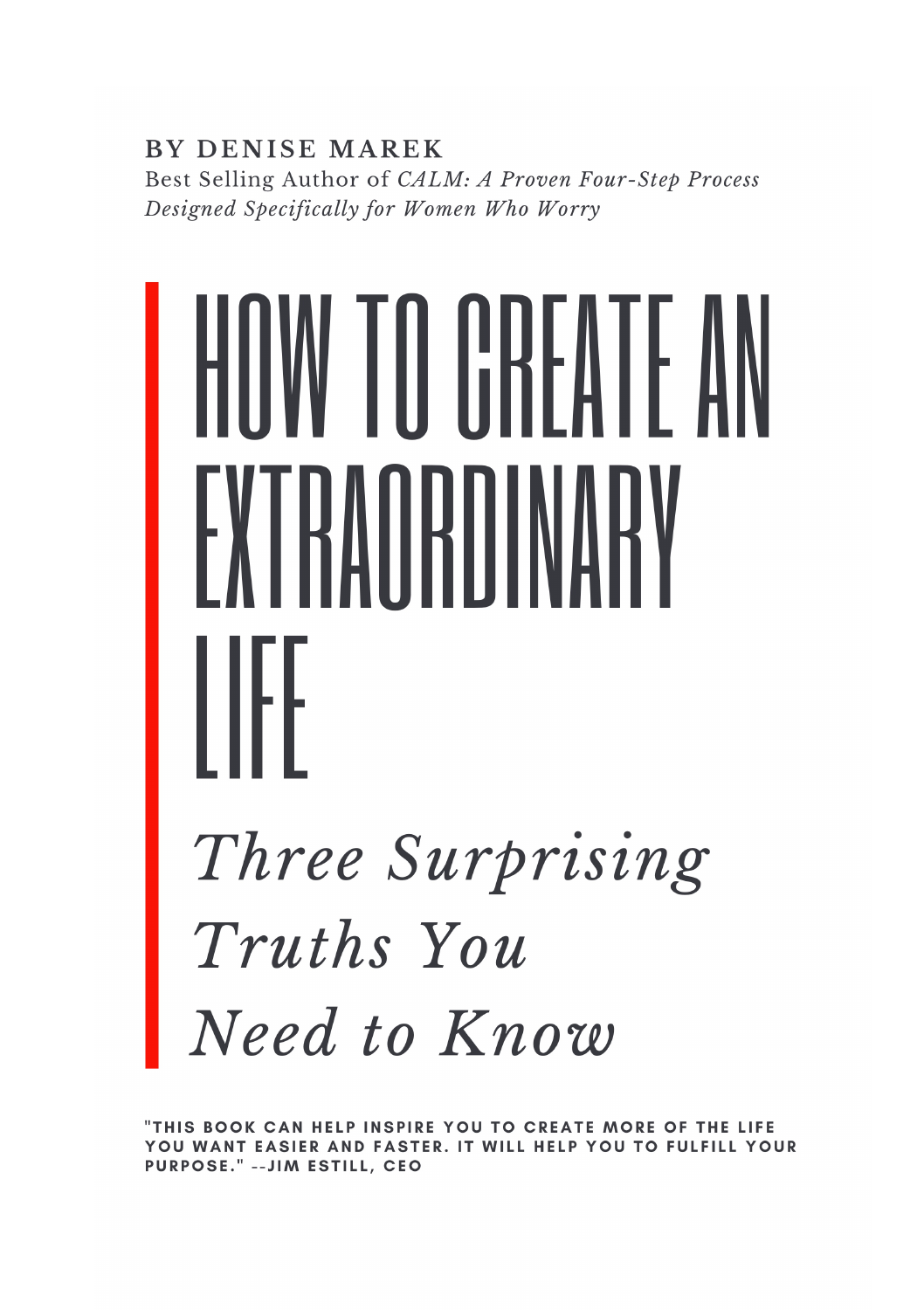# **HOW TO CREATE AN EXTRAORDINARY LIFE**

*Three Surprising Truths You Need to Know*

**Denise Marek**

Copyright  $©$  2018 Denise Marek All rights reserved.

© 2018 Denise Marek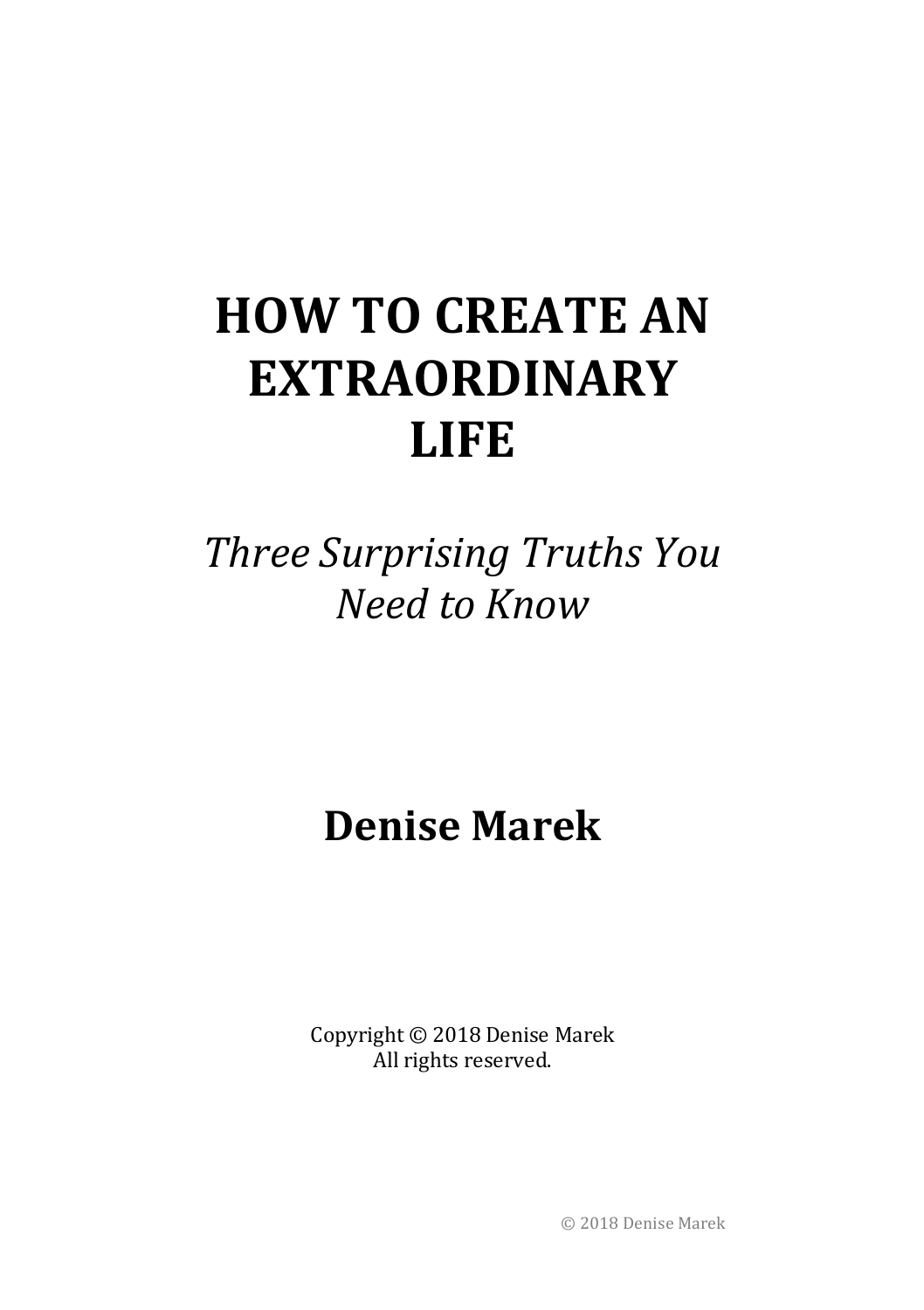*"Reading is essential for those who seek to rise above the ordinary.* We must not permit anything to stand between us and the book that *could change our lives."*

> - Jim Rohn (1930-2009) World-Renowned Business Speaker

> > ... This book will change *your* life!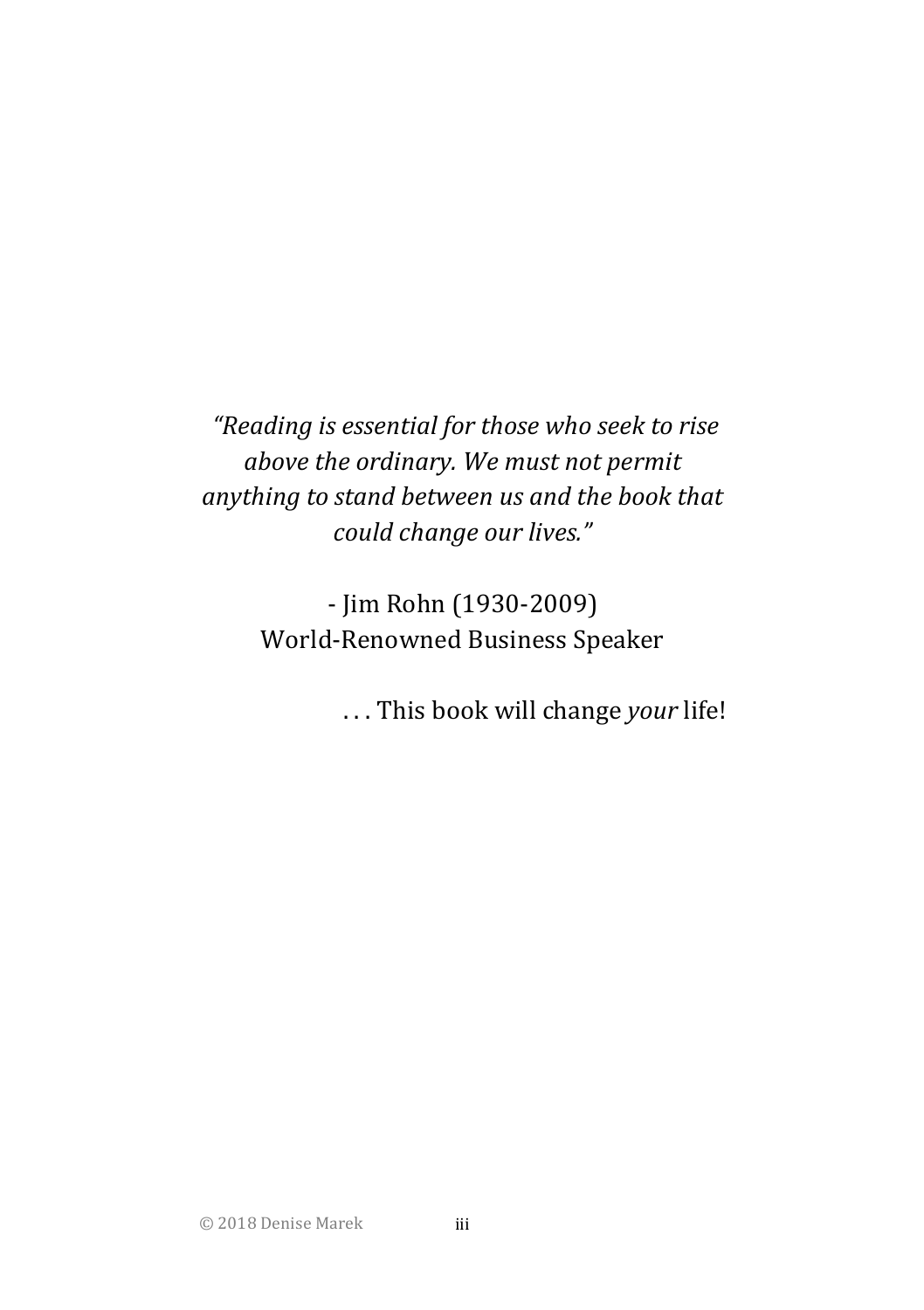# Contents

|      | Foreword by Jim Estill                        | vi           |
|------|-----------------------------------------------|--------------|
| Life | Introduction: You Can Create an Extraordinary | viii         |
|      | <b>CHAPTER ONE:</b>                           |              |
|      | <b>TRUTH #1: ORDINARY PEOPLE CREATE</b>       |              |
|      | <b>EXTRAORDINARY LIVES</b>                    | 1            |
|      | A Big Dream                                   | $\mathbf{1}$ |
|      | Stepping into the Unknown                     | 3            |
|      | Becoming All You Can Be                       | 5            |
|      | Embracing the "And"                           | 6            |
|      | <b>CHAPTER TWO:</b>                           |              |
|      | <b>TRUTH #2: ORDINARY PEOPLE CREATE</b>       |              |
|      | <b>EXTRAORDINARY LIVES BY TAKING BOLD</b>     |              |
|      | ACTION UNCEASINGLY                            | 9            |
|      | A Bold Action                                 | 9            |
|      | <b>Becoming Unstoppable</b>                   | 11           |
|      | <b>Creating a Massive Comfort Zone</b>        | 12           |
|      | Defining an Extraordinary Life                | 16           |
|      | <b>Being of Maximum Service</b>               | 16           |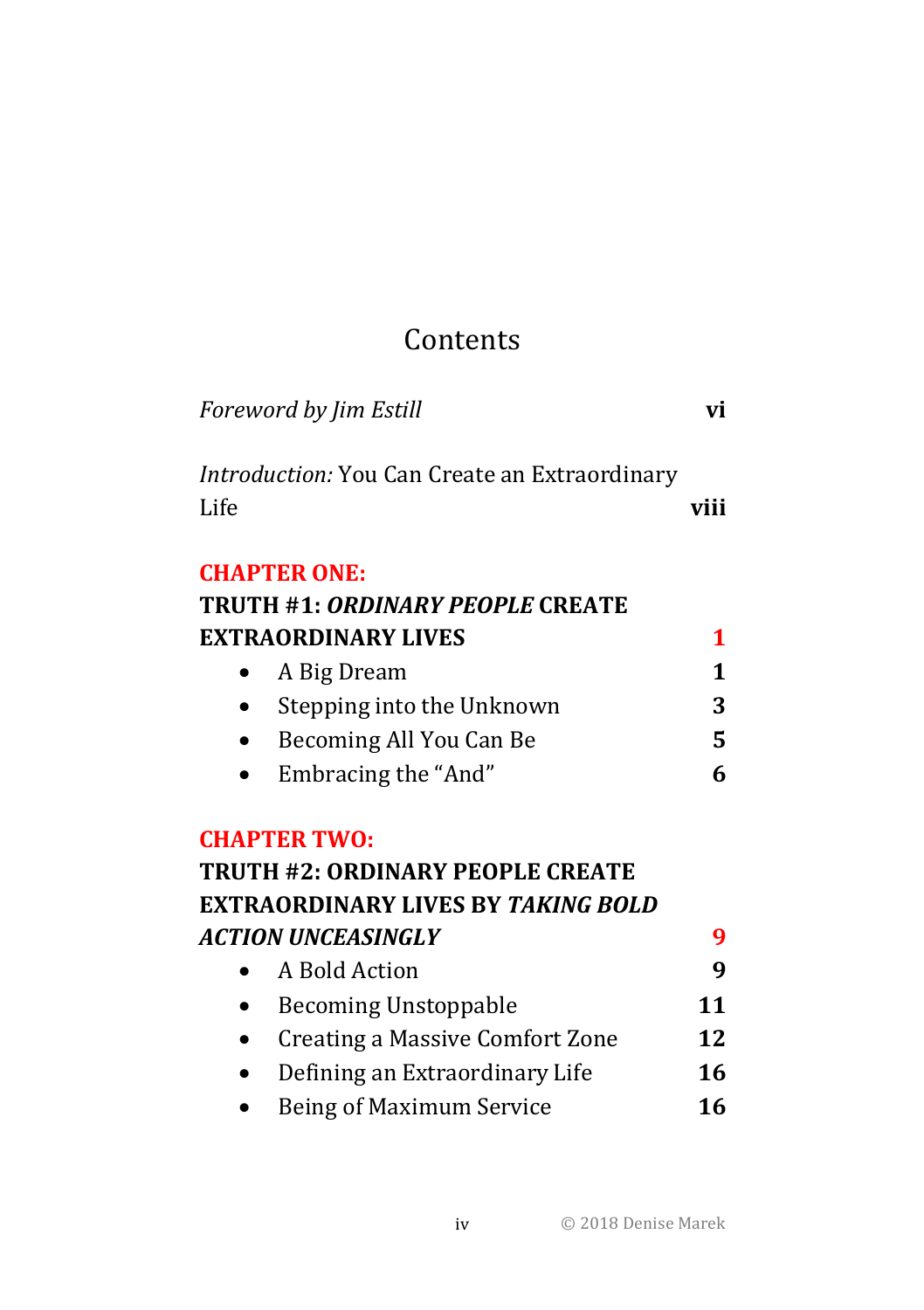### **CHAPTER THREE:**

### **TRUTH #3: ORDINARY PEOPLE CREATE EXTRAORDINARY LIVES BY TAKING BOLD ACTION UNCEASINGLY** *TOWARDS A*  **PURPOSEFUL VISION 18**

| A Purposeful Vision | 18 |
|---------------------|----|
|                     |    |

- Overcoming the Fear of Rejection 20
- Fulfilling Your Purposeful Vision **22**

### **CHAPTER FOUR:**

# **THE ULTIMATE REASON FOR CREATING AN EXTRAORDINARY LIFE** 23

| The Ultimate Reason |  |
|---------------------|--|
| $T = 11.7$          |  |

• Putting It All Together **25** 

### **CHAPTER FIVE:**

### **MAKING THE THREE TRUTHS ACTIONABLE IN YOUR LIFE** 28

|  | The Big Questions                    | 28 |
|--|--------------------------------------|----|
|  | Creating an Extraordinary Life - The |    |
|  | Six-Step Process                     | 40 |
|  | Gaining the Courage to be in Bold    |    |
|  | <b>Action - The CALM Process</b>     | 41 |
|  | Making the Decision to Live an       |    |
|  | <b>Extraordinary Life</b>            |    |
|  | Taking Your Next Bold Step           | 45 |
|  |                                      |    |
|  |                                      |    |

| Afterword        | 46 |
|------------------|----|
| About the Author | 49 |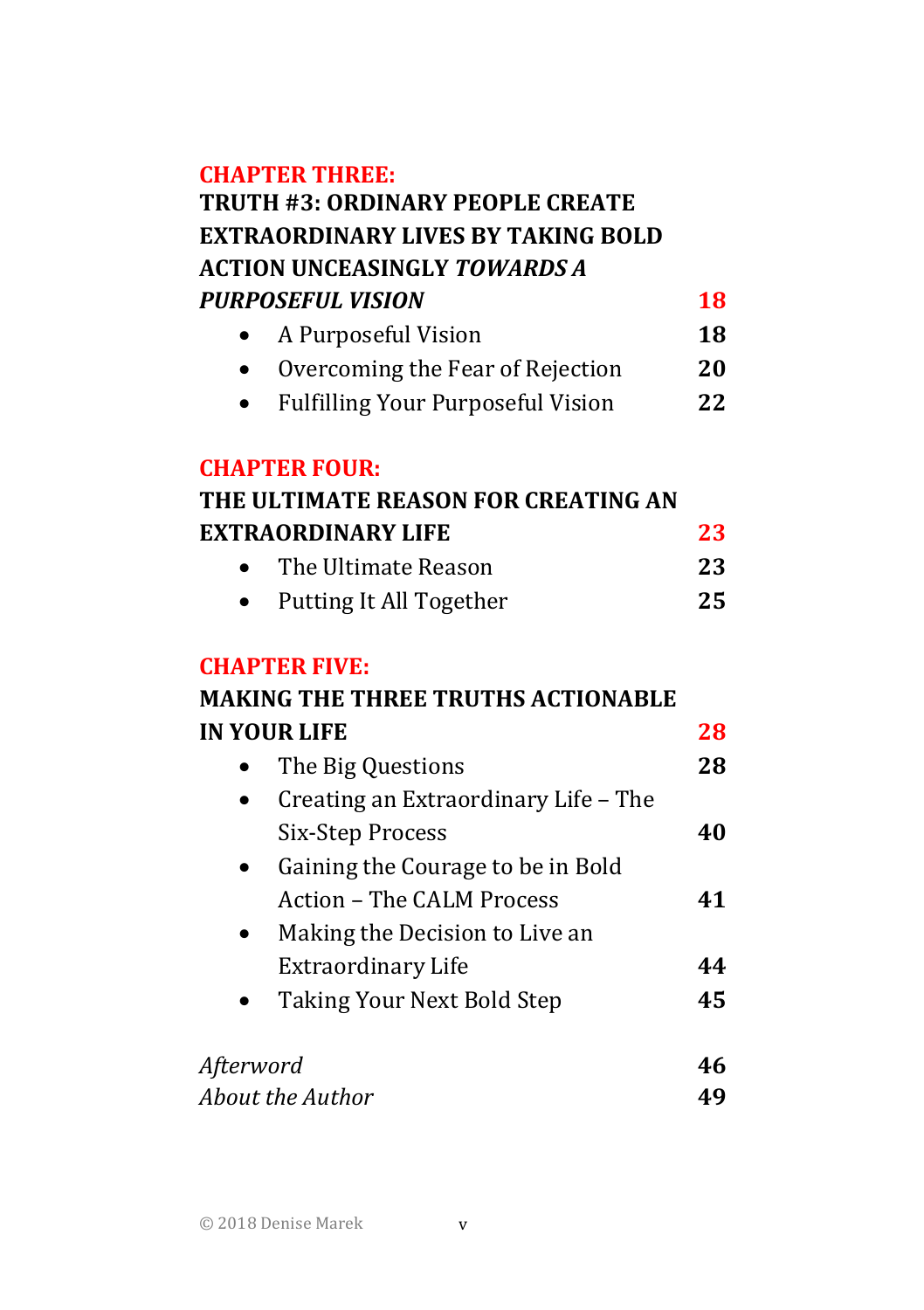### **Foreword**

As a child of  $6$  or  $7$ , I had a conversation with my brother Glen, who would have been 5 or 6, about what our father was. We knew he was not a fireman or a policeman. We knew he did not drive a truck or bulldozer. We knew he did not drive an ambulance. After discussion, we decided he was "just a plain ordinary man." Now that he is no longer here. I realize he was extraordinary.

I am still young but I have led an extraordinary life so far. I started a business and grew it to  $$2$ billion in sales. I invested in, advised and mentored tech entrepreneurs, experiencing such things as sitting on the board of Blackberry for their first 13 years since before it went public. I received awards like the Order of Canada and Honorary Doctor of Laws. More than  $25$  of my  $150$  start-up ventures and investments were profitable exits. I now own and lead a great company - Danby Appliances. I often say, "I lead a charmed life."

I have been able to use my extraordinary life to fulfill my purpose – to help others. I became known for the 87 refugees I sponsored to come to Canada. I am less known for the other helping I have been able to do anonymously.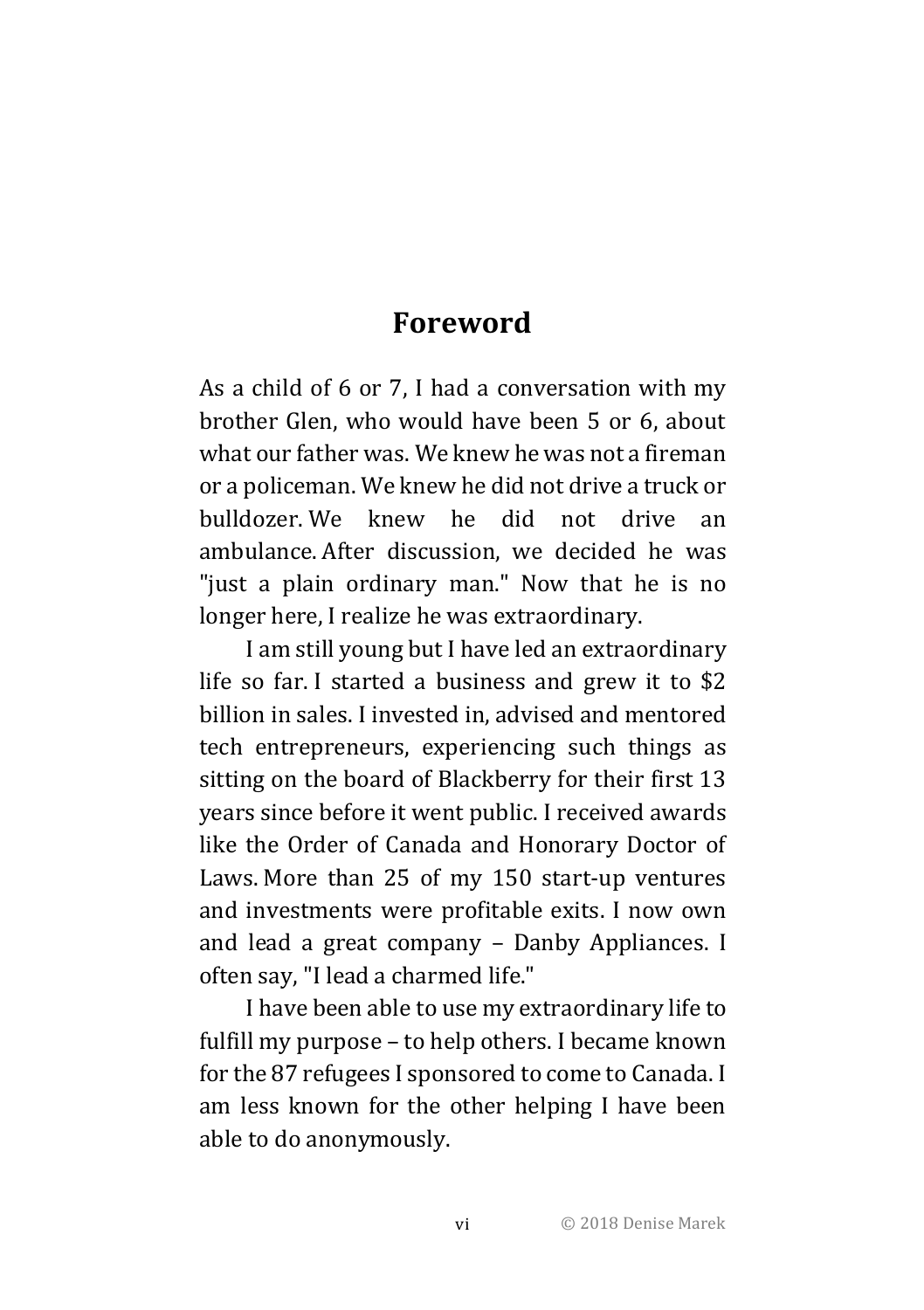As I read *How to Create an Extraordinary Life*, I realized I could have accomplished more, faster and easier, had I known the 3 surprising truths. This book can help inspire you to create more of the life you want, easier and faster. It will help you fulfill your purpose.

Enjoy the journey. Keep learning.

Jim Estill CEO Danby Appliances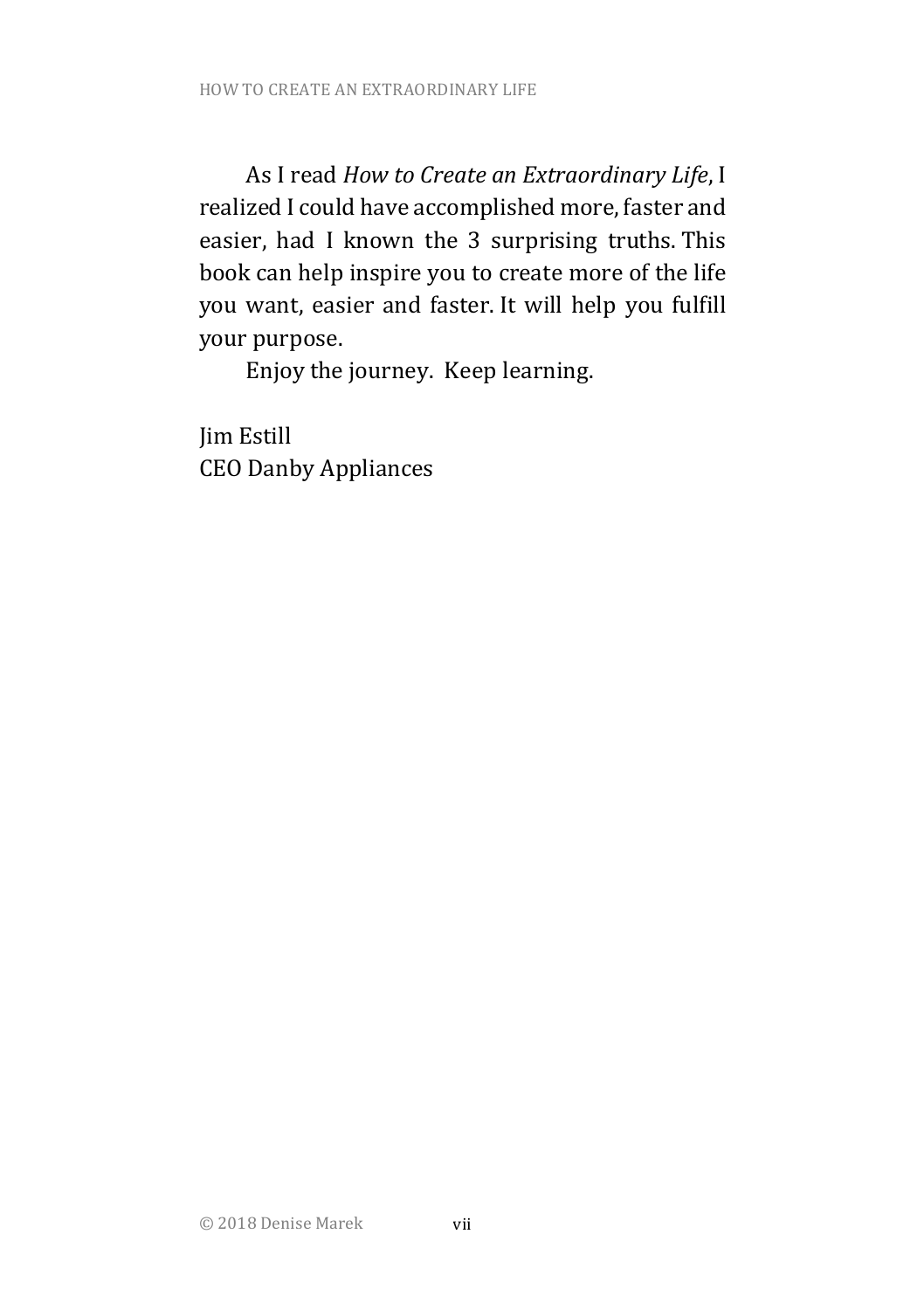### **Introduction**

# **You Can Create an Extraordinary Life**

Do you know what tomorrow will look like for you? If you're like most people, tomorrow will look a lot like today does  $-$  in the same way today looks a lot like yesterday did. For most, tomorrow will be filled with the same story, the same characters, and the same scenery as you travel the same route to work with the same thoughts running through your mind. You'll likely even *feel* the same way tomorrow that you feel today. In fact, it's quite likely not much will be different at all. It will be familiar, known, and ordinary as you live your life on autopilot.

The familiar, known, and ordinary *seems* comfortable and easy  $-$  but is it? Are you fulfilled? Do you wake up brimming with excitement about the possibilities of what could be for this day? Do you jump out of bed with enthusiasm about your life?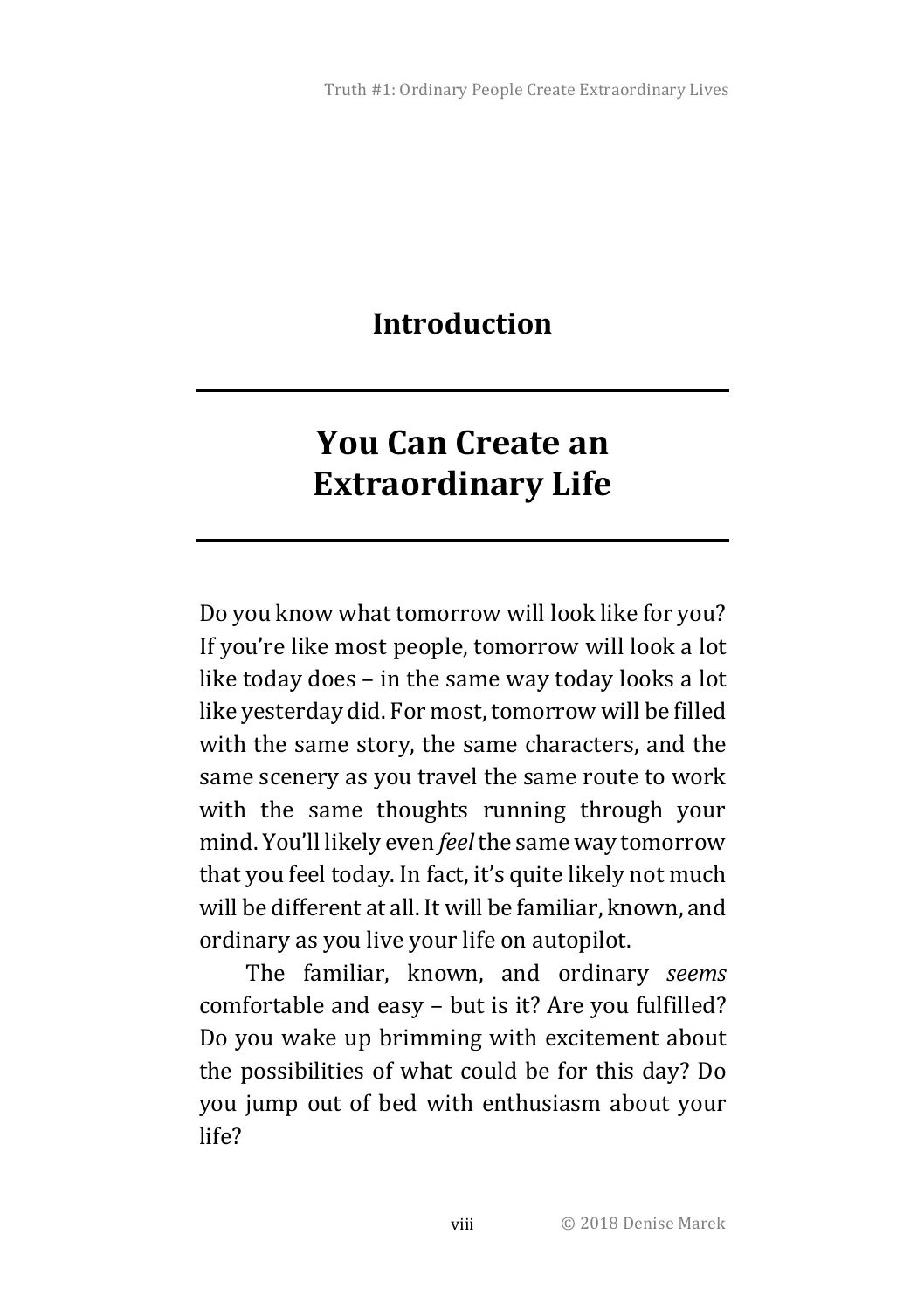Or do you wake up – possibly even having achieved the goals you thought would make you happy – and feel as though something is missing? Do you ever think, *I know I'm meant for more than this?* Of course you were meant for more! You were meant to live an extraordinary life!

Just about a year ago, my life felt anything but extraordinary. I was in a really dark place in terms of being severely depressed. Every morning in my shower I would cry and call out, "God, help me." When I was in that depressed place I couldn't focus on things that mattered to me anymore. I couldn't go into my home office to work. I just could not go in there. I felt so alone.

I felt hopeless. I couldn't see any light at the end of the tunnel. Thank God I have my two daughters Lindsay and Brianna. If I didn't have them, I understand how people end their lives when they get to that low, low point. That's how bad it was for me. 

One day during a phone conversation, I confided in my sister about how I was feeling. She said, "Denise, don't ever end your life. It doesn't stop the pain; it just passes the pain on to the people who love you." I could not for the life of me imagine passing the pain I was in onto my kids. I thought *if I have to suffer with this pain for the rest of my life so they don't have to suffer, that's what I'm going to do.* 

I have friends who, when they find out now what I was going through then, ask, "Why didn't you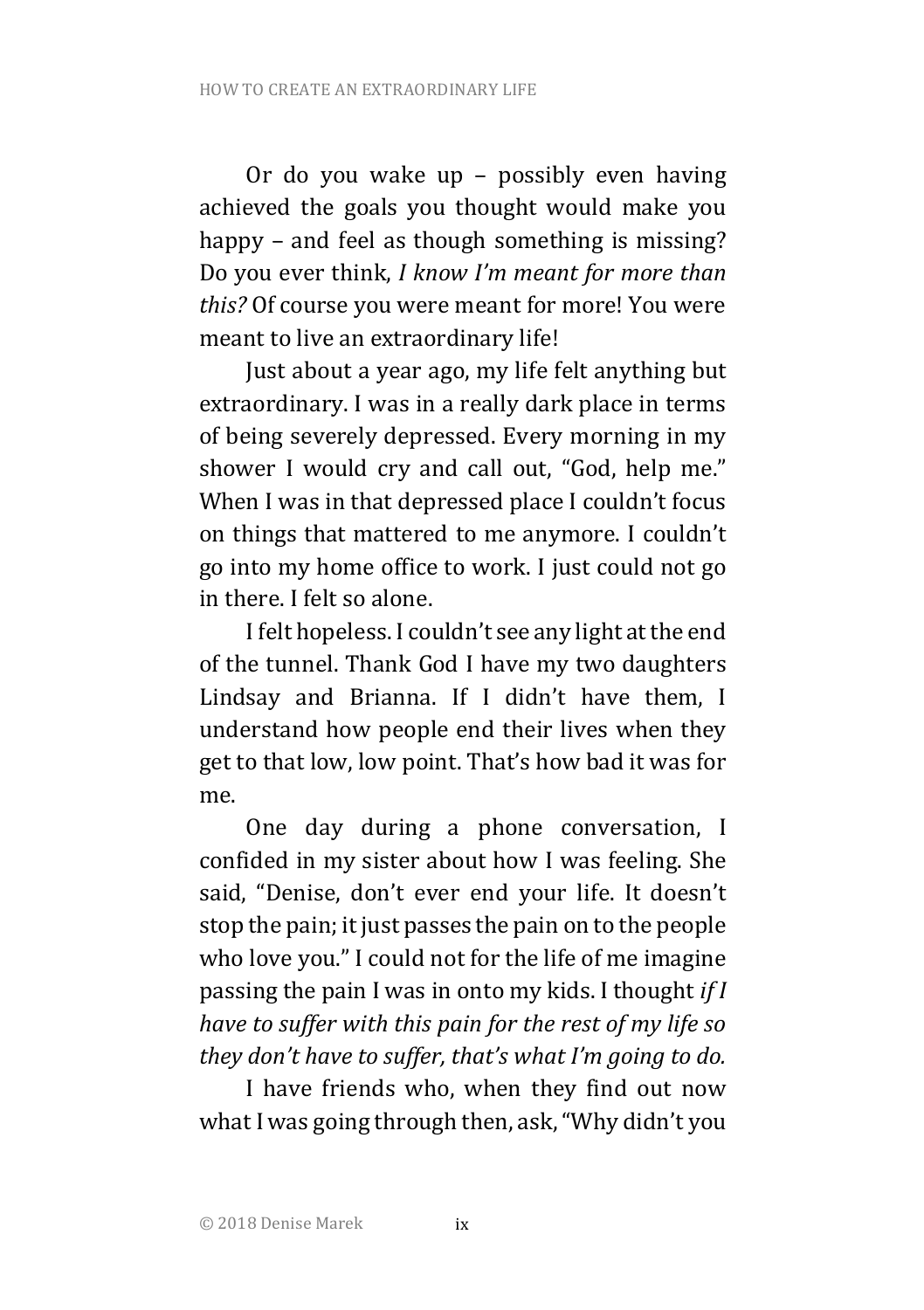call me and reach out for help?" Let me tell you, when you get to that dark place where you feel there is no hope, you can't call somebody and reach out for help. You're in too much pain.

What I could do and what I did do was call out to God every single day – and He heard my cries. He hears the cries of the broken-hearted. Sometimes God will talk to you through other people. That's how He showed up for me. One day, my friend and pastor of the church I attend, called me on the phone and said, "Denise I need to speak with you in my office."

I hadn't reached out to him for help. He reached out to me. That was God's hand for sure.

During that meeting he asked, "Denise, on a scale of 1-10, where do you think your life is right now?"

I just burst into tears and I said, "I think it's at  $3$  One"

He said, "Oh, I would have given you at least a four." That made me laugh for a moment and lightened the mood. That meeting was the first step in getting my life turned around and back on track. Our conversation sparked just enough hope that I was able to take a step and another step and then another out of the darkness and into the light.

Today, I can honestly say, I am fulfilled! I have vision, clarity, and purpose. I actually do wake up brimming with excitement about the possibilities for the day ahead. I wake up filled with gratitude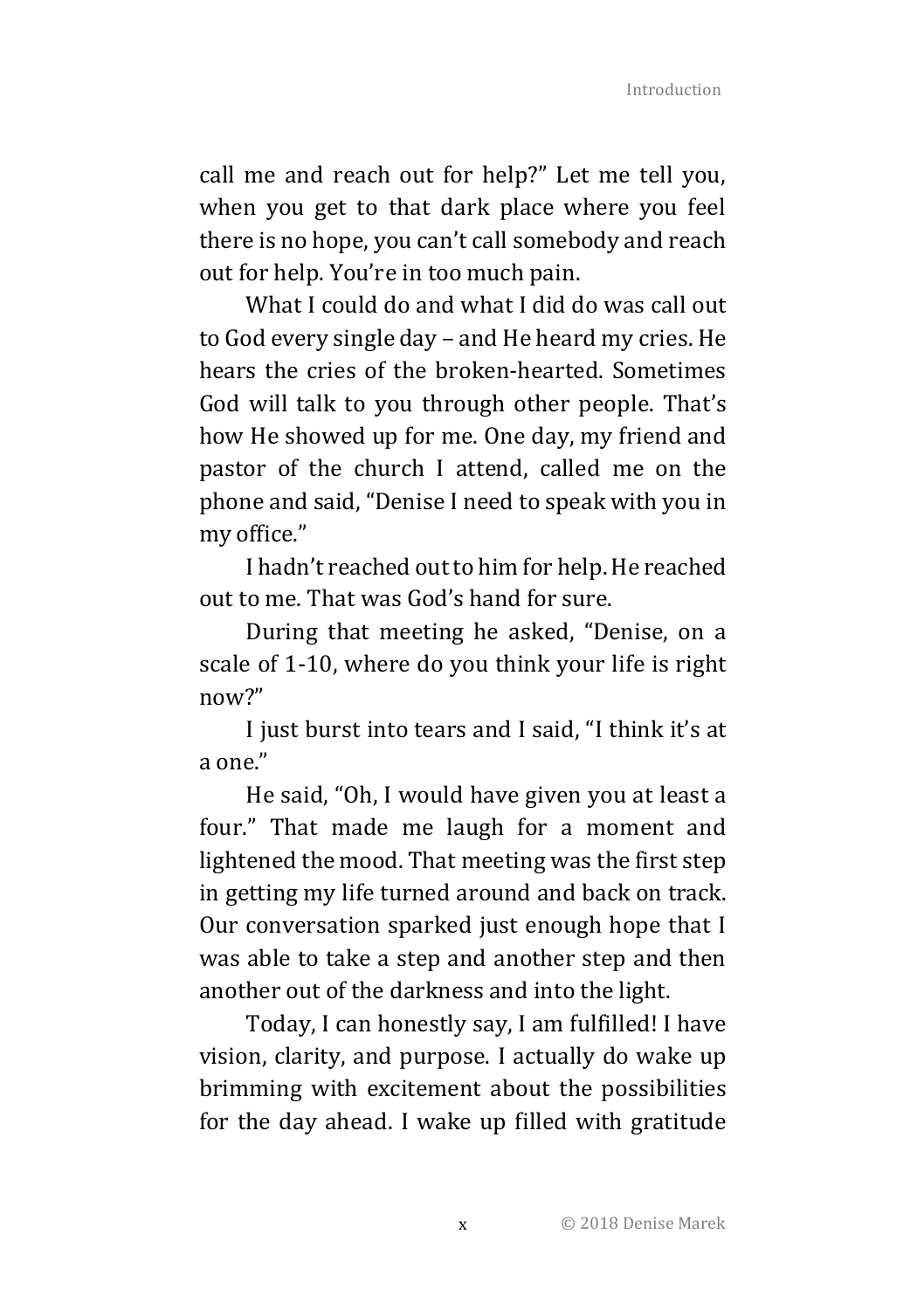about my life. I'm not exaggerating. My first waking thoughts are of thanks. I'm thankful for the work I'm blessed to do and I wake up happy just thinking about doing it. I often think, "Just look at all the incredible things I get to do today!" I now joyfully go into my office and, on some days, I write for 12 hours! Pretty remarkable considering just a short time ago I couldn't even step foot into my home office without feeling empty and alone.

Every morning, I lie in bed for a few minutes giving thanks for it all. Most days I'm *even* filled with gratitude for my bedsheets  $-$  for the wonderful way they feel against my skin. I'm no longer just *alive* breathing, surviving, going through the motions. I'm *living* a truly extraordinary life!

Looking back, I'm glad I endured that season of difficulty. It provided me with a deep understanding of what others are feeling during their own seasons of difficulty. I know what it feels like now for people who have lost hope. I'm also thankful because it strengthened me and equipped me with lessons on *how* to get out of the dark place I was in – and I did figure out how! Now I have the experience and authority to pass these strategies along to help you! As C. S. Lewis said:

### *Hardships often prepare ordinary people for an extraordinary destiny.*

What you'll learn in these pages will spark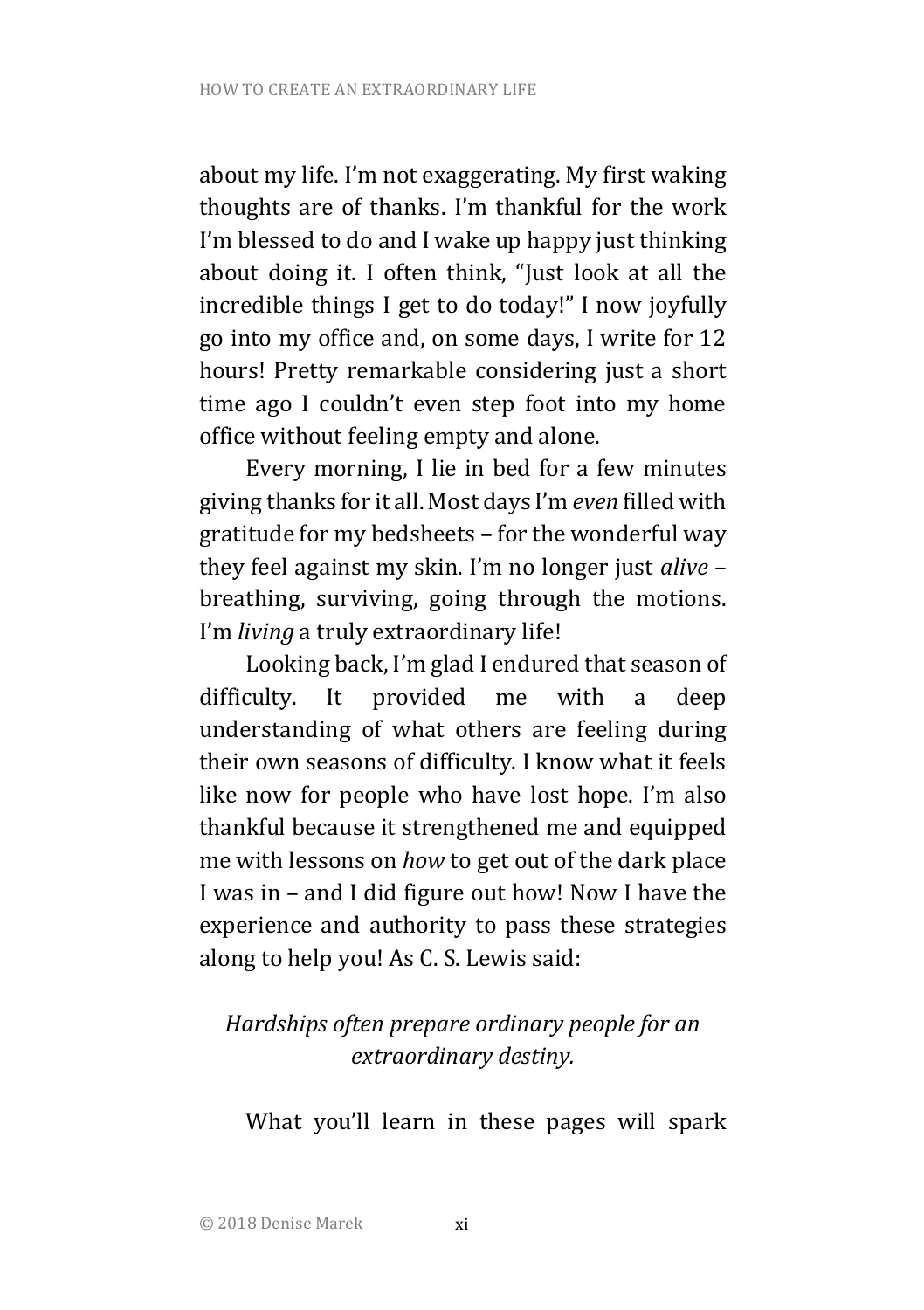hope. Sometimes all you need  $-$  like I did  $-$  is just that little spark of hope to help you take a first step and a second step and then a third. You can do it! You're about to discover that regardless of your current situation – no matter how insurmountable it seems - you can succeed. You can move beyond surviving in an ordinary existence, and begin thriving in an extraordinary life. This book will show you what, why, and how.

Each of the first three chapters will reveal one of the *Three Surprising Truths You Need to Know.* In these three chapters, you'll receive guidance as to *what* it takes to create an extraordinary life. I uncovered these truths after doing over 800 interviews in nine months on more than 120 episodes of hosting a television talk show called *Daytime Durham*.

These first three chapters take you on three of my guests' journeys, journeys which demonstrate the three surprising truths in action. More importantly, their stories will show you it's possible for *you* too, to create an extraordinary life.

In Chapter Four, you'll discover the *why*. You'll learn the *ultimate reason* for creating an extraordinary life and the impact that reason is going to have on you. You'll also learn *why* the three surprising truths are truths *you need to know.* 

Finally, in Chapter Five, you'll learn *how* to make these three truths actionable in your life and implement what you've learned. This chapter is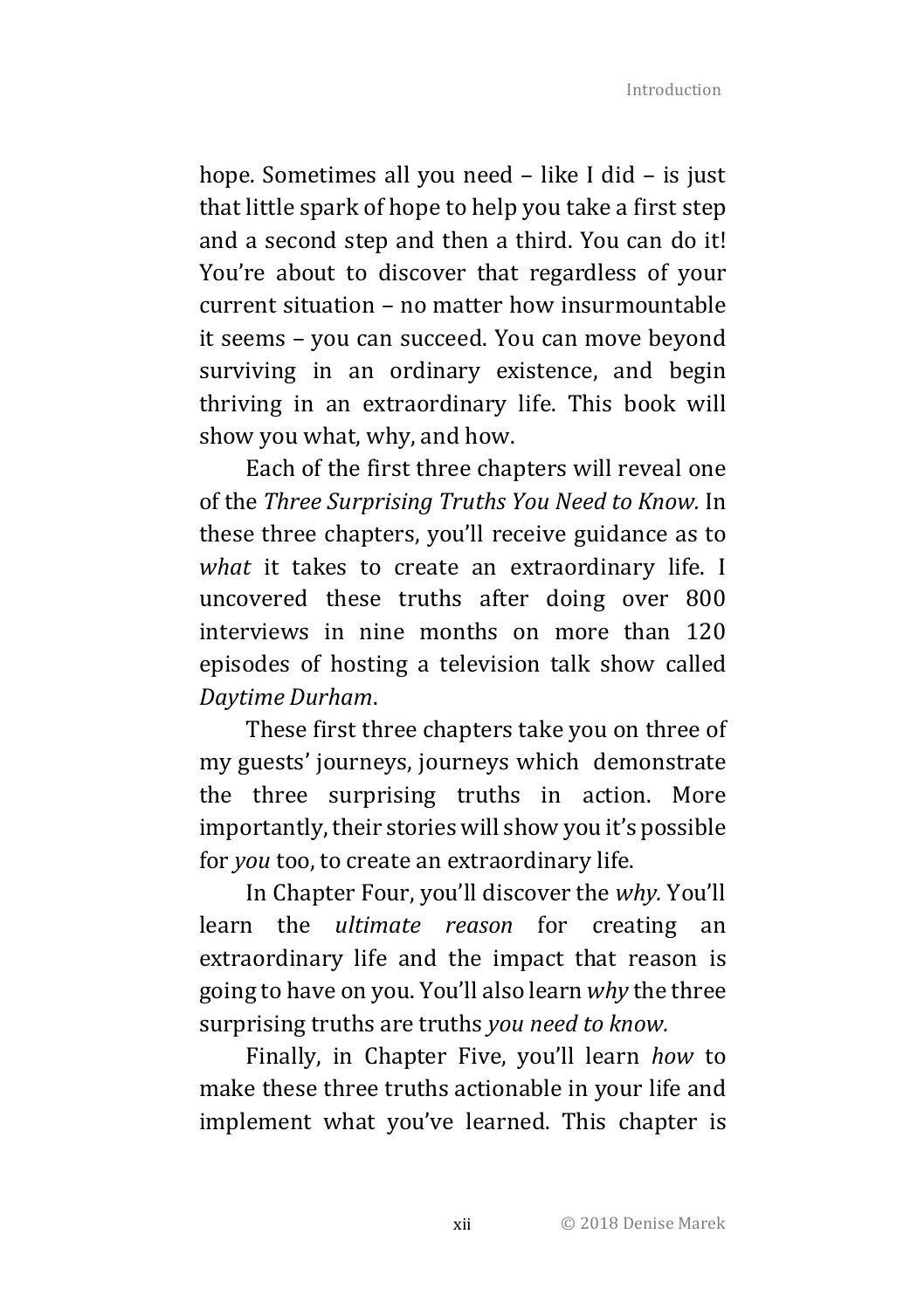crucial because in order to create an extraordinary life, you've got to take action. In this section, I'll reveal the six-step CREATE process to renew your mind and restore hope.

The CREATE process is the six-step process I used to break free from strongholds in thoughts and behaviours that had me trapped. It helped me free myself from addictions that were preventing me from being the best me I could possibly be. It helped me navigate through relationships and to let go of those that were no longer in my best interests to maintain. It helped me determine what I really wanted for my career and I began living that dream. It helped me get unstuck in areas I felt really and truly stuck and got me moving again. It helped me make a more significant difference in the lives of others and it gave me hope, peace, clarity, and direction. It worked for me and I know it will work for you too.

There is hope, clarity, and direction in these pages! It's time to wake up from autopilot and consciously direct the vehicle called *your life!* It's time to grab hold of the wheel and direct your life in a way that's fulfilling to your spirit, soul, and body. Choose today to create something new. Choose to create your new extraordinary life. You really can do it! It's not too late. You're smart enough. You're strong enough. You can turn it all around and move beyond an ordinary life and step into the extraordinary life you were born to live.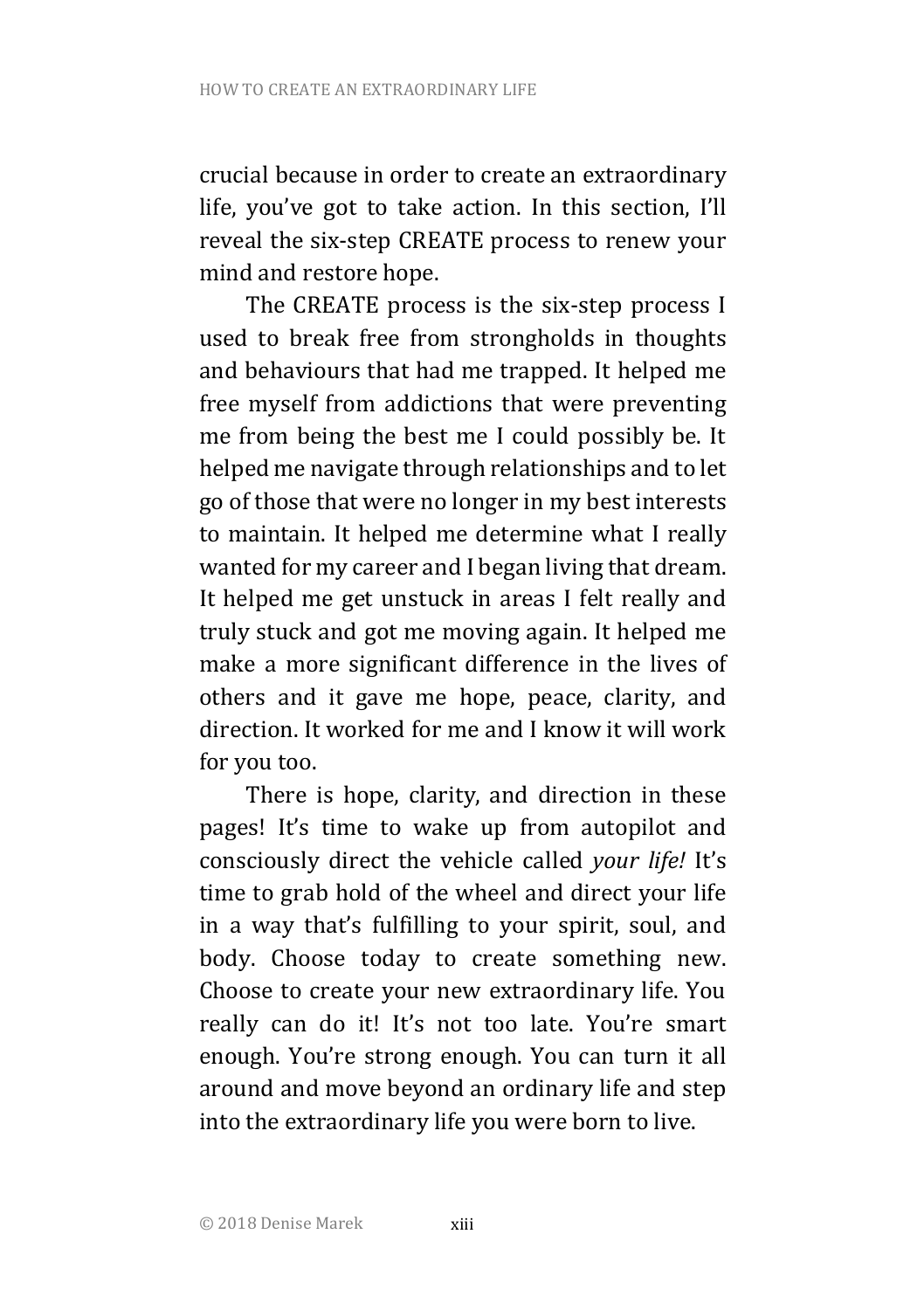### *Declare It!*

Make a declaration right now. Declare:

I can create an extraordinary life!

If you *already* have an extraordinary life, fantastic! Declare:

I can create an *even more* extraordinary life!

This book will help you do just that  $-$  it will help you move forward and transform your life forever! Thank you for joining me on this journey  $\dots$  let's begin!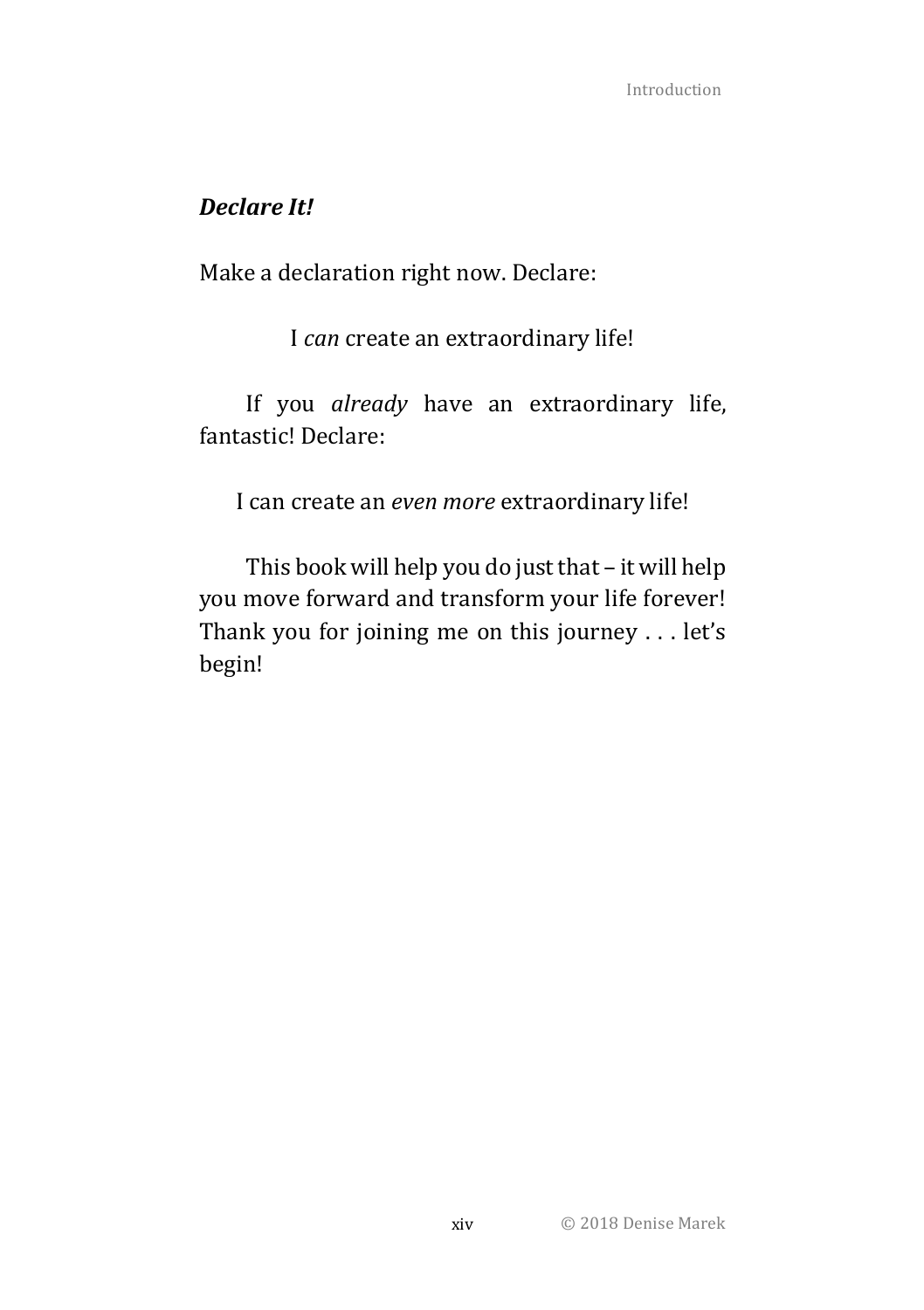### **Chapter One**

# **Truth #1:** *Ordinary People* **Create Extraordinary Lives**

### *A Big Dream*

Jean Nsanzeryaka is a young man I interviewed on my TV show. He is an ordinary person just like you and me. He doesn't have super powers: he can't become invisible on command or put on a cape and fly around town. He needs air to breathe, food to eat, and water to drink to survive – just as you and I do. And, like many ordinary people, Jean had a big dream. His dream was to earn a university degree.

While Jean is an ordinary person, like you and like me, the circumstances in his life at the time of his big dream were likely quite different than yours or mine. You see, Jean was born in a small country in East Central Africa that was troubled for decades by poverty and political strife, including a civil war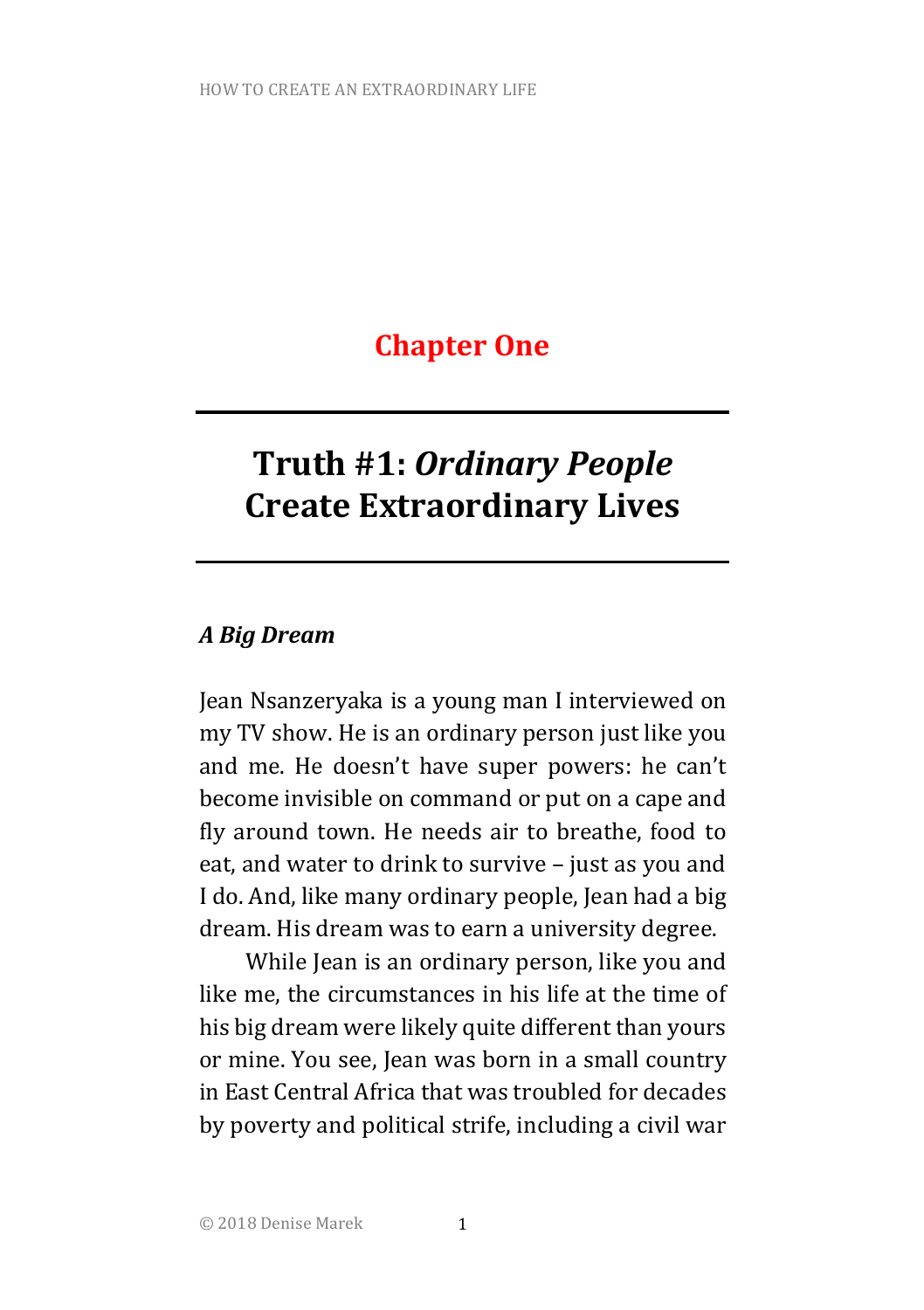that displaced thousands of people. As a result, Jean spent his entire life in refugee camps.

After completing Grade 12, Jean thought it was the end of everything. He didn't think he had a chance of continuing his education.

While you might not know what it's like to grow up in a refugee camp, perhaps you know what it's like to feel trapped. People feel trapped in different ways. Some feel trapped in jobs they dread because they have bills to pay and a family to support. Others feel trapped in unhealthy relationships. Some even feel trapped in their own bodies after an accident or after years of self-abuse and neglect. They feel stuck and believe there is no way out. Maybe you're in a place of feeling stuck or trapped too.

Iean understands what that's like. He thought his dream was over and those thoughts were challenging for him.

Yet Jean still longed to fulfill his dream and he was about to discover it wasn't over for him. In fact, it was just beginning. The *University of Ontario Institute of Technology* (UOIT) selected Jean to become one of its students.

Have you ever wished something like that would happen to you? You stumble across a magic lamp, give it a rub, and a Genie pops out to grant you three wishes? As much as it might seem so at first glance, Jean wasn't given a magic lamp with a Genie. Yes, he was given an incredible opportunity.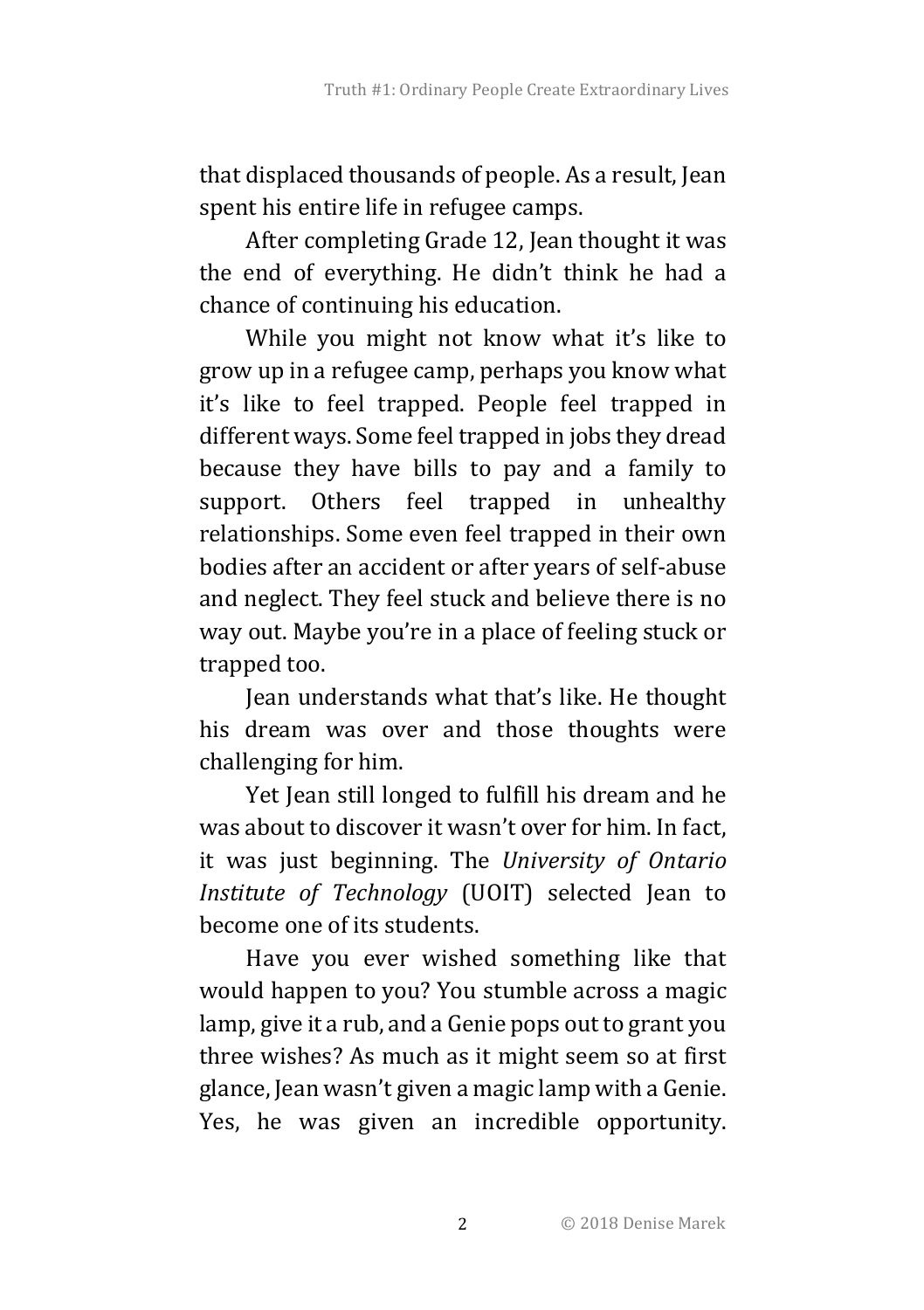However, it would still require several *bold* actions on his part to make this dream a reality.

Imagine what it was going to take. Iean had lived in refugee camps his entire life. He had to leave behind all he had ever known. He had to leave what was familiar. He had to leave his family, fly on a plane (which, of course, he had never done before) to a country he had never been and in which he didn't know anyone. He would be studying at a school called the University of Ontario Institute of *Technology.* The key word here being "technology." Jean had never used a laptop in his entire life and now it would be required!

### *Stepping into the Unknown*

*"If* you are not willing to risk the unusual, you will have to settle for the ordinary." *- Jim Rohn*

When you pursue your big dream, it often requires stepping away from the familiar and comfortable. This is scary stuff. Listen, even when your "familiar" is a refugee camp, it doesn't make taking those actions any less bold. It's still leaving what you know. It still involves **stepping**  *outside*  **of your**  comfort zone and stepping *into* the unknown. It's still putting yourself out there where you've never been before to become more than you've ever been before.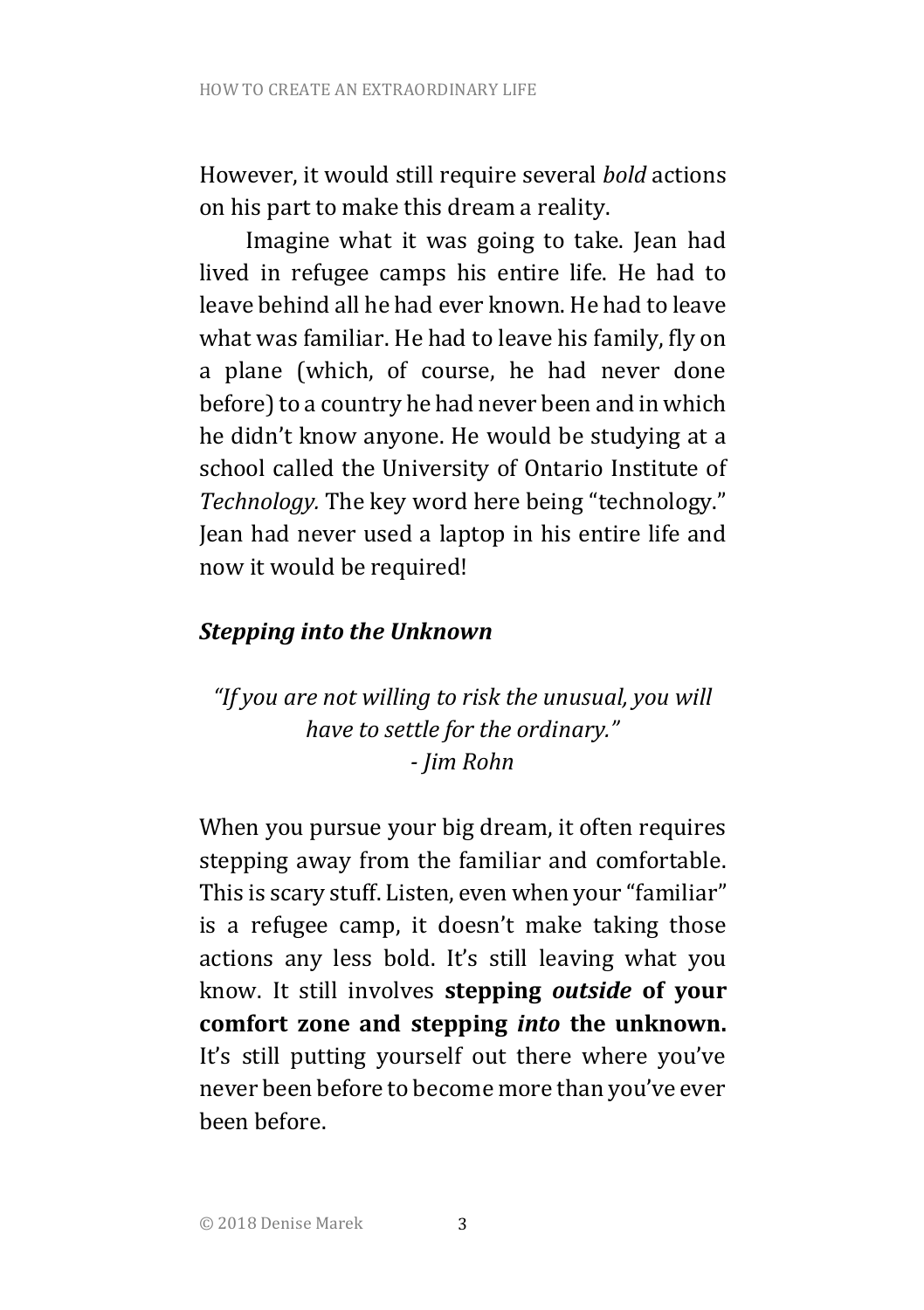Leaving your comfort zone can be frightening. You will face fear. You will face doubts. You might say, "I'm not skilled enough."

Let me suggest you are skilled enough. May I suggest you're just hiding? You're just afraid. And there is nothing wrong with being afraid. We are programmed to withhold, not to be bold. Past experiences have programmed you to be fearful. But you don't have to listen to that old, negative self-talk. You can break through the fear.

Understand, fear is not a signal that you're taking a wrong step. Fear is simply a wall everyone bumps up against in pursuit of their dreams. You just need to push through it; your dream is on the other side.

Stepping through fear changes you. It plays a part in preparing you to succeed at achieving your dream. It's necessary for you to learn to step through it so that it doesn't stop you.

In my online course titled *CALM Online* (https://calmonline.denisemarek.com/), I teach a proven four-step process to transform worry into inner peace. This process contains the strategies you need to take action in the presence of fear. You'll read about this simple, yet powerful, fourstep process coming up in Chapter Five.

In the meantime, feel the fear and take bold action anyway. Don't hide; come out and be bold. Come out and be the best you that you can possibly be and leave a mark on this world. I've heard it said: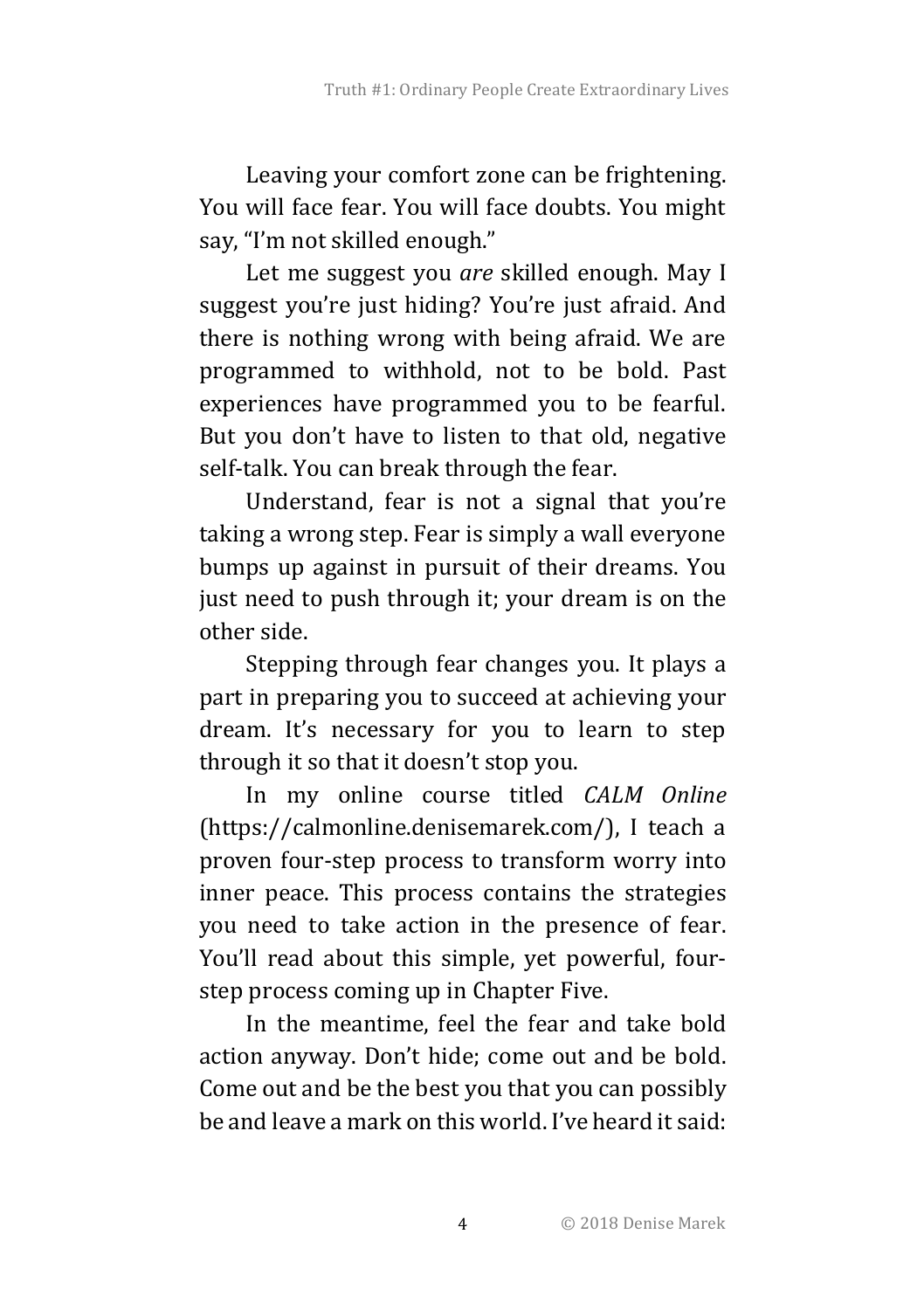### *You can't leave your footprints in the sands of time if you're sitting on your butt. And who wants to leave* butt prints in the sands of time?

When you are stepping outside of your comfort zone, it may *appear* as though you're stepping *into* fear. Consider that you're stepping *through* fear and into a new space in which you can create something new – something like your new extraordinary life.

You can create *anything* you want for your life but you have to take the bold action of stepping outside your comfort zone in order to make it happen. You must step outside your comfort zone in order to become all you were born to be!

That's part of creating an extraordinary life. Remember, the first truth is *ordinary people create* extraordinary lives. We define ordinary people as everyday people, people like you and me. Some of these people have more and some have less; they are all just people. What, then, is an *extraordinary life*? 

### *Becoming All You Can Be*

Part of an extraordinary life is *a* life designed to become all you can be.

Jean stepped away from all he had ever known to become all he could be!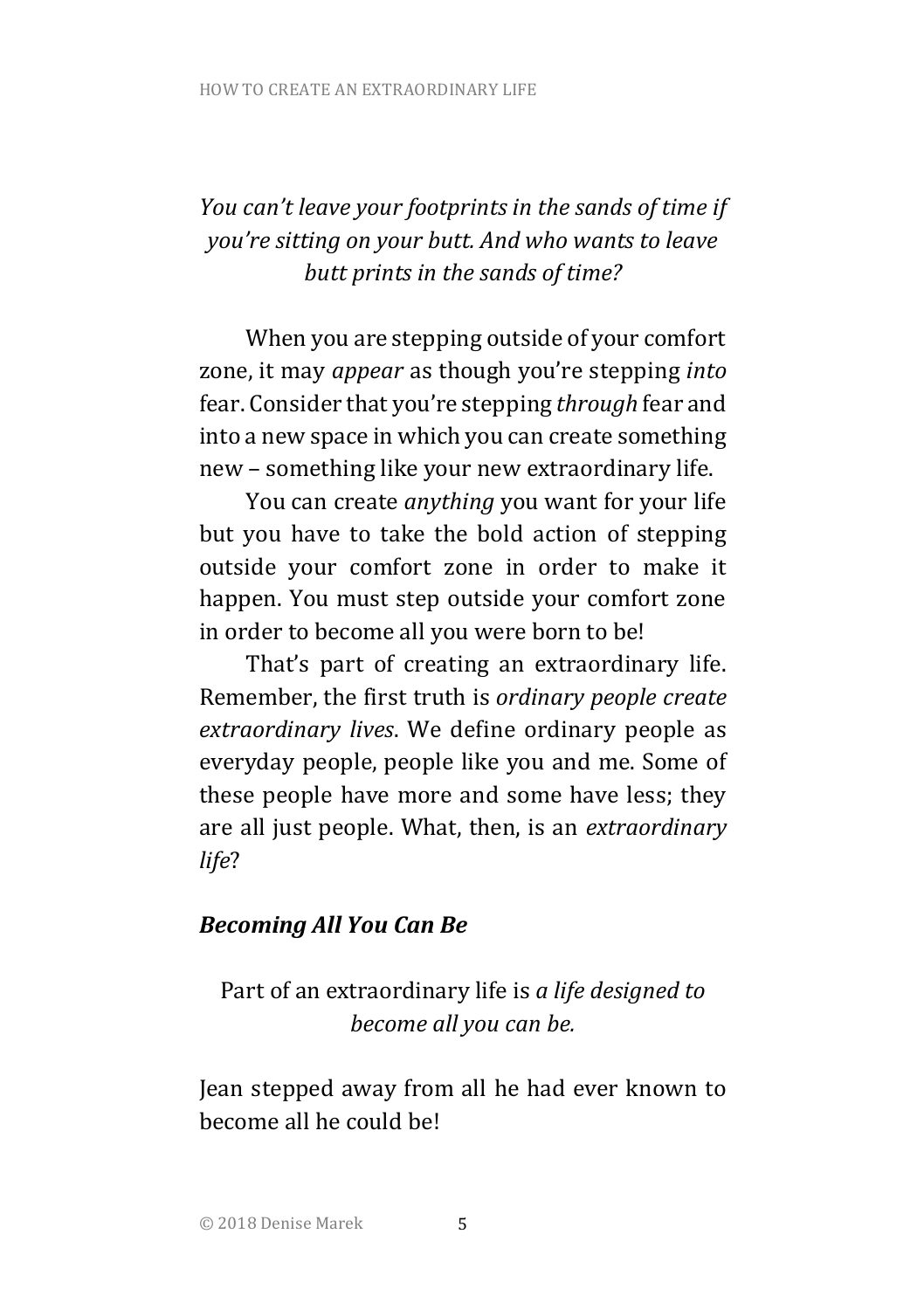Now, here he was in Canada, four years later, sitting in front of me as UOIT's first refugee student to graduate.

During the interview he said, "Being selected to become a UOIT student was a huge milestone." He said, "Being accepted to come here was quite unbelievable first of all. It was a dream come true."

He said UOIT was incredible in his transitioning to life in Canada. He said, "When you hear words like 'love your neighbor as you love yourself' they are just words. But, when you see them in *action* it's a whole different story." The teachers helped him a great deal. Jean would ask them to speak more slowly and they did. The students helped him with all sorts of things he didn't know about, like laptops.

He explained it was hard to adapt because "technology is the main focus of the school"  $-$  but he did adapt. He said about the phase of learning: "I love learning. It was challenging but I enjoyed it to learn new things."

Here's part of what I learned from Jean's story:

*Stepping outside of your comfort zone is not an "either/or" deal – it's an "and" situation.*

### *Embracing the "And"*

While you're creating an extraordinary life, there will be obstacles *and* there will be breakthroughs.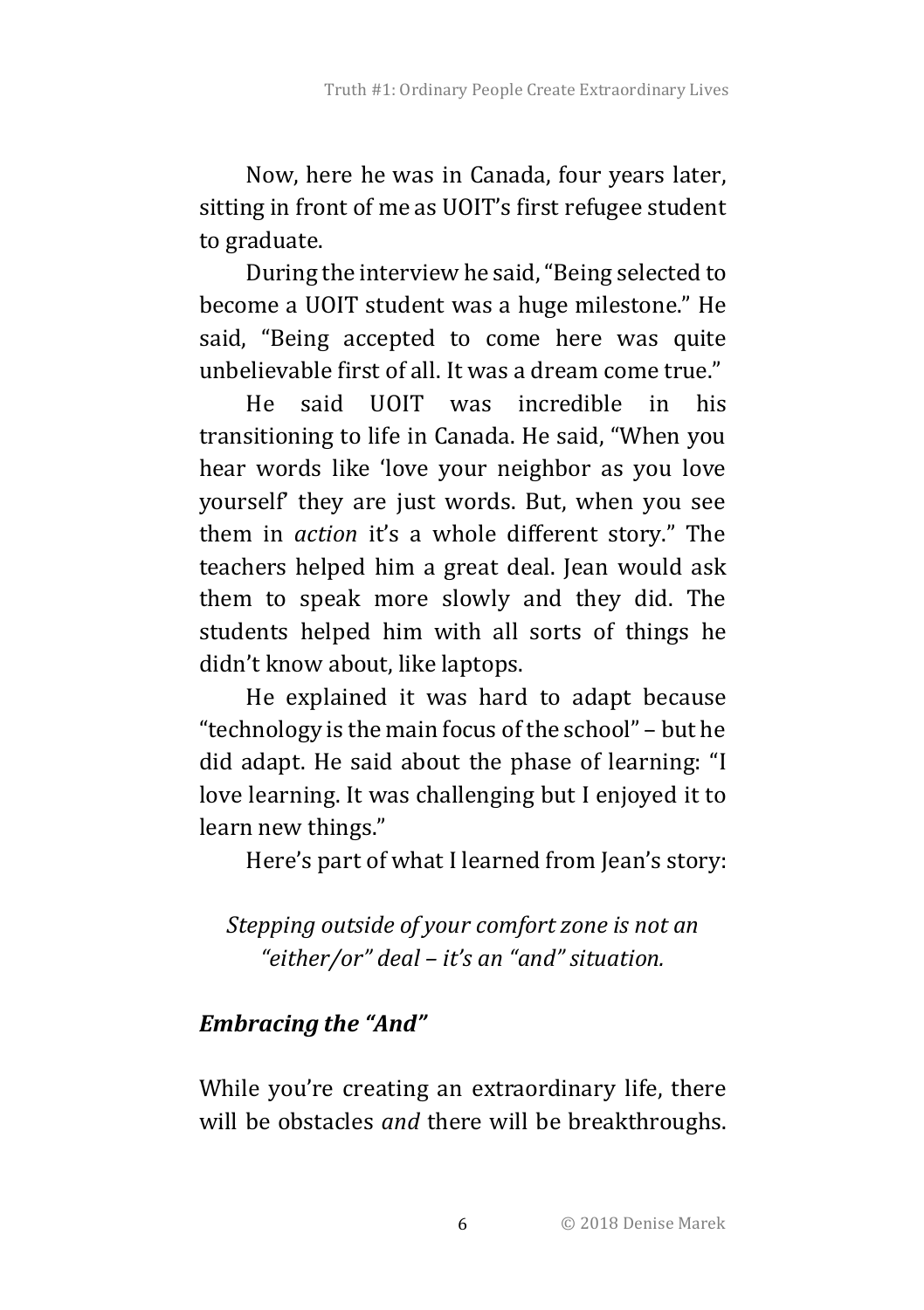There will be uncomfortable moments *and* there will be enjoyment and happiness because you are pursuing things you love.

Near the end of our interview, I asked Jean, "Your dream of continuing your education has come true. You are a UOIT graduate. Now another dream will begin and that is to pursue the next part of your life. What is it you're hoping for now?"

He replied, "For me I think after 4 years, I think of sharing the process of learning. I know so many students who have grown up with a struggle in life around the world and tell them there is hope. I think that's a huge thing for mankind; to understand that if you take out hope, so many things cannot go forward and I think that's my main focus right now"

He achieved his dream and a new dream took root  $-$  to spread a message of hope to struggling students around the world. That's a pretty big dream! Notice he didn't simply say he wants to spread hope to students who struggle on his own campus. He said he wants to spread hope to students who struggle *around the world*. What is it going to take of Jean to pursue this new big dream? It's going to take more bold action. He's going to have to step outside of his comfort zone again.

This was a huge ah-ha moment for me. There was a common dominator I noticed in all of the ordinary people I met who were out there creating extraordinary lives. There was a pattern that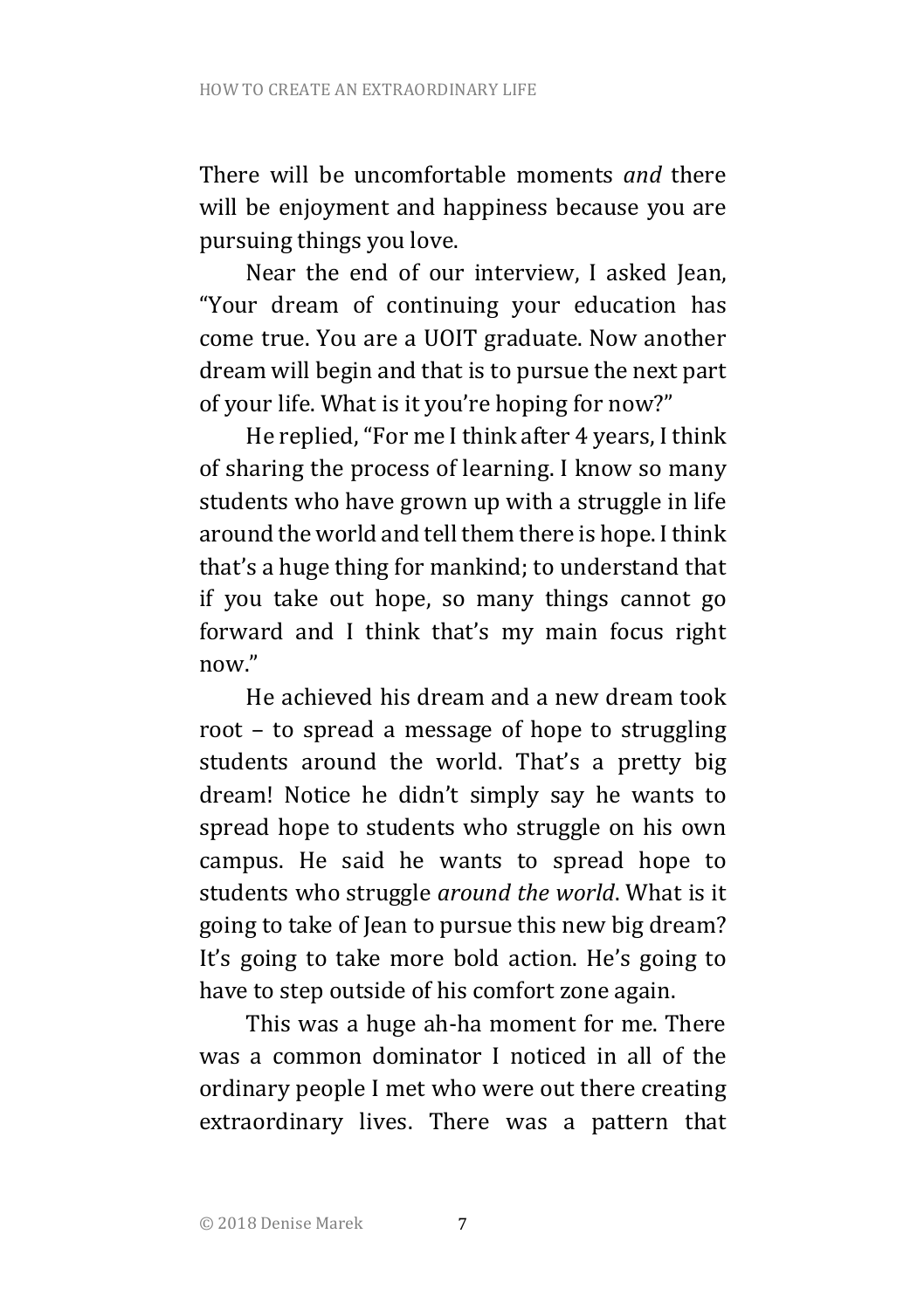repeated, time and time again and it was this: Once the unknown became known, once the unfamiliar became familiar, once the uncomfortable became comfortable - they set off again into where they had not yet been – pushing boundaries and becoming more in the process.

In other words, they took bold action *unceasingly*! And that's the second truth I discovered in those over 800 interviews: Truth #2: Ordinary People Create Extraordinary Lives by **Taking Bold Action Unceasingly.**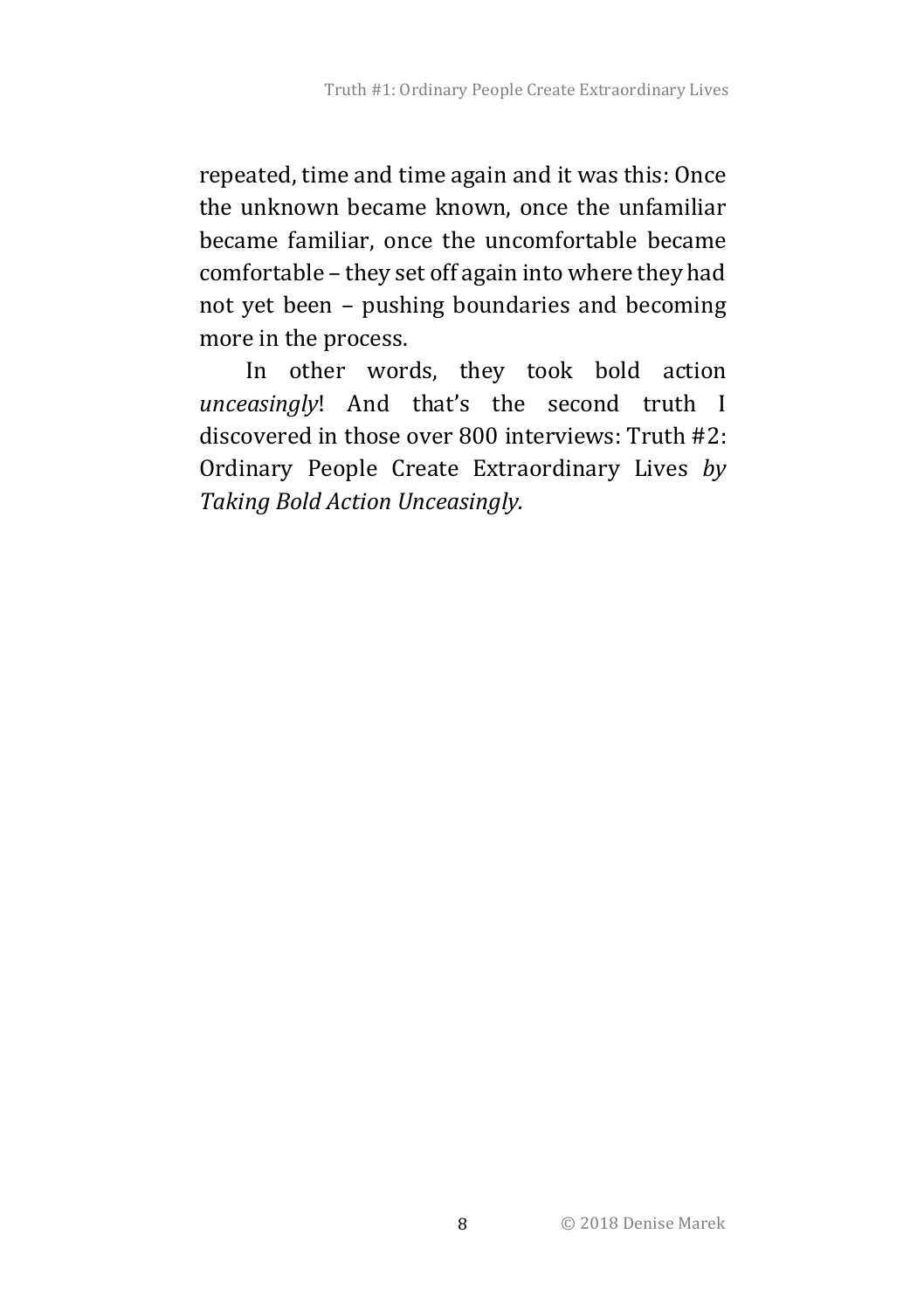## **Chapter Two**

# **Truth #2: Ordinary People Create Extraordinary Lives By Taking** *Bold* **Action** *Unceasingly*

### *A Bold Action*

A *bold* action is different than *ordinary* action. Brushing your teeth, eating breakfast, and buying groceries, for example, are  $-$  for most people  $$ ordinary actions. They may be important to do, but they're things you can do without much thought or effort. 

*Bold action*, on the other hand, is putting yourself out there where you've never been before to *become more* than you've ever been before. As described in Jean Nsanzeryaka's story, one of his bold actions included leaving all he had ever known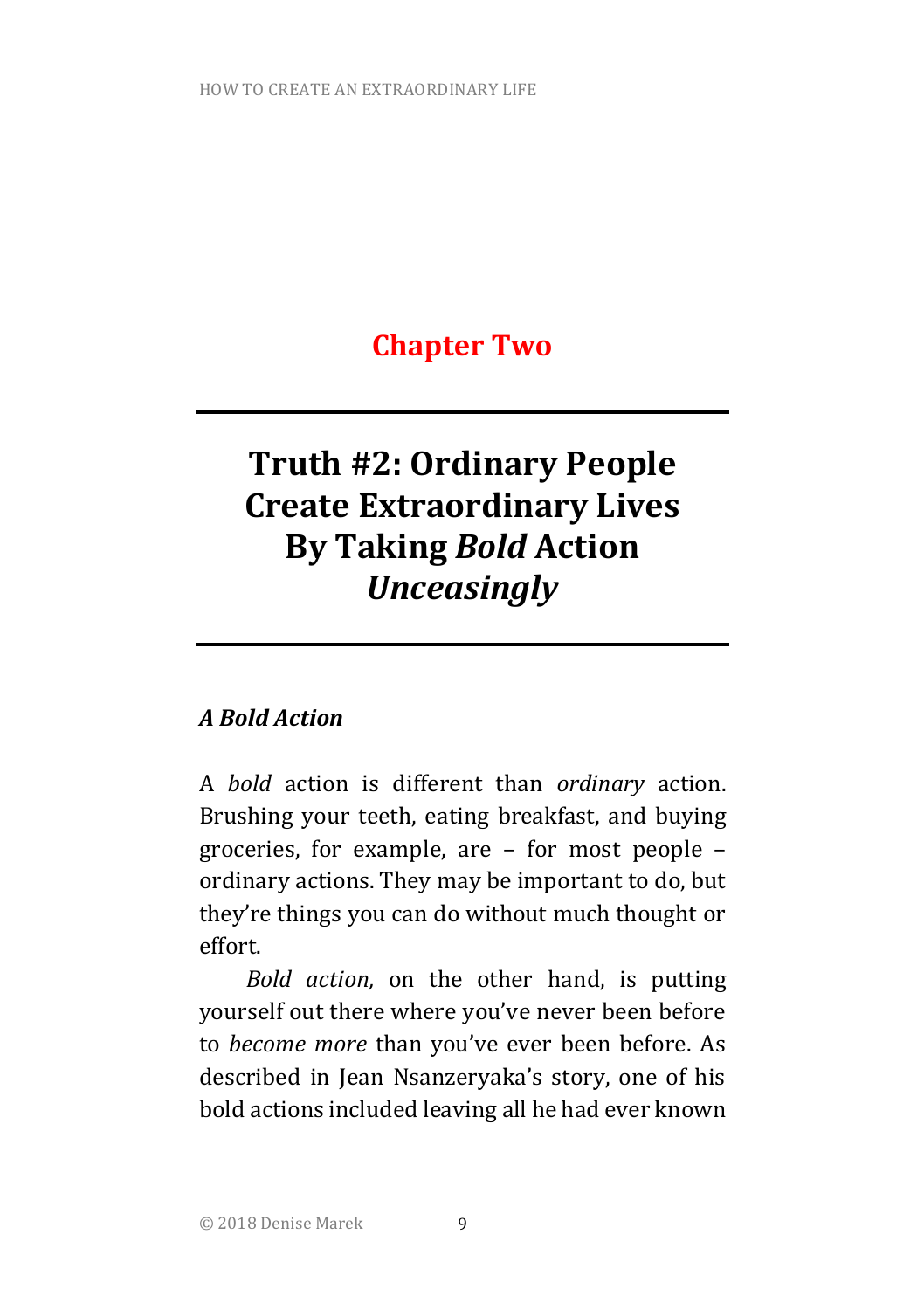to pursue his big dream. That's definitely a bold action! Here are some additional examples of *bold* action:

Perhaps in the area of career, for years and years you've talked about starting your own business. A *bold* action for you could be to register your business name online – and then announce it to your friends and family!

Imagine in the area of health, you value fitness and vitality. If you've been wanting to join a fitness class but have let fears and insecurity stop you, a *bold*  action for you could be signing up and attending that first class. Or perhaps you know you need help to regain control over your alcohol consumption, a *bold* action for you could be reaching out to a 12-step program.

Suppose in the area of family you value harmony and love. A *bold* action could be to call that family member against whom you've been harboring a grudge and to ask for forgiveness and find resolution. That's pretty bold!

That's what *hold action* looks like. Now let's look at the word *unceasingly*. What does it mean to take bold action *unceasingly*?

To take bold action *unceasingly* is to take bold action with relentless, determined, never-ending effort. It means you don't stop. As described in the previous chapter, it means you step outside of your comfort zone into the unknown and once the unknown becomes known, the unfamiliar becomes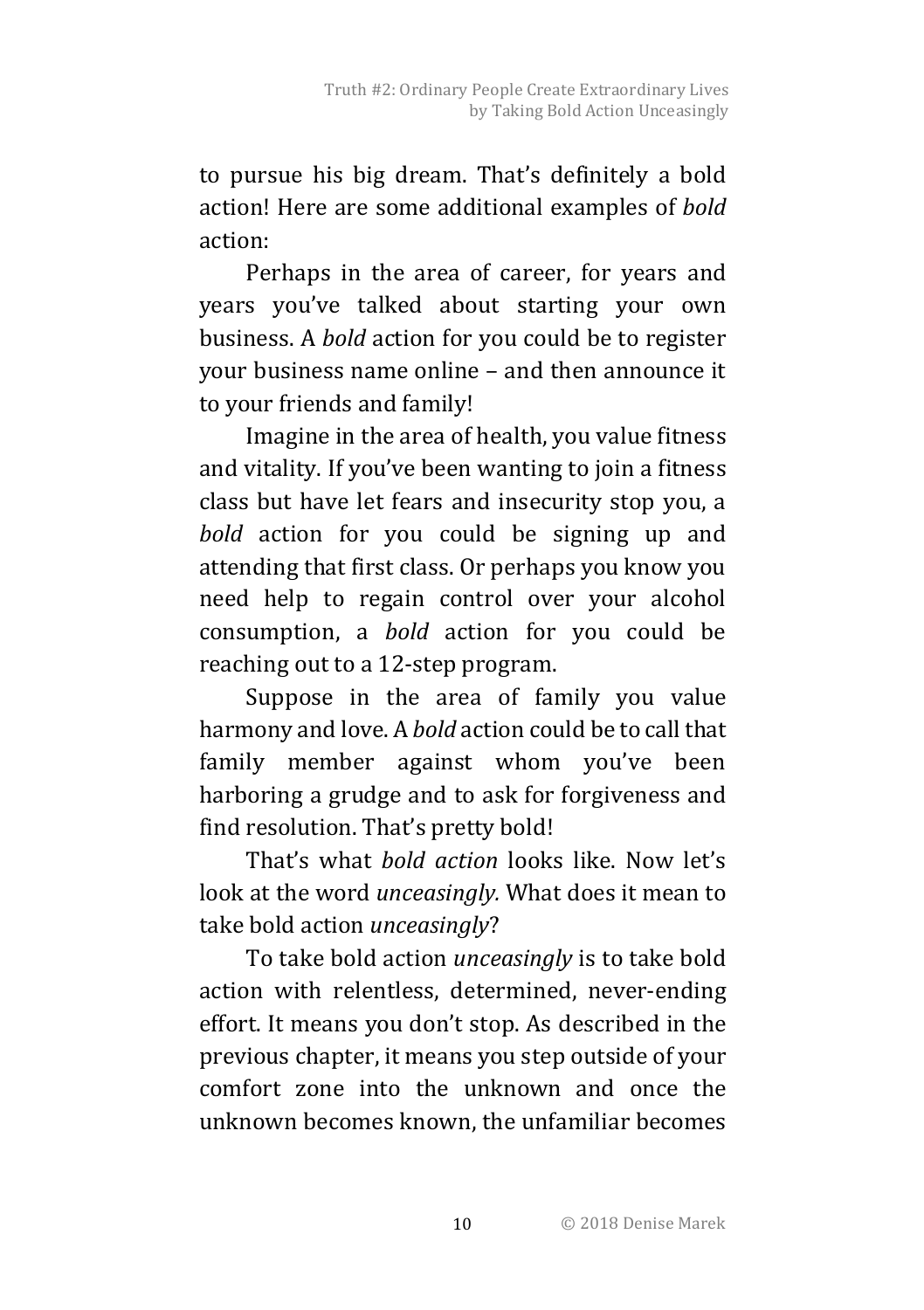familiar, and the uncomfortable becomes comfortable, instead of staying in the new comfort zone you take bold action again. Once that becomes known, familiar, and comfortable, you take action again. You don't stop taking bold action. You stay in motion. You become unstoppable.

### *Becoming Unstoppable*

Make another declaration right now. Declare:

*I am an unstoppable bold action taker!*

You need to make hold affirmations like this to help you combat fear-based thoughts and doubts. Affirm it even if it doesn't *feel* true yet. As you're building new beliefs and thought patterns, it's normal for your old, fear-based thoughts and beliefs to coexist alongside your new ones.

That means, while you're declaring, *I am an unstoppable bold action taker, you might also be* thinking, I'm not good enough. I'll never succeed. I'm *too afraid. I can't do it.*

That's okay. It's part of the process of building new thought patterns. You need to continue to reinforce the new positive thoughts and make those declarations anyway. As you work on building new, healthy replacement thoughts, the old negative, toxic thoughts will eventually die off and go away. Your brain is *extraordinary!*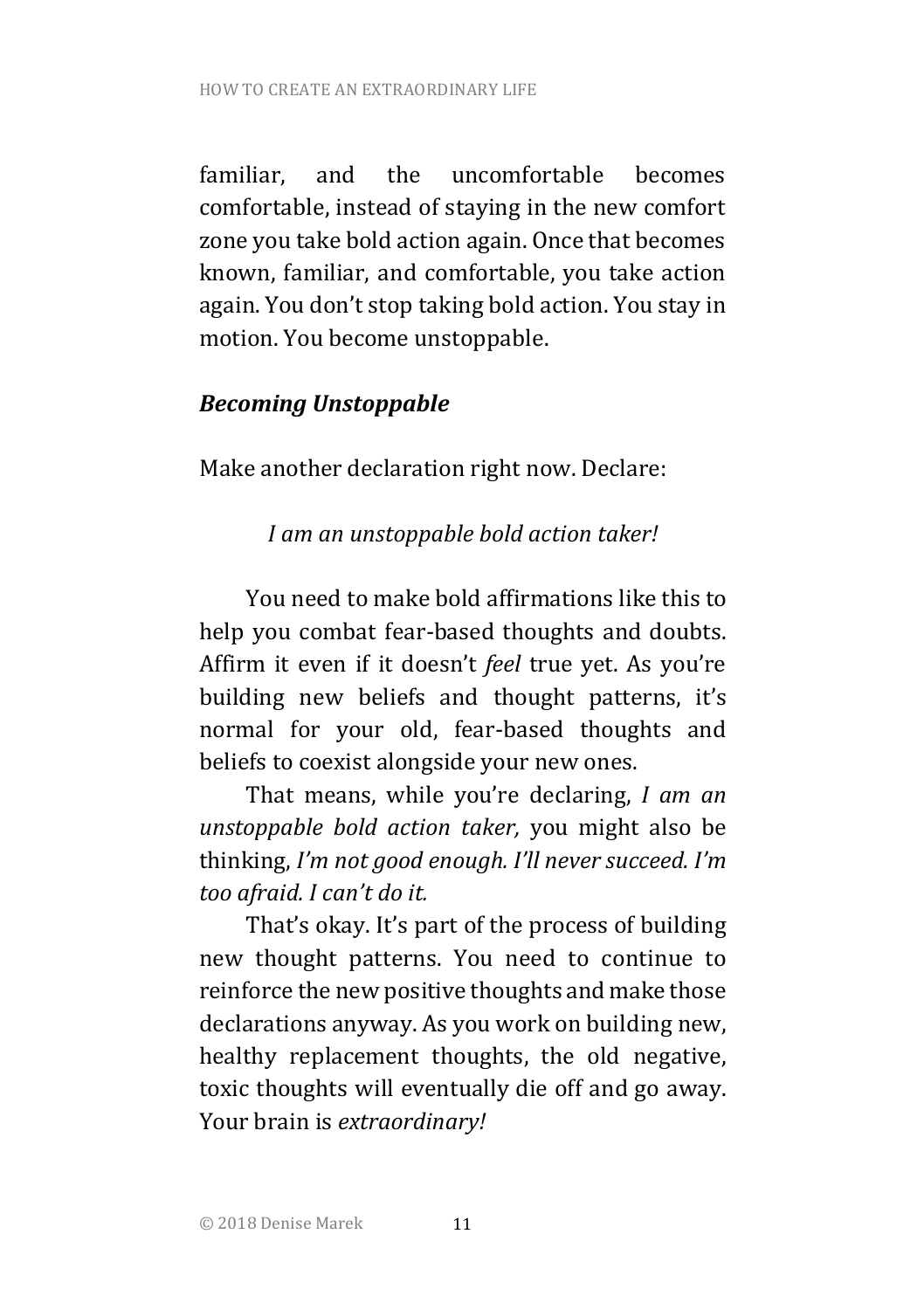### You've got to do the work, however. Decide you won't make any excuses here. The fact is:

### *You can have reasons or you can have results – but you can't have both.*

Choose to continue making positive declarations - even when they don't *feel* true. Before you know it, being unstoppable won't just be your declaration, it will be your reality.

Speaking of unstoppable, reflecting back on my time with Jean, simply by coming on set and doing the interview, he was taking a bold action towards his new dream. He was sharing his message on live television. He told me he was nervous before the interview because it was his first time on TV. That means, during the interview, while he was *talking* about the bold actions he had taken, he was smack dab in the middle of *taking* another bold action. He wasn't stopping.

When you decide to put yourself out there and go where you've never gone before to become all you can be – and when you decide to continue to take bold action *unceasingly* – something amazing is going to happen. Your comfort zone gets massive.

### *Creating a Massive Comfort Zone*

What was uncomfortable becomes comfortable. Rather than resting in this new expanded comfort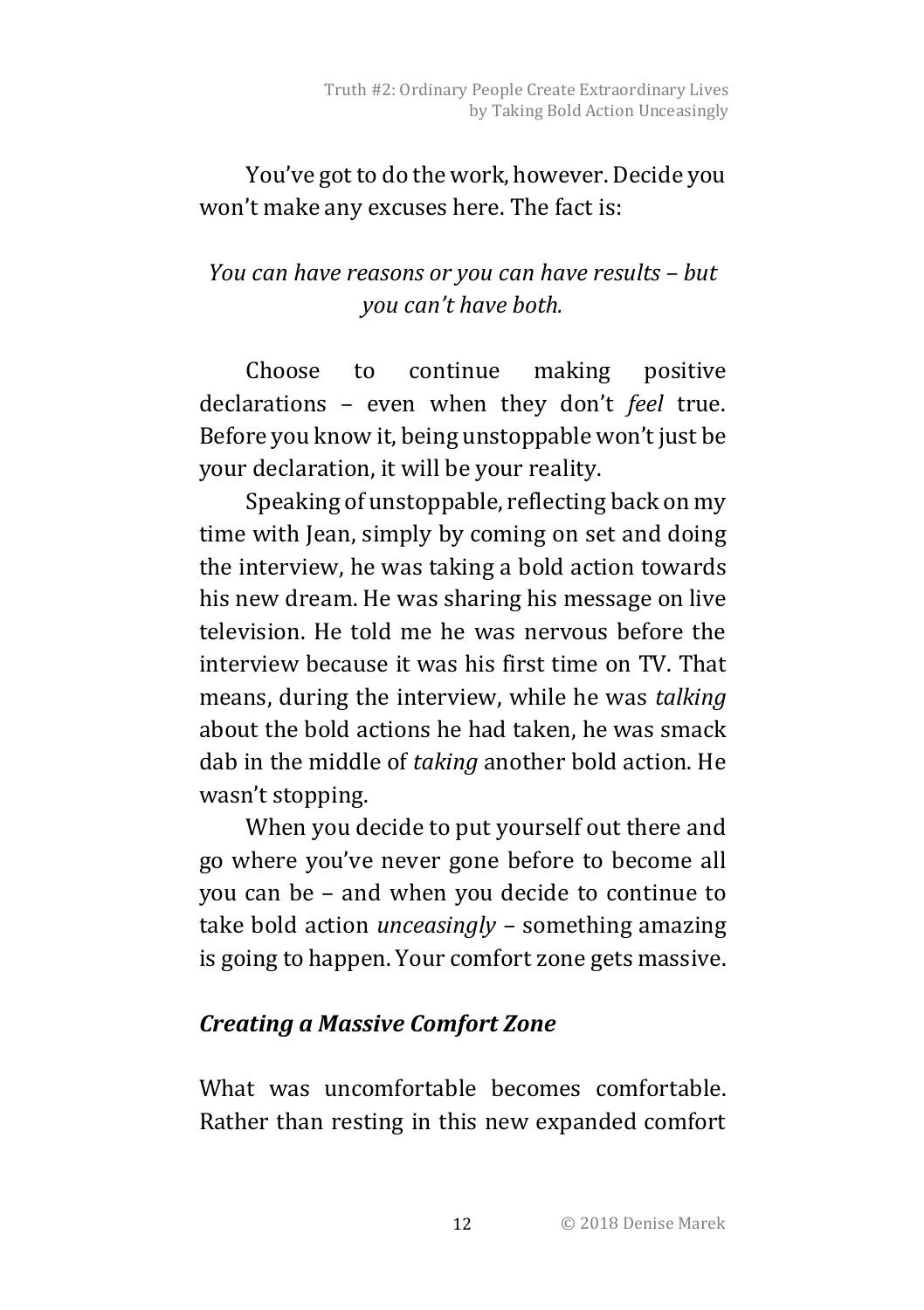zone, you take bold action and step into unknown territory again. This unknown territory now becomes your new expanded comfort zone. Then, you step outside of that ring and you push the boundaries again and that becomes your new comfort zone.

The more bold actions you take, the larger **your comfort zone gets. The larger your comfort** zone becomes, the greater impact you can have **in this world.** You'll have a larger platform to make a difference. You'll more easily seize opportunity. Imagine the kind of extraordinary life you can create in that space!

There was another guest on the show who was creating an extraordinary life by taking bold action unceasingly. He (like you, like me, and like Jean) is an ordinary person. He doesn't have any super powers. He needs air to breathe, food to eat, and water to drink to survive. One thing he *may* have had more of than you and I, are siblings. He comes from a family of ten children. He has five brothers and four sisters.

This ordinary person also had a big dream. His dream was to become the best basketball player he could be. His name is Anthony "Buckets" Blakes and he is a basketball player with the world-famous Harlem Globetrotters. At the time of our interview, he'd been a Harlem Globetrotter for 14 years, playing in 79 countries!

During the interview, he wowed viewers with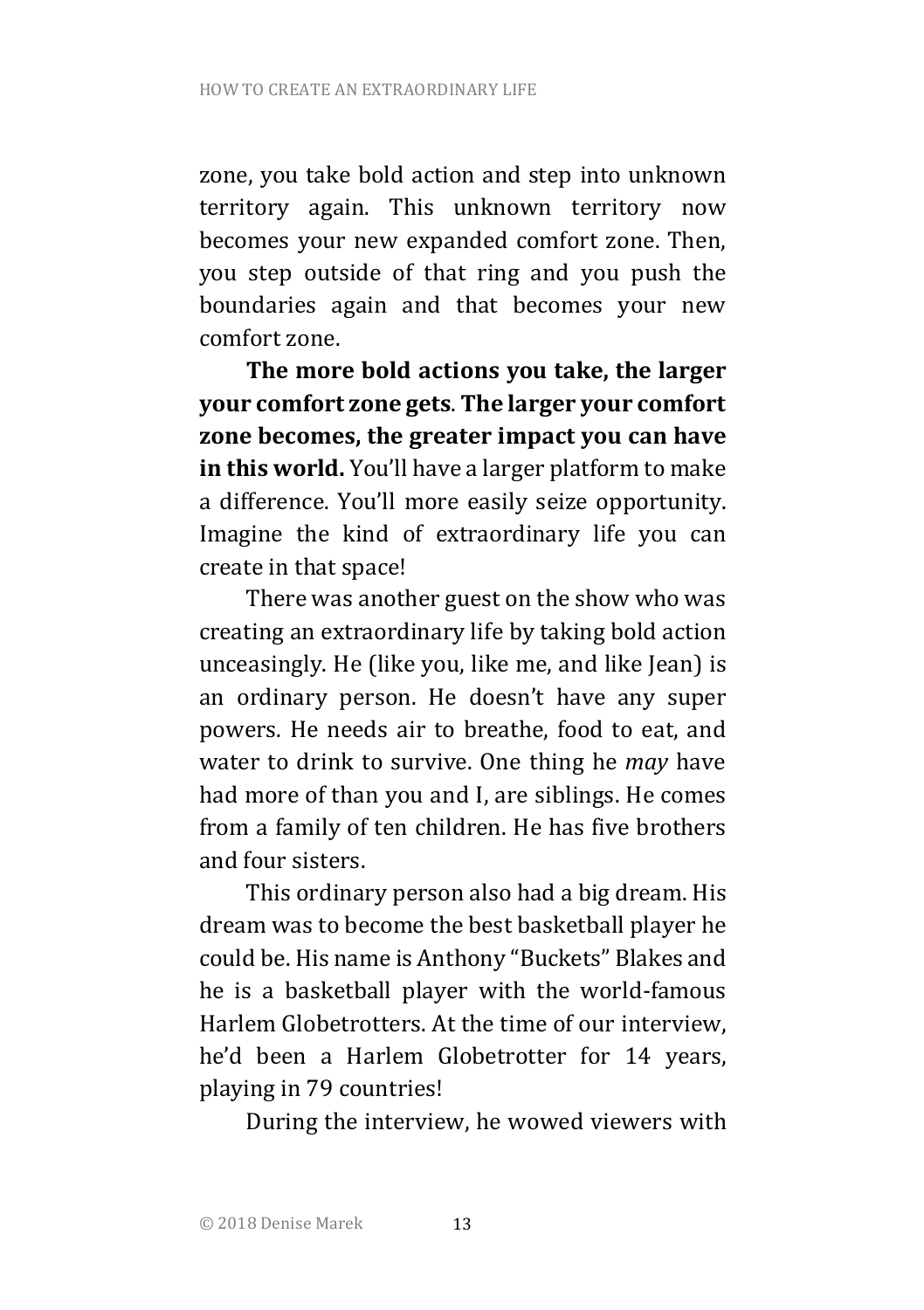his incredible basketball skills. At one point he even had the ball spinning on *my* finger. As the ball was spinning on my finger, I asked him, "How tall is the shortest Globetrotter? He said, "5 feet, 2 inches." To which I responded, "So you're saying I've got a chance!"

I asked him about his nickname "Buckets." He said, "I can score a lot of baskets in a hurry." Not only can he do that, he can make some pretty incredible shots! During the interview he talked about the time he went to the top of the old Maple Leaf Gardens in Toronto, all the way up to the catwalk, and made a basket into a hoop they had set up down on the ice. Just imagine what it takes to **get to that elite level.** Just imagine what it takes to make a shot like that  $-$  to earn a spot on a team like that. It takes unceasing bold action for sure. It really is remarkable.

During my time with Buckets, what I found to be equally remarkable was how incredibly humble he is. This man – even with all of his accomplishments and fame – was so down to earth. He didn't walk around with an air suggesting he thought he was better than anyone else. He was an extremely nice and respectful guy.

I asked him how he managed to stay so humble. He said his parents taught him and his nine siblings "to always be the best people they could possibly be each and every day."

Think about that for a moment. What did his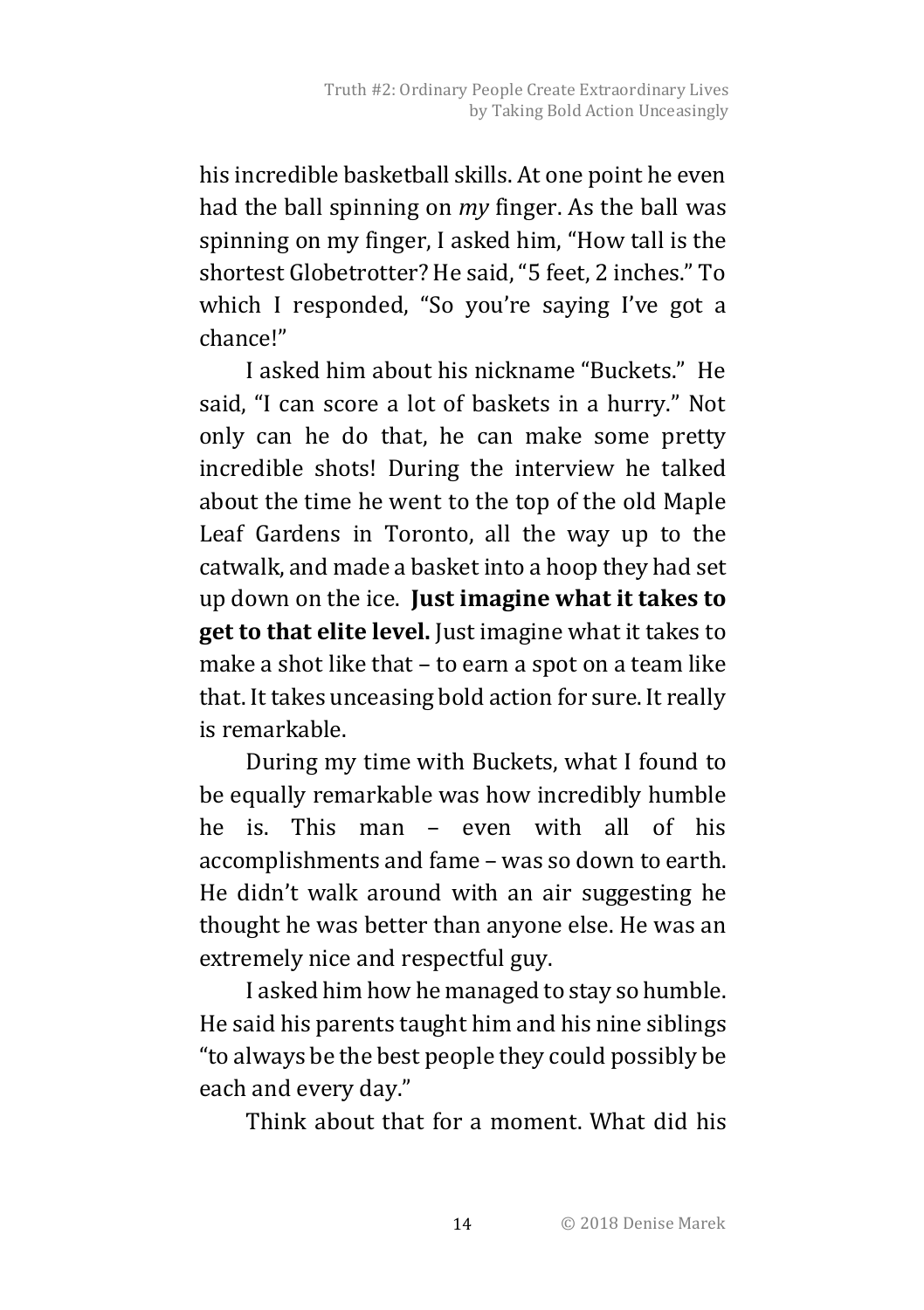parents teach him to be? To be the best person he could possibly be; becoming all you can be (including the best person you can possibly be) is one part of creating an extraordinary life.

How often did they suggest he do that? *Each* and every day. Not when the mood strikes, when all the planets are aligned, when you wake up on the right side of the bed, when everything is going your way but each and every day! That's unceasingly.

It explains how Buckets got to be where he is today - playing a game he loves on a world-famous team. But catch this, because it's about to get really good: It's not *just* about playing a game he loves. In fact, during the interview Buckets said, "It's pretty awesome to be part of a team, to play a game you love, but also to give back at the same time."

Wait a minute! Hold the phone! What does he mean: "give back at the same time"? Buckets explained that the Harlem Globetrotters are known as the "Ambassadors of Goodwill." He said they visit over 400 schools a season, well over 300 hospitals, and have several community outreach programs.

This was an amazing insight for me. There was another layer to creating an extraordinary life that I had previously missed. *All* of the ordinary guests who were out there creating extraordinary lives took bold action unceasingly to become all they could be and then used all they had become to be **of service to others.**

Ah-ha! Another significant piece of the puzzle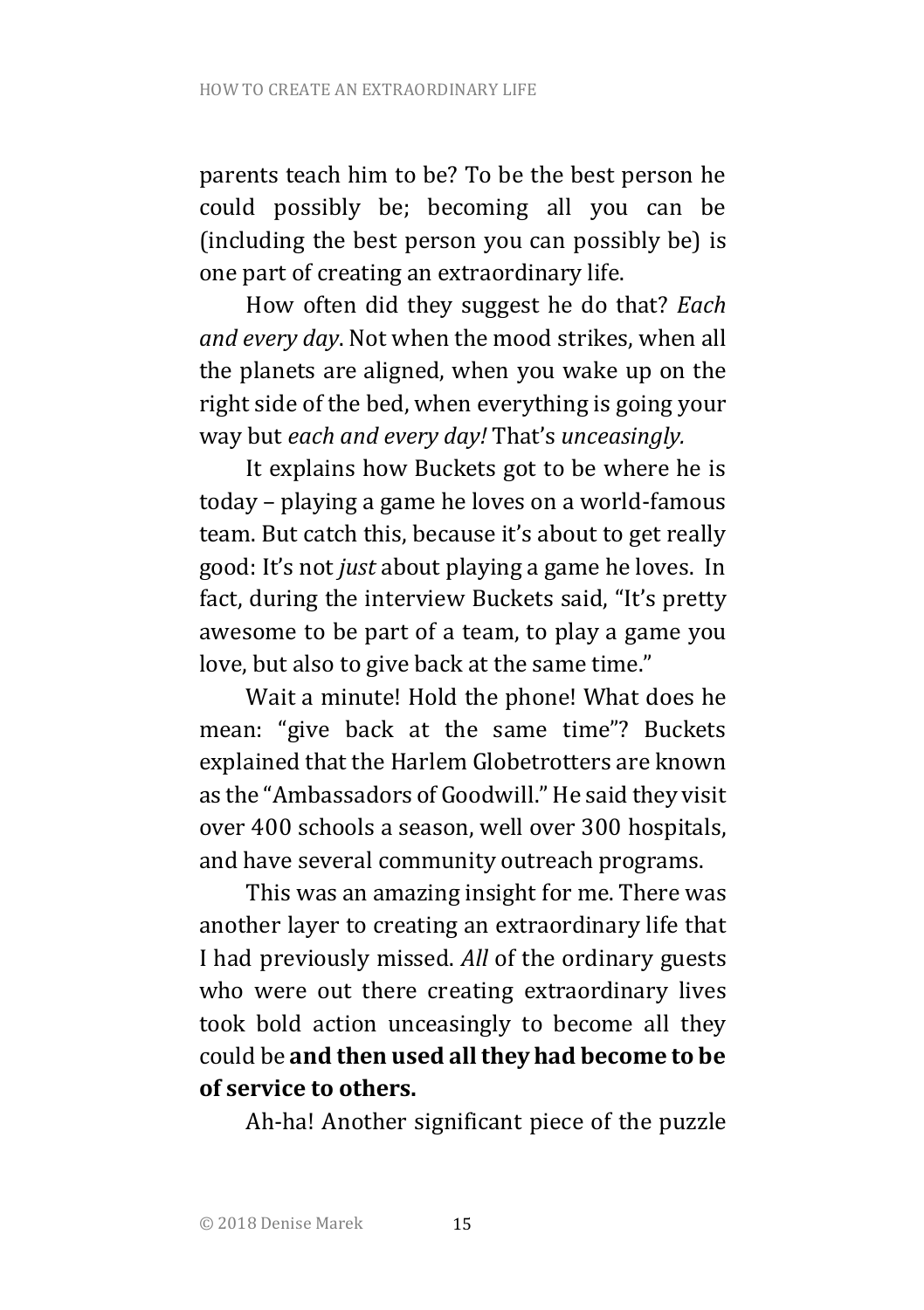is revealed. Remember earlier I said *part of* an extraordinary life is a life designed to become all you can be. Here's the *full* definition:

### *Defining an Extraordinary Life*

*An extraordinary life is a life designed to become all you* can be—not because of what you will get; but *because of what you can give by becoming more. Becoming the best you can be allows you to be of maximum service to others.* 

### *Being of Maximum Service*

After the interview Buckets was going to a school to talk to the kids about the ABCs of Bullying Prevention. He wants kids to know this:

"It's not just about the game of basketball for us and *being popular; it's about the game of life and treating everybody with respect."*

Buckets has taken what he has become  $-$  a world famous Harlem Globetrotter - and is using it to make a positive difference in the lives of others.

As I was studying the over 800 interviews with guests who had the greatest impact on me personally, I saw this trend repeated time and time again. At some point on their journey to becoming the best they could become, there was a shift from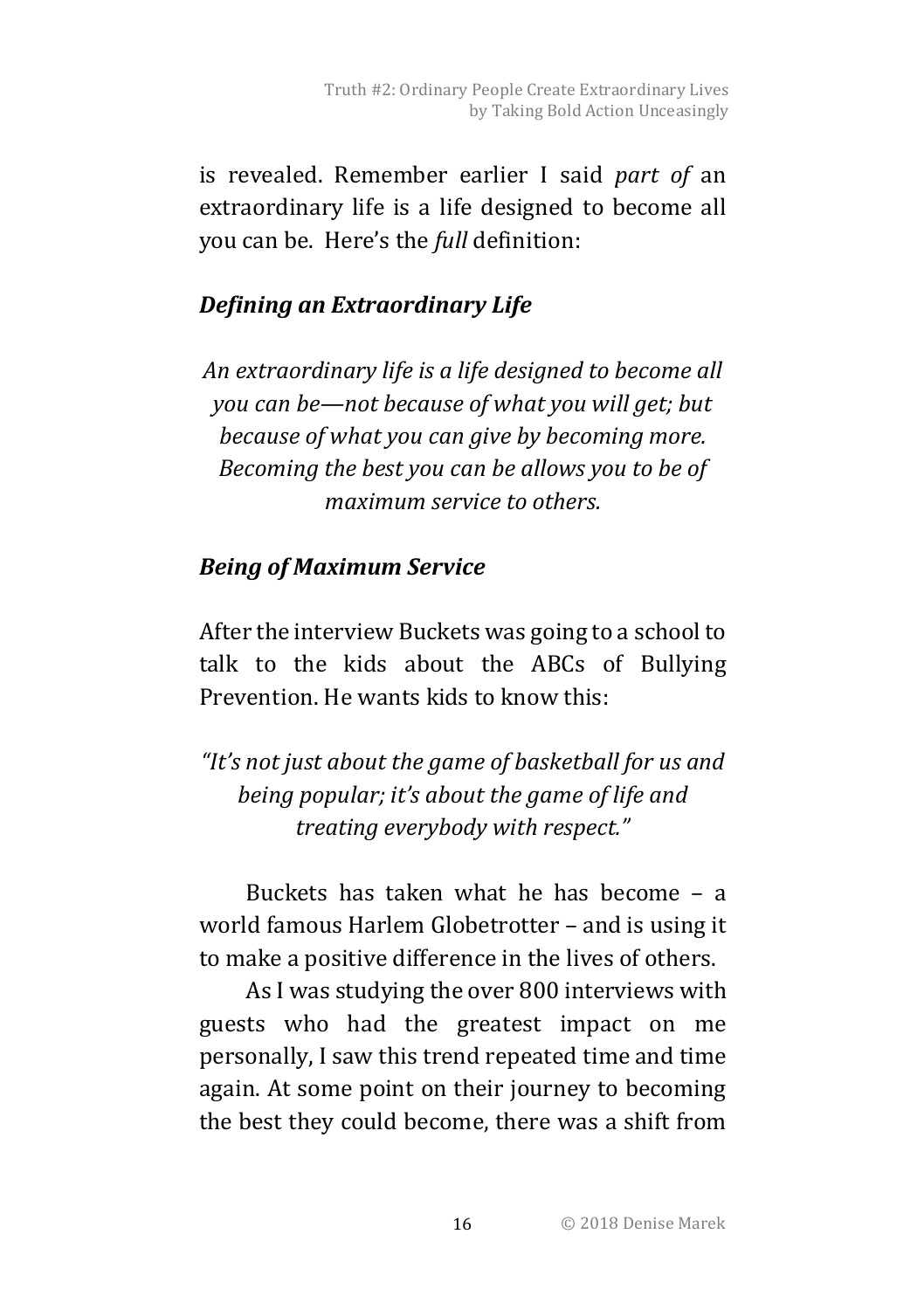### *self* onto *others.*

When I clued in to this shift it blew me away! Instead of taking bold action to *get,* they were taking bold action to *give*. They used what and who they had become to be of service. Their big dream had shifted into a *purposeful* vision.

That brings us to the third truth: Truth  $#3$ : Ordinary People Create Extraordinary Lives by Taking Bold Action Unceasingly *Towards a Purposeful Vision.*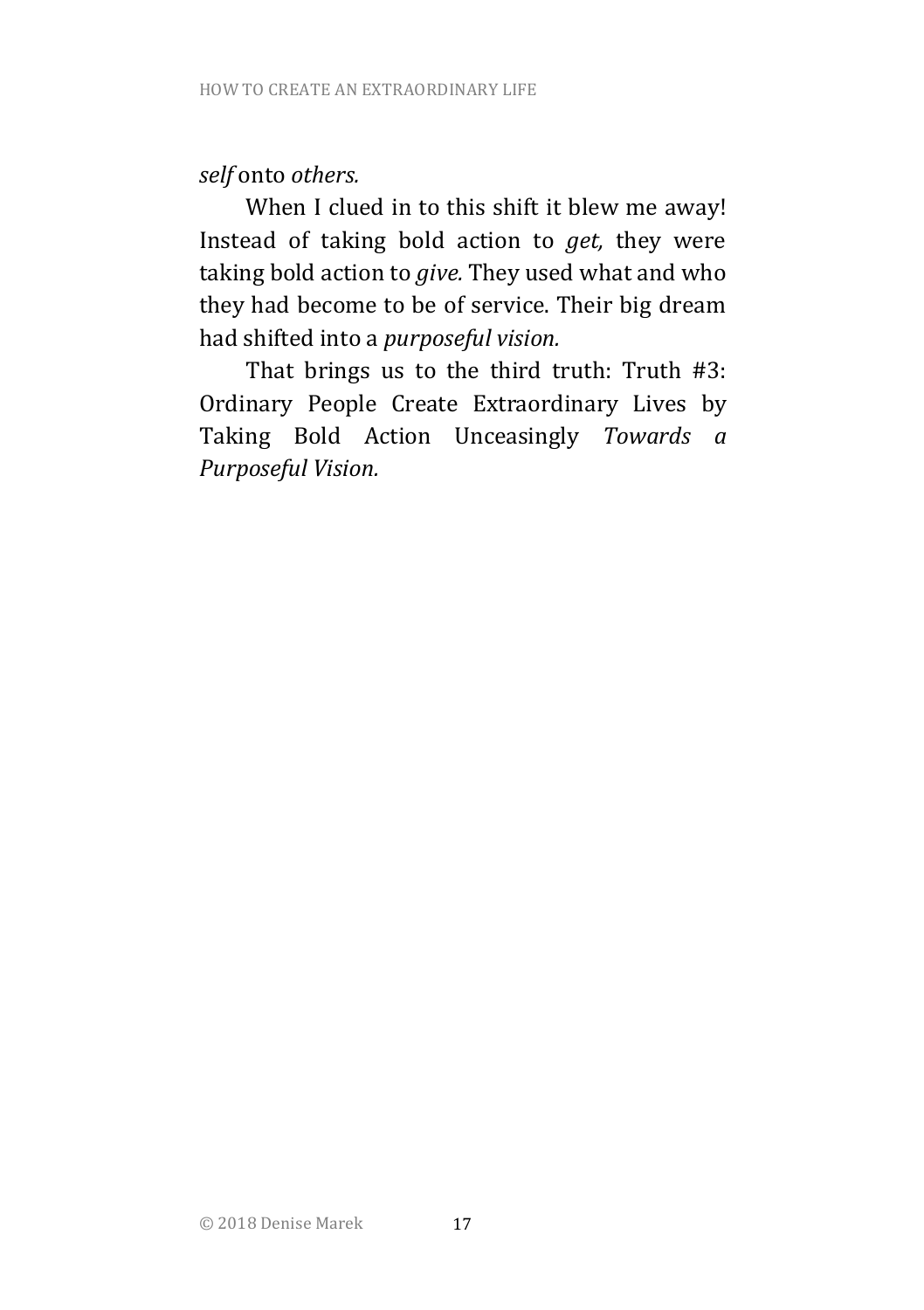### **Chapter Three**

# **Truth #3: Ordinary People Create Extraordinary Lives by Taking Bold Action Unceasingly Towards A Purposeful Vision**

### *A Purposeful Vision*

A *purposeful* vision is the big picture of what you were put on this earth to do. It's the meaningful goal or dream vou're pursuing that will positively impact *others.* A *purposeful* vision is one in which there has been a shift from *self* onto *others.* 

At some point on the journey, the focus shifts from:

*How will achieving this big dream contribute to and impact my life?*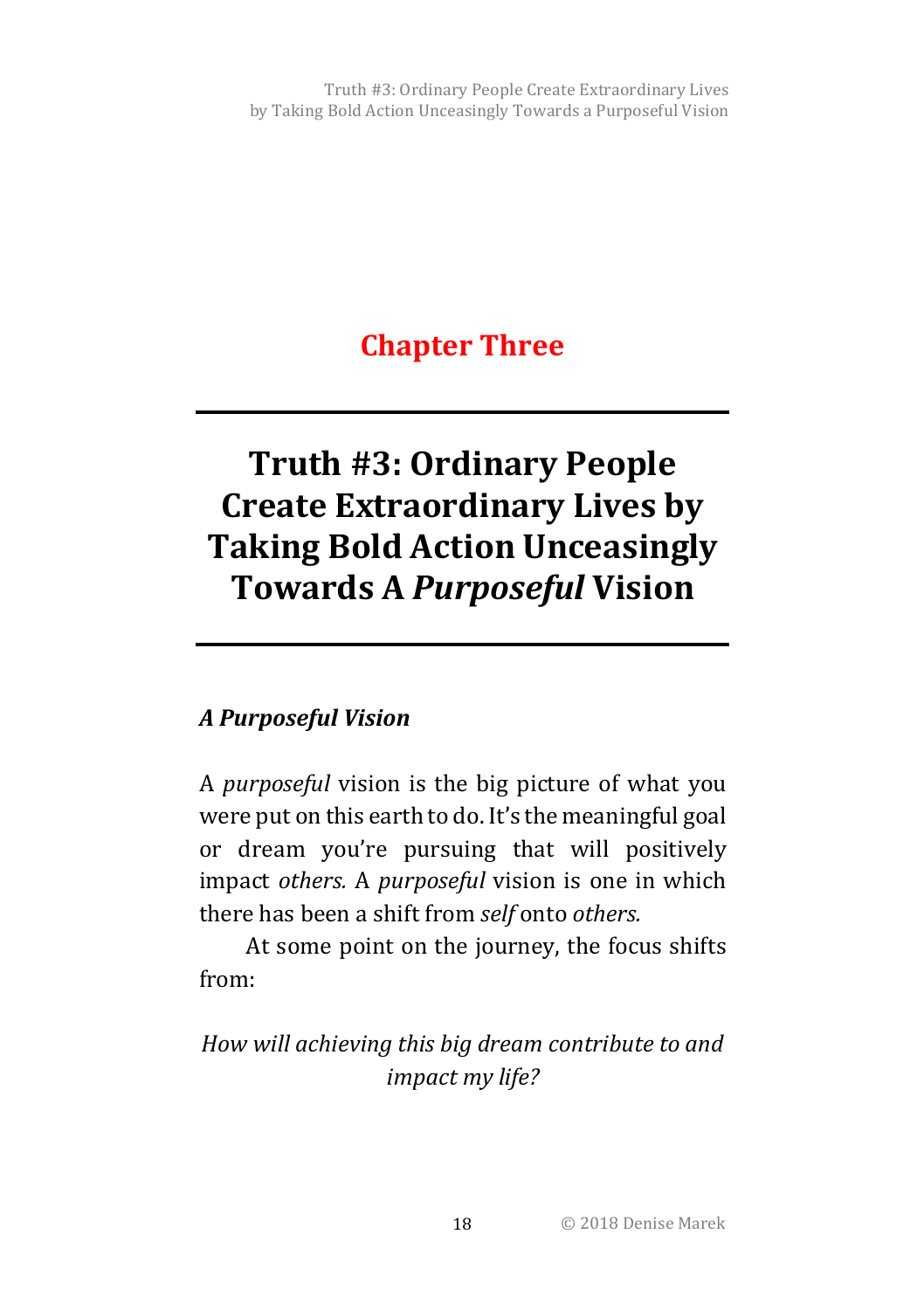to:

### *How can I use my having achieved this big dream to contribute to and impact the lives of others?*

Buckets Blakes fulfilled his dream of becoming a professional basketball player and is using what he has become to fulfill the purposeful vision of helping kids to become the best they can be, to treat everyone with respect, and to end the cycle of bullying.

Jean Nsanzeryaka fulfilled his dream of becoming a university graduate and is using what he has become to fulfill the purposeful vision of bringing hope to struggling students around the world.

There were many guests who had fulfilled (or who were in the process of fulfilling) their dreams and who were using what they had become so far to impact others in a positive way. One of those guests was Ron. 

Ron (just like Jean, just like Buckets Blakes, just like you and me) is an ordinary person who had a big dream. His dream was to play the flute.

The first day of music class in Grade 9, the teacher went around the room and asked the students, "Which instrument do you want to play?" Ron had always loved the way the flute sounded; he told the teacher he wanted to play the flute.

The teacher said, "Flutes are for girls." He was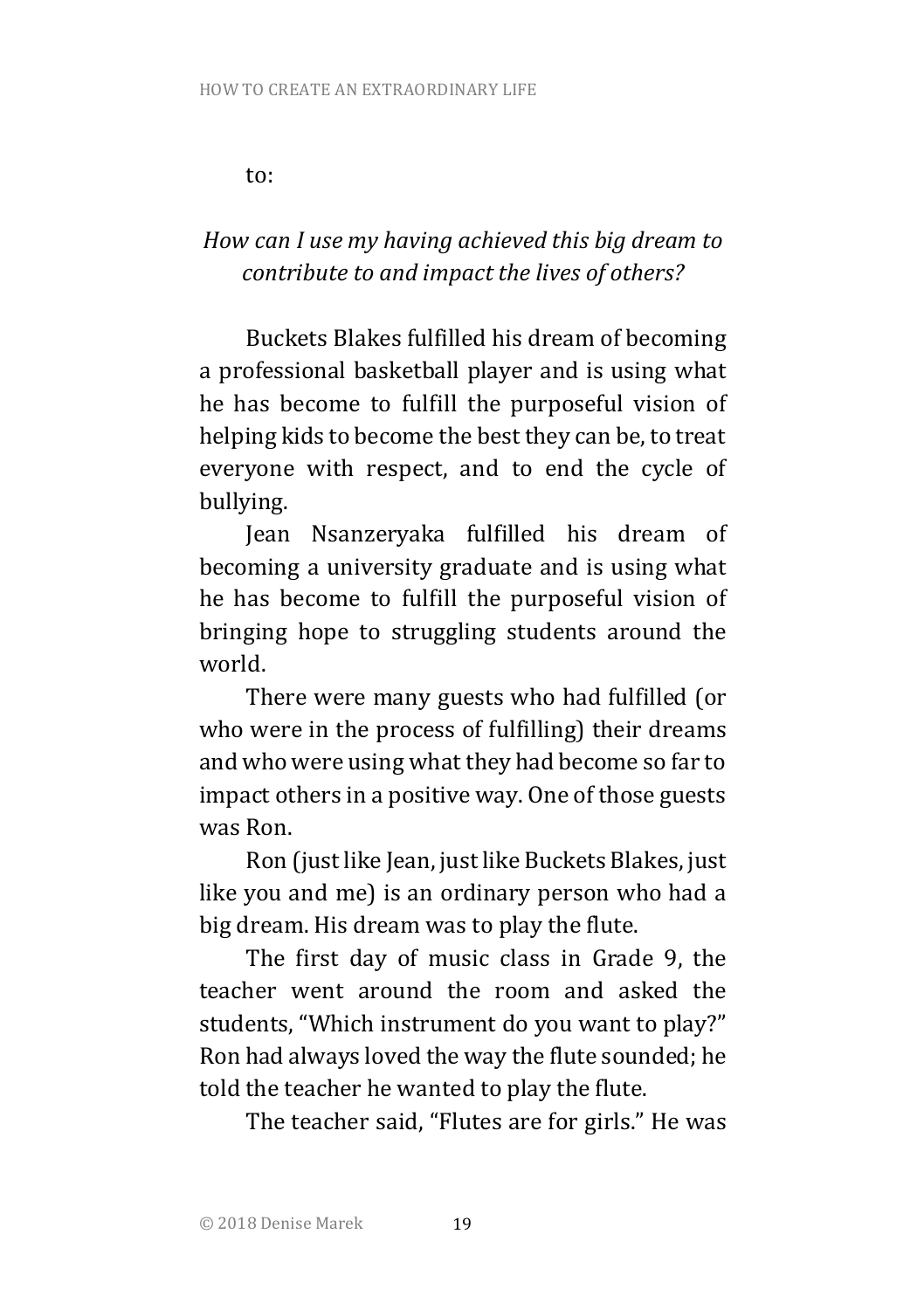then told to choose a different instrument. Ron did not play the flute that year.

One vear later, it's the first day of music class in Grade 10 and Ron has a new teacher. This teacher went around the room and asked the students, "Which instrument do you want to play?" Ron once again says he wants to play the flute.

How is that for taking bold action unceasingly? He put himself out there again and risked rejection from a new teacher. He put himself out there and risked possible ridicule from his classmates since a previous person in authority had already told him flutes are for girls.

### **Overcoming the Fear of Rejection**

This is a place where many of us retreat into familiar territory. We get rejected and decide we won't step into the unknown again because it's too painful. But remember it's not an "either/or" deal. It's an "and" situation. There will sometimes be rejection *and* sometimes there will be acceptance and approval.

When Ron told his Grade 10 teacher he wanted to play the flute, this new teacher said, "Okay, go pick it up off the shelf." Ron played the flute that year. In fact, he continued working with the flute as he had an obvious natural talent to play by ear and create melodies. He went on to study with the Royal Conservatory of Music and won a scholarship to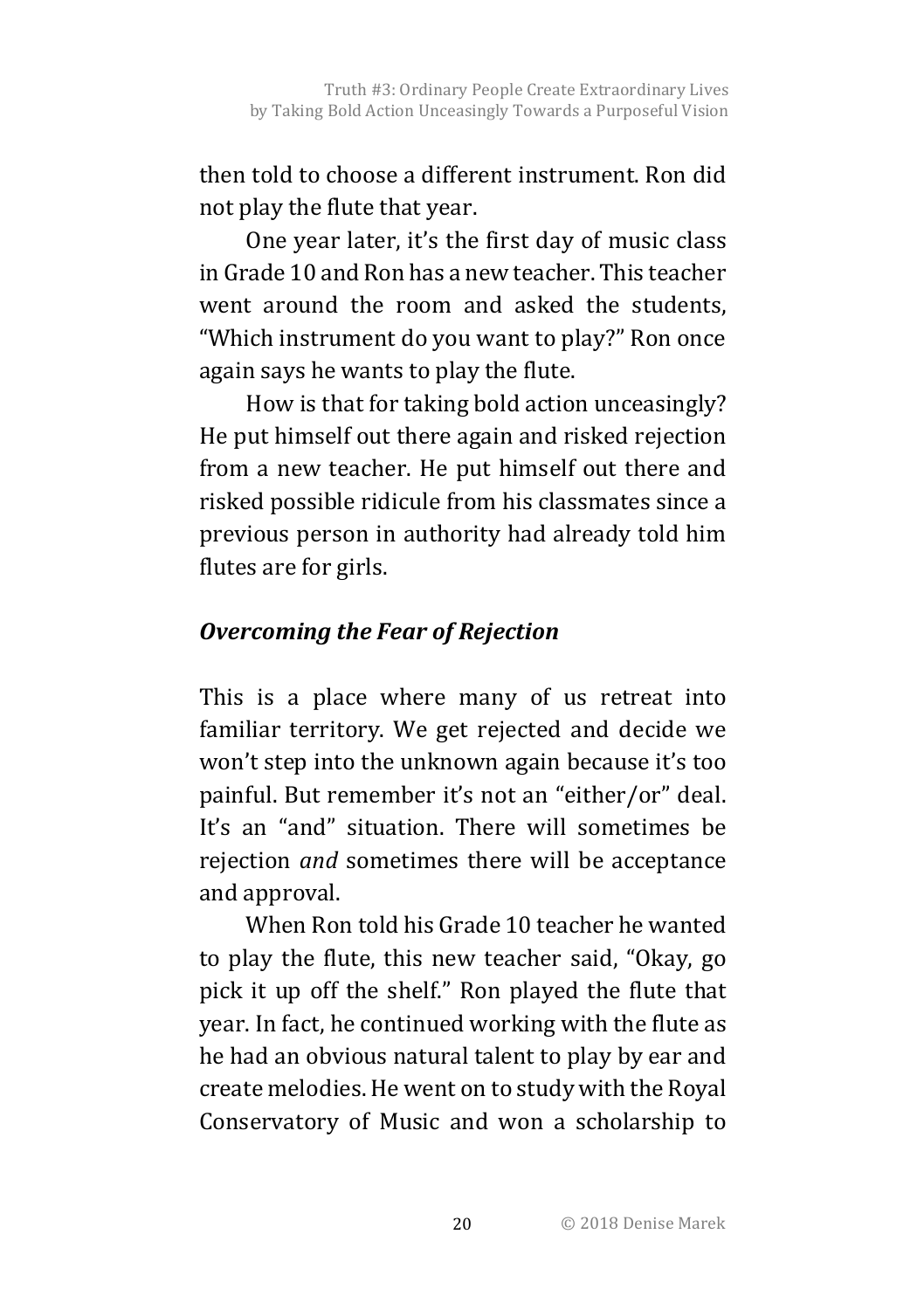study at the University of Toronto Faculty of Music and he graduated with honours.

This talented musician, Ron Korb, went on to perform for Queen Elizabeth and Princess Takamodo of Japan, just to name a few. He has shared the stage with Peter Gabriel, Liona Boyd, Olivia Newton-John, and many others.

Ron was a guest on my show to perform a song from his 7th album *Asia Beauty* – which, by the way, received a nomination at the *58th Grammy Awards*! 

He has played his music on stages throughout the world including Shanghai, where he performed at a gala charity event that raised over \$165,000US to pay for operations for children with congenital heart disease. These particular children come from poor families and wouldn't otherwise be able to pay for surgery.

Ron fulfilled the big dream in his heart of playing the flute and uses it to fulfill the purposeful vision of bringing joy through music to others. He used his talent to raise money for life-saving operations for children. He was just an ordinary person creating an extraordinary life by taking bold action unceasingly towards a purposeful vision.

There is another extraordinary life that Ron's story reveals. It could be easily missed so it's really important to catch it. It's that of Ron's Grade 10 music teacher. Having become someone in an authority position who is responsible for teaching, guiding, and leading our youth, that teacher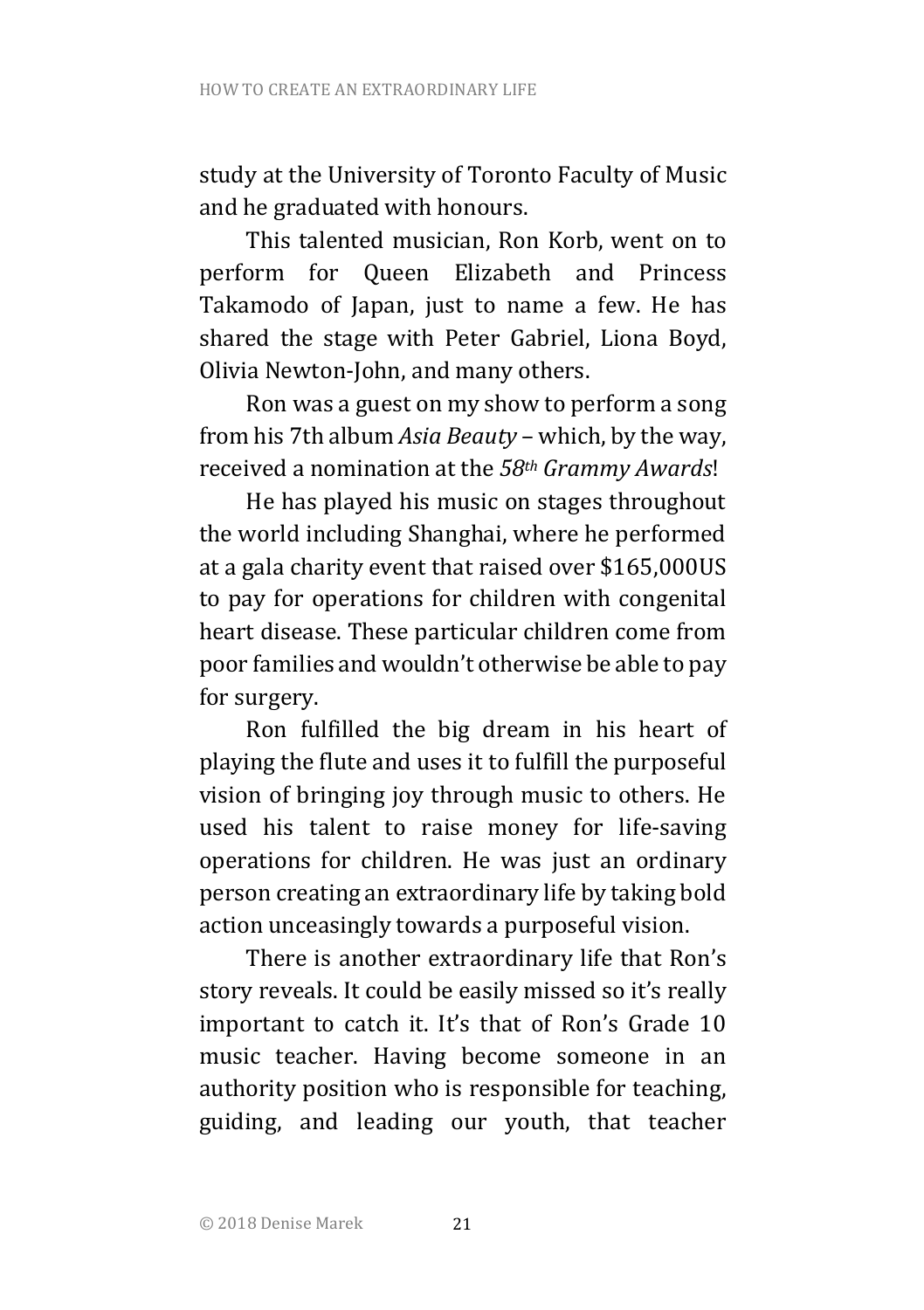released Ron from society-imposed limits, giving him the freedom to follow the big dream in his heart of playing the flute. That's extraordinary.

The teacher's example here is so important because creating an extraordinary life doesn't mean you need to become a world-famous sports player or walk the red carpet at the Grammy's. Creating an extraordinary life is about taking bold action to become the best you can be at whatever it is your heart is calling you to become. And that calling is unique to each of us. *There is a purposeful vision that you alone – with your uniqueness – can fulfill.*

### *Fulfilling Your Purposeful Vision*

By choosing to become the best you can be  $$ whether it's a musician, a teacher, a university graduate, basketball player or anything in between – and using what you have become to give back, it ripples out and changes the world.

Imagine a family, a community, a company, an organization, a country, and a world in which each person strives to become the best they can be and then use all they have become to be of maximum service to others. What would that look like? What would it feel like? It would look and feel like joy, peace, and contentment. It would look and feel like a happy world.

That brings us to the ultimate reason for creating an extraordinary life ...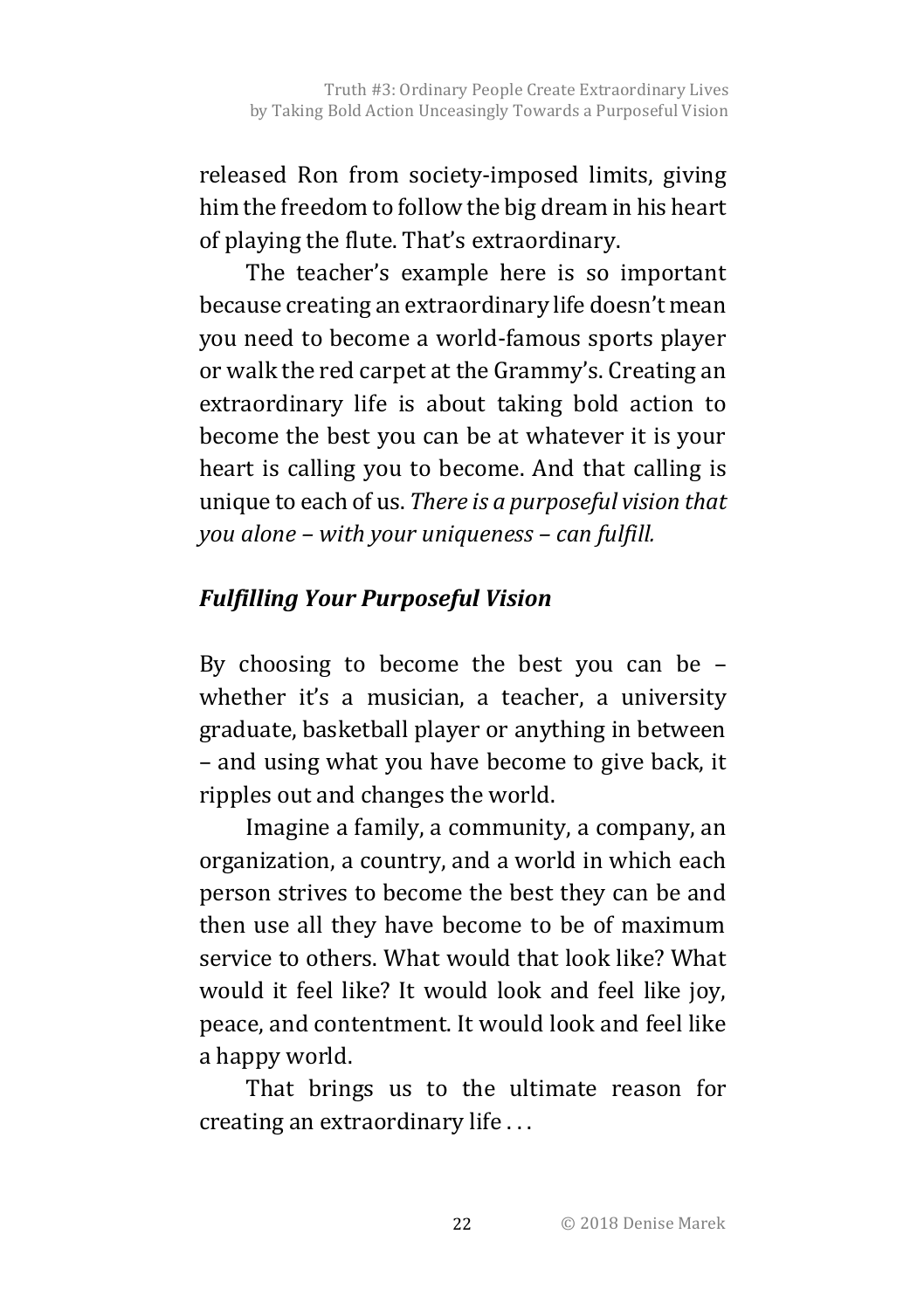# **Chapter Four**

# **The Illtimate Reason for Creating an Extraordinary Life**

### *The Ultimate Reason*

The ultimate reason for creating an extraordinary life is fulfillment.

Taking bold action unceasingly to become all you were born to be – in whatever it is your own heart is calling you do to  $-$  not because of what you will get by achieving it, but because of what you can give by becoming more, is a key to lasting happiness, joy, inner peace, and fulfillment.

Imagine for a moment being fulfilled, and the impact that being fulfilled would have on your life. Really think about it. How would your being fulfilled impact your family, your relationships, your career, your finances, and your health? These important areas of your life would truly prosper.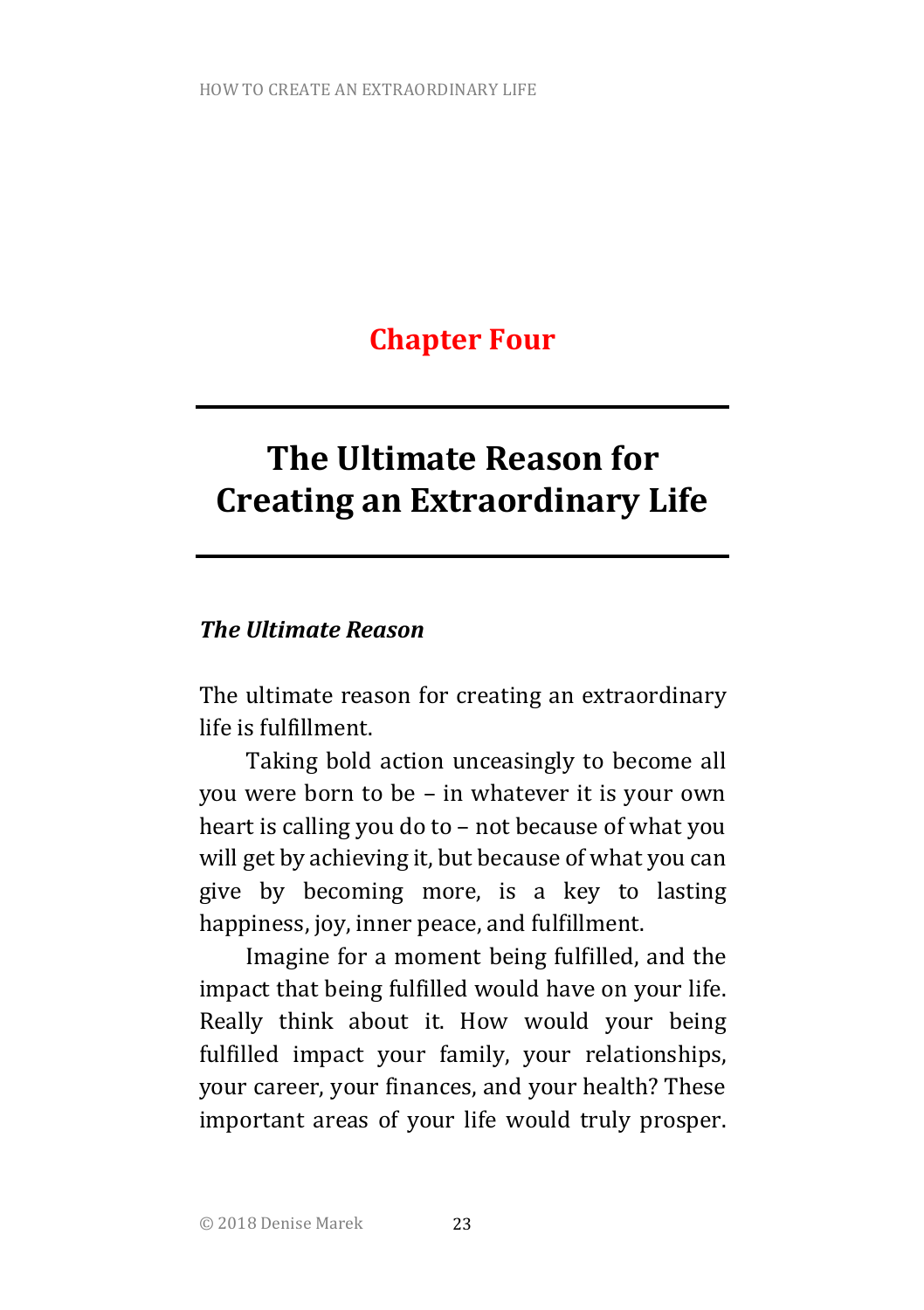There would be growth, health, and vitality.

One of my past seminar participants said it best when she said, "I have noticed when my peace is interrupted so is my level of success. When peace stops, success stops. When I'm at peace, it flourishes."

Being fulfilled generates deep peace. You arrive in a place of peace where you can actually be in bed feeling thankful for the sheets! You're no longer worried about what will go wrong tomorrow or so depressed it feels difficult to move through the day. There is no room to create in that space.

But when you are doing the right thing, when you're taking action to be the best *you* you can be, and you're using what you have become to be of service to others, that fulfillment leaves a space. It leaves room for you to create something new – for you to create your new extraordinary life.

In the introduction of this book, you were asked: 

"Are vou fulfilled? Do you wake up brimming with excitement about the possibilities of what could be for this day? Do you jump out of bed with enthusiasm about your life? Or, do you wake up possibly even having achieved the goals you thought would make you happy – and feel as though something is missing? Did you ever think, *I know I'm meant for more than this?"* 

That *more* you're searching for is the extraordinary life you were born to live. So how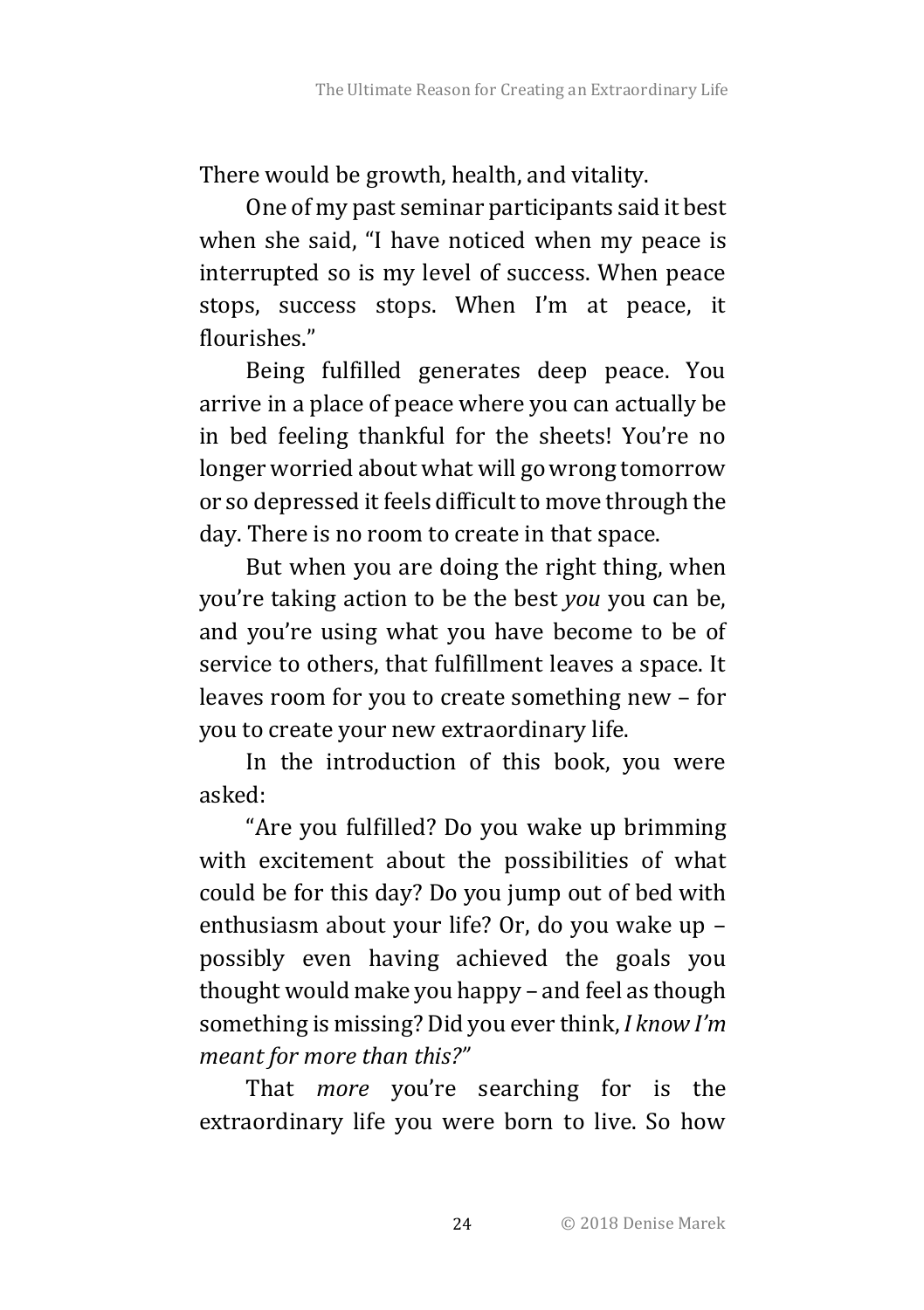about it? Will you choose to follow the dream in your heart? Will you choose to become the very best you that you can be each and every day? I assure you it's not too late. It's not the end; it's just the beginning. Don't let the music die in you. Be bold, don't withhold. Tune out the outer-doubters; tune in the inner-winner. Step into the unknown, outside of your comfort zone.

No matter who you are, where you are, or what you've been through, now is the time for you to take bold action unceasingly towards your purposeful vision and step into the extraordinary life you were born to live!

### **Putting It All Together**

In the introduction to this book, I promised to show you it's possible for *you* to create an extraordinary life and how to create it by taking you on a journey with three guests who demonstrate three surprising truths. Now let's put it all together.

First, Jean Nsanzeryaka shows us:

### Truth #1:

### **Ordinary People Create Extraordinary Lives**

He taught us ordinary people create extraordinary lives and that even when the odds seem stacked against us, there is always hope. When seemingly insurmountable circumstances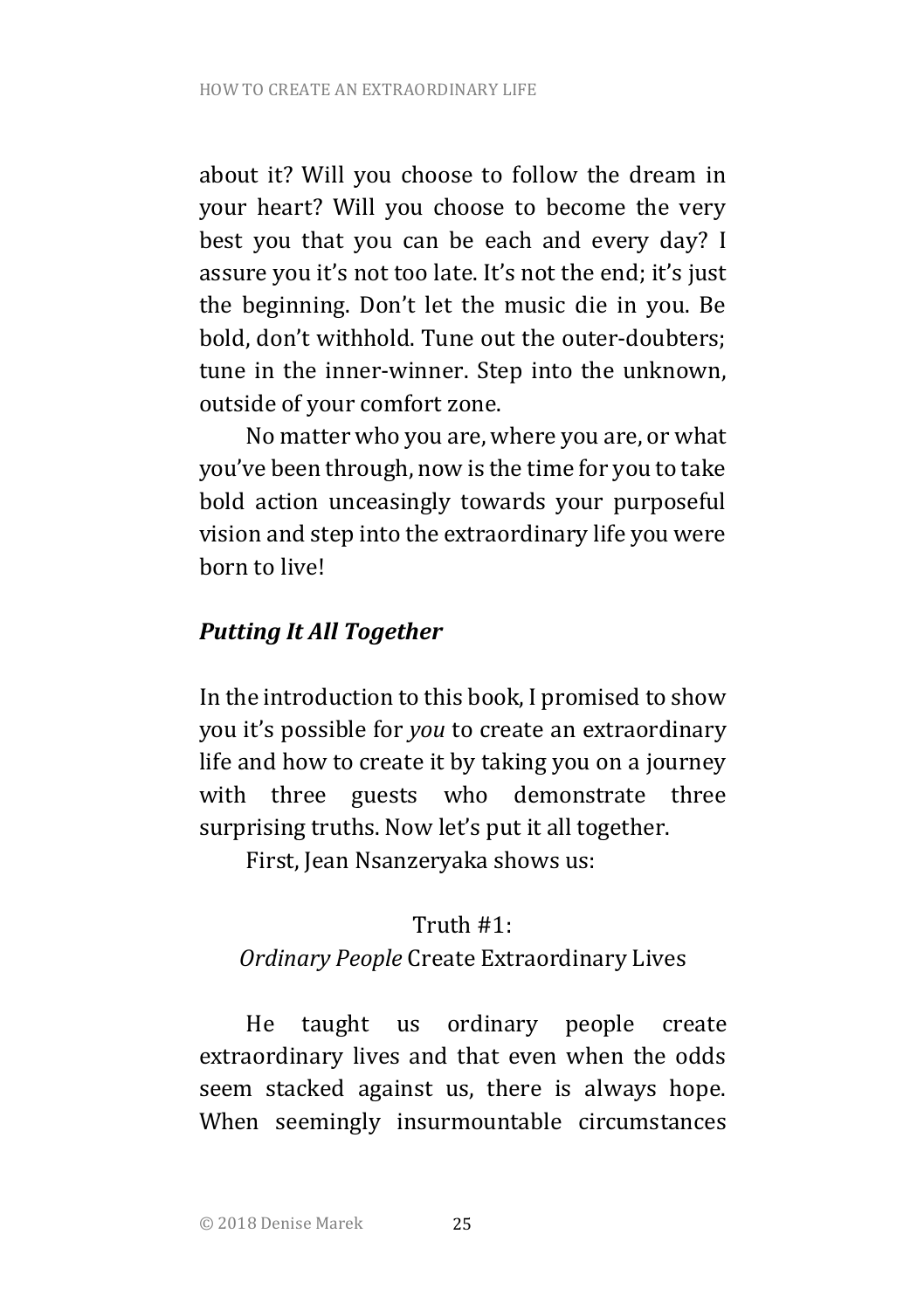make you feel you can't pursue your dreams, there is hope for you too.

This first truth is important because it means any person – *no matter who you are or what you have* – can create an extraordinary life. It means *you* can create an extraordinary life - or an *even more* extraordinary life!

Regardless of your circumstances, regardless of your age, regardless of what you believe to be true about yourself right now, you are someone special and you were born for greatness. The world is waiting for you to take a bold step. That's all it takes. It just takes a first step to make a beginning possible. 

Remember, when you step outside your comfort zone, it's not an "either/or" deal you're stepping into  $-$  it's an "and" situation. There will be obstacles and there will be breakthroughs. There will be uncomfortable moments *and* there will be enjoyment and happiness.

Second, Anthony "Buckets" Blakes showed us:

### Truth #2:

### Ordinary People Create Extraordinary Lives *by Taking Bold Action Unceasingly*

He taught us how to reach an elite-level life by becoming the best we can be *each and every day* unceasing in our bold actions.

This second truth is needed because it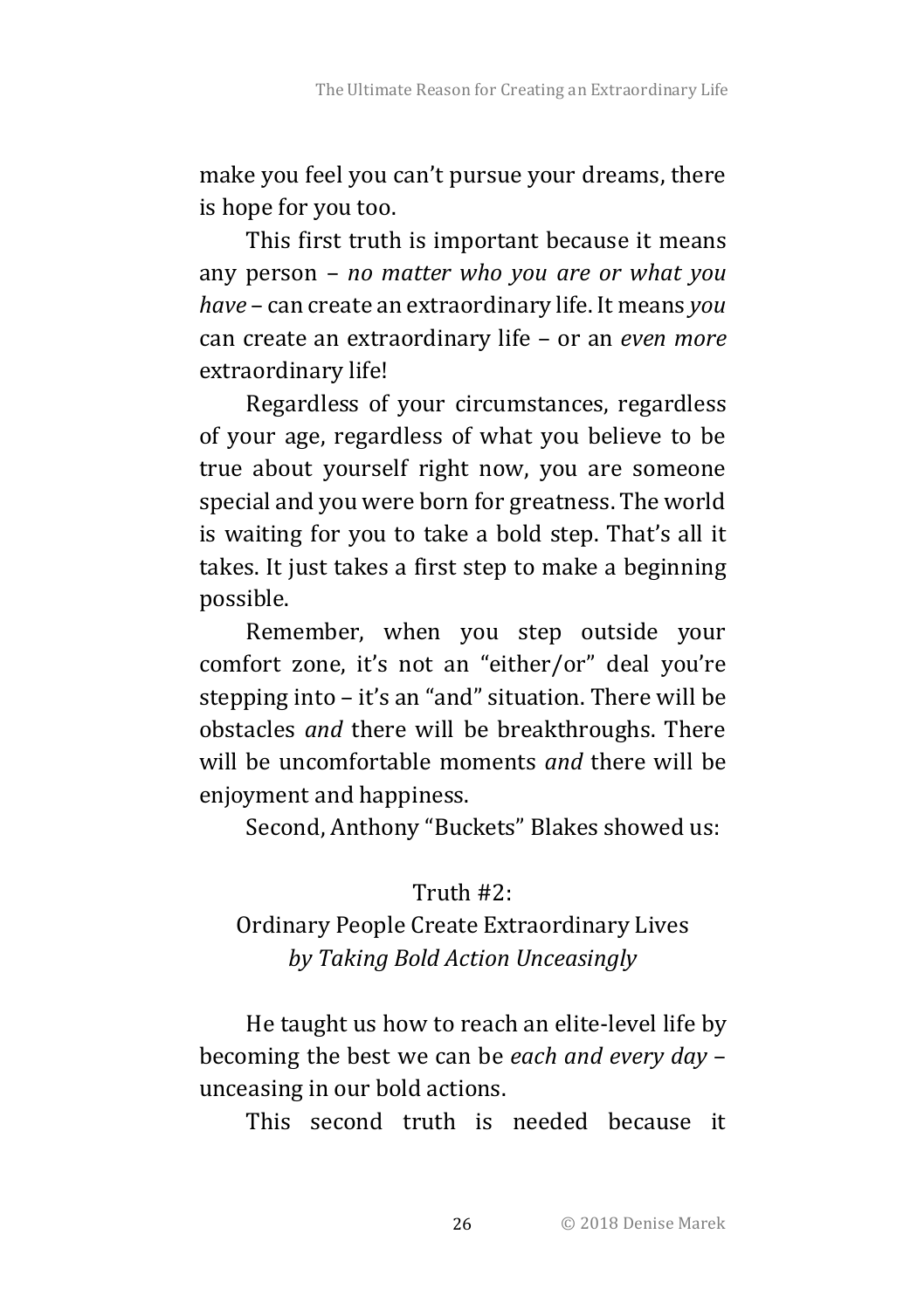illustrates how to create a massive comfort zone by staying in motion, pushing your boundaries, and expanding your territory. The larger your comfort zone, the greater the impact you can have in this world!

And, third, Ron Korb, his Grade 10 teacher, Anthony "Buckets" Blakes, and Jean Nsanzerkaya all showed us:

### Truth  $#3$ .

### Ordinary People Create Extraordinary Lives by Taking Bold Action Unceasingly *Towards a Purposeful Vision*

They taught by example how we can take what we have become and use it to positively impact others. 

This third truth is significant because it gives you direction for your unceasing bold actions and creates a pathway to the *ultimate reason* for creating an extraordinary life – fulfillment, happiness, inner peace, and joy.

Now it's time to move to the final chapter in this book where you'll learn how to make these three truths actionable in your life.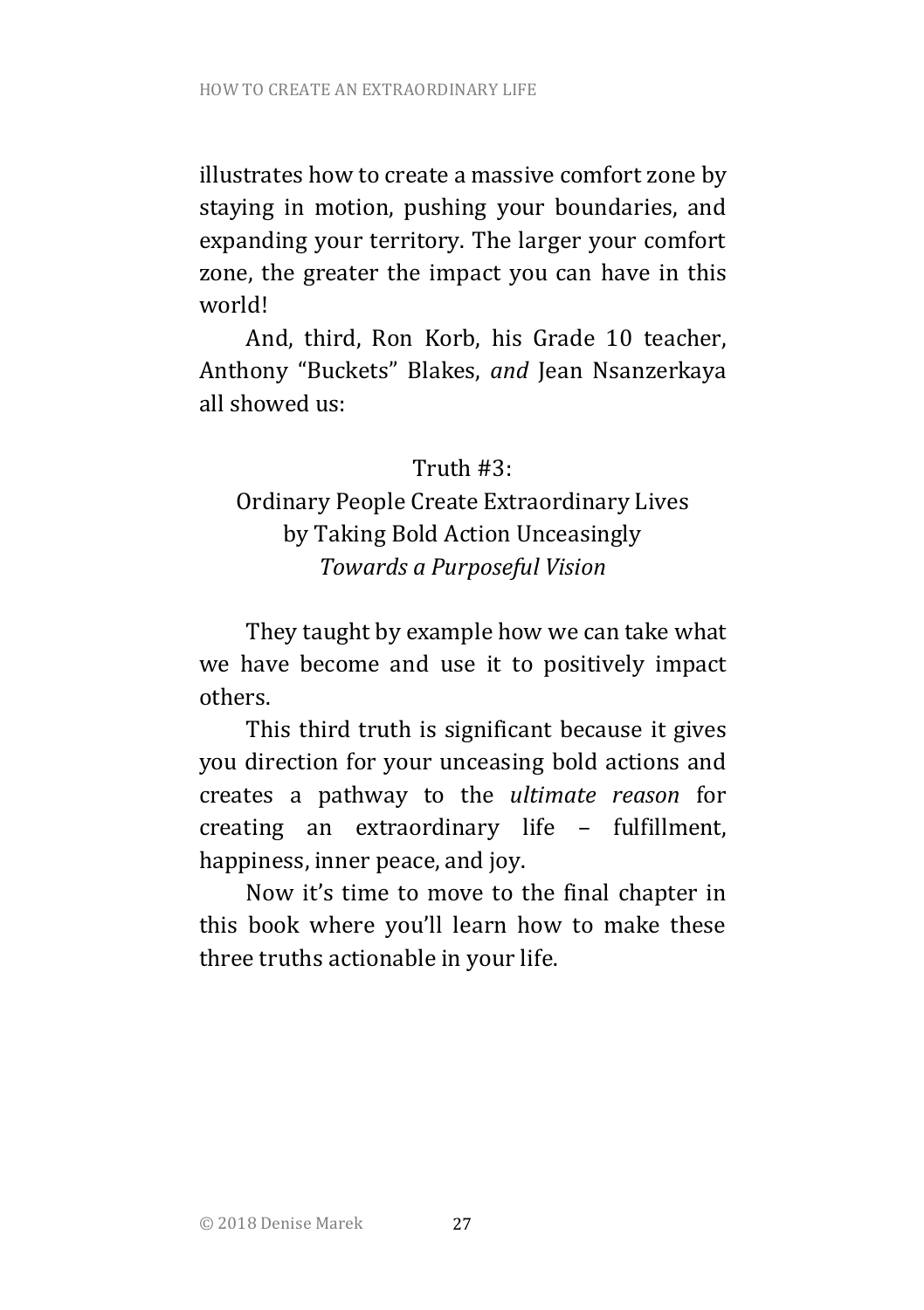# **Chapter Five**

# **Making the Three Truths Actionable in Your Life**

### *The Big Questions*

It's time to take these three truths and make them actionable in your life. You can do so by reflecting on and answering the following questions:

### **1.** Do you believe you can create an **extraordinary life?**

In the introduction to this book, you were asked to declare: *I* can *create an extraordinary life!* If you are already living an extraordinary life, you were instructed to declare: *I can create an* even more extraordinary life. The question for you now is: Do you really believe it?

In order to create an extraordinary life it's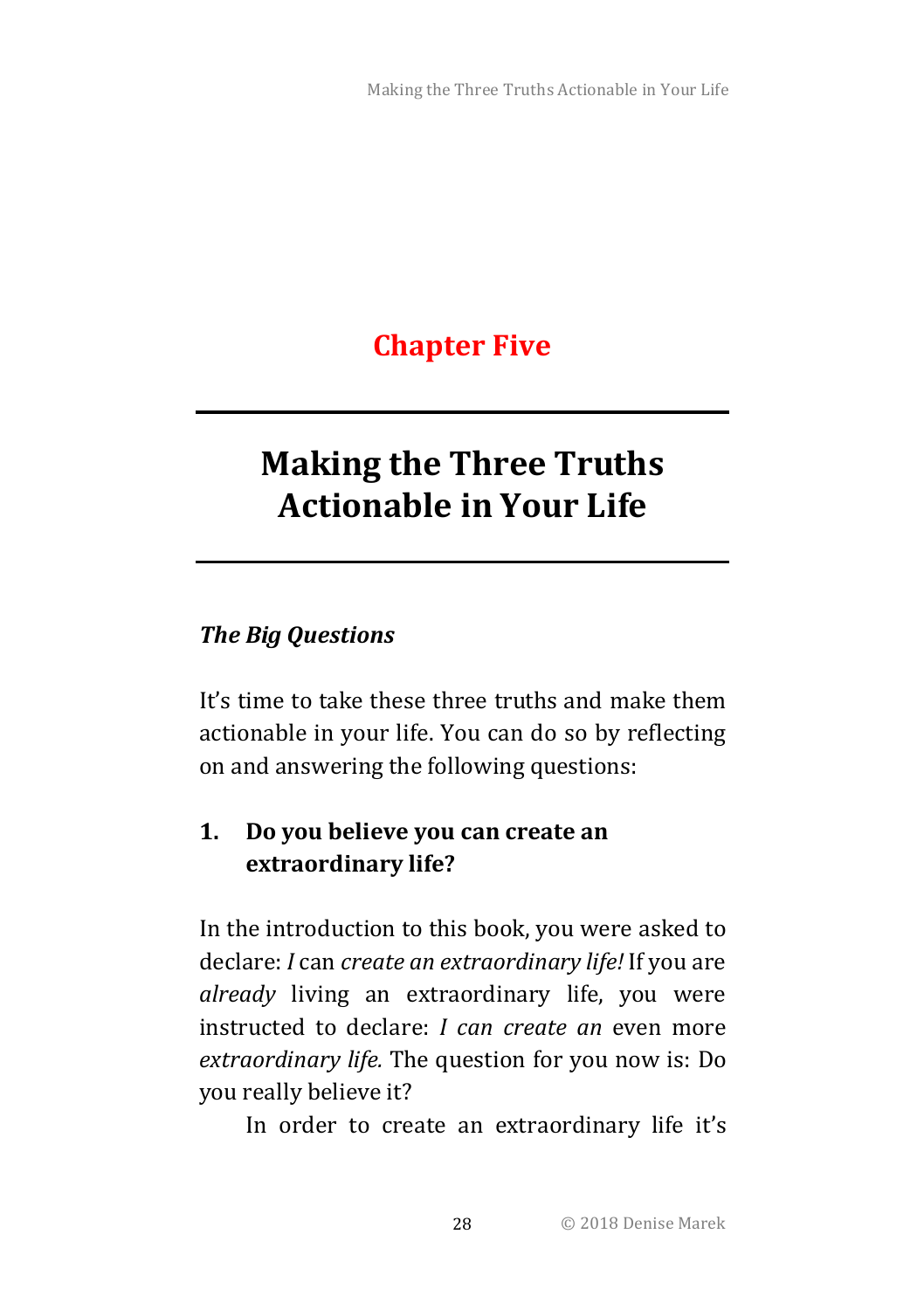crucial for you to believe it's possible. When you believe something is possible, you change the way you talk to vourself. Positive self-talk generates positive feelings. Positive feelings generate positive actions. Positive actions lead to positive changes in your circumstances.

### In essence, your situation becomes a reflection of *your self-talk.*

For that reason, as you build your belief in your ability to create an extraordinary life, that life will begin to take shape. If your doubts are stronger than your beliefs right now, you can begin building your beliefs. Start doing so by choosing your mindset. 

Your mindset is your established set of attitudes. Your attitudes are comprised of your set way of thinking or feeling about something.

Since our thoughts determine how we feel, choosing your mindset means predetermining how you're going to think about something to generate how you feel about it. That "something" could be your day, yourself, other people, your life, your relationships, your career, and so on.

Choosing your mindset in advance, before heading into your day, is a game-changer. It can turn around how you feel regardless of what happens. It can transform obstacles into stepping stones. In fact, it can even transform relationships,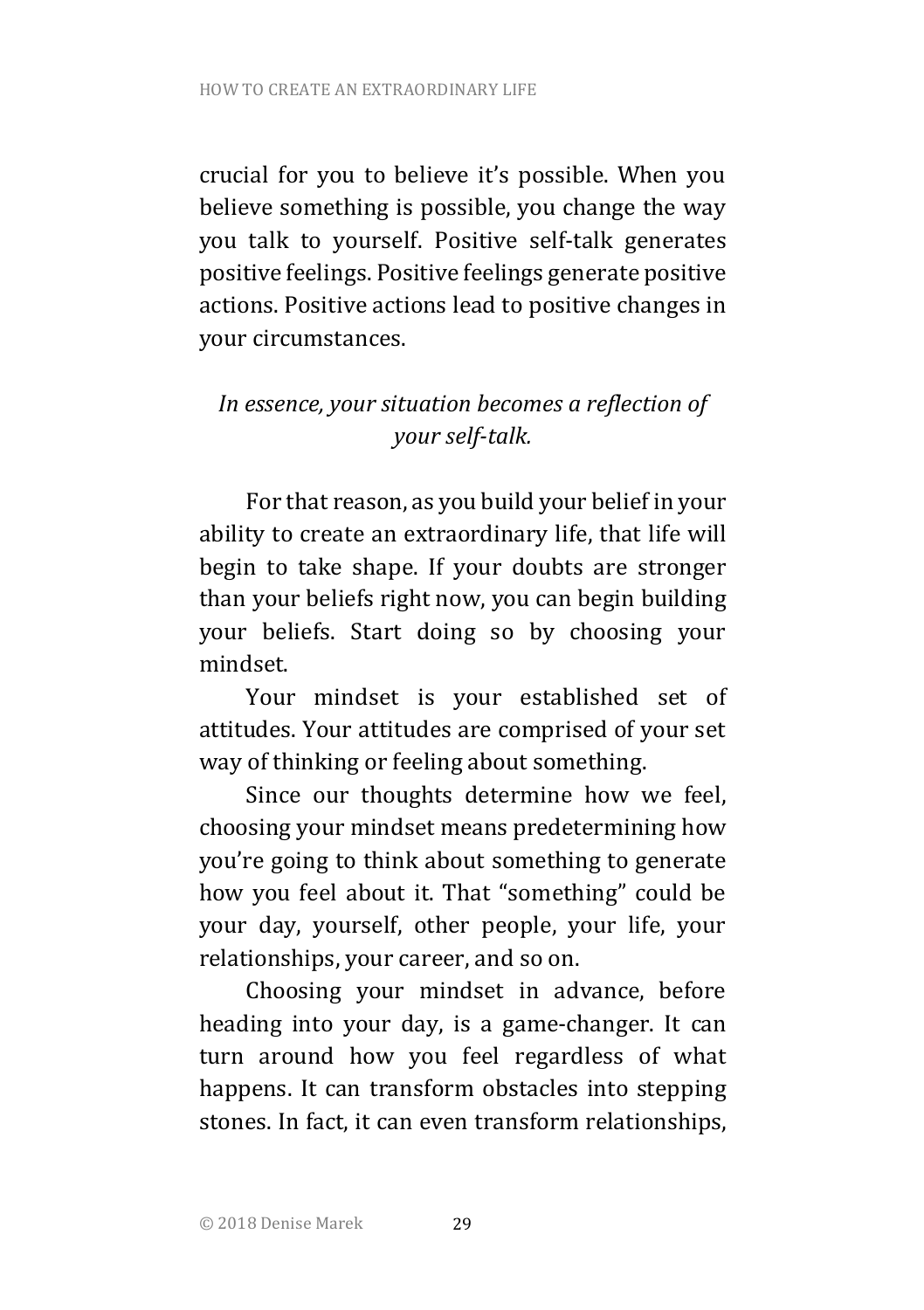improve your business, generate more fun in life, help you to create that extraordinary life you were born to live, and so much more!

Choosing your mindset is the first lesson in Module 4 of the brand new online course called *CALM Online: A Proven Four-Step Process to Transform Worry into Inner Peace:*

https://calmonline.denisemarek.com/

Module 4 of this online course is titled *Master Your Mind.* It includes the brand new six-step process to renew your mind and even restore hope; it's called the CREATE process. CREATE is an acronym. The first step is the " $C$ ", which represents:

### *C = Choose Your Mindset*

Here you'll learn:

- Four steps to choose your mindset
- How to build new, healthy, thought patterns and free yourself from toxic thoughts
- A five-step system to control your thoughts instead of allowing your thoughts to control you!
- How to focus your mind for massive progress and maximum results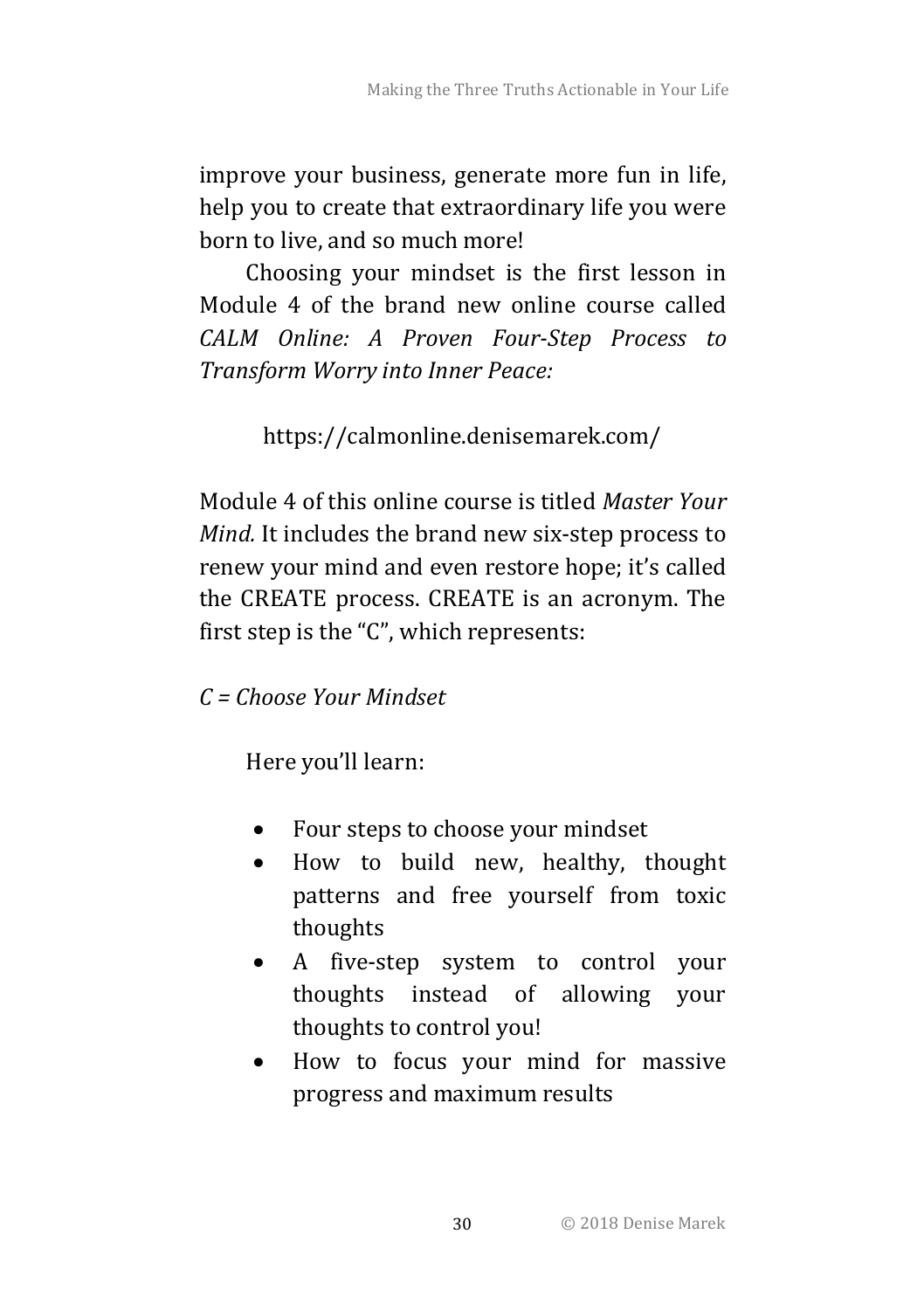By consciously choosing your mindset for the day – in both thought and word – you unleash the power to transform your life!

### 2. Would you like to move to an elite level in **your business, your family, your personal life?**

Do you, like Buckets Blakes, want to live an elitelevel life? Remember, part of an extraordinary life is a life designed to become all you can be. Buckets Blakes was just an ordinary person who strived to be the best he could possibly be "each and every day." Striving to be the best you can possibly be  $-$  in your family, in your career, in your life, and so on is what it takes to make it to that elite level

A special note here on being the best you can be each and every day. On some days, your best will be better than on others. During times of illness, extreme stress, heartbreak, or loss, for instance, doing your best will be different than on days when you're feeling good.

That's okay! The key is to do your best. It's not about perfection. It's about making *being the best you* can be a daily habit and understanding your best will vary from time to time.

Part of what will help you to become the very best you can be, is to choose your mindset each and every day as covered in the answer to the previous questions. Another strategy that will help you is to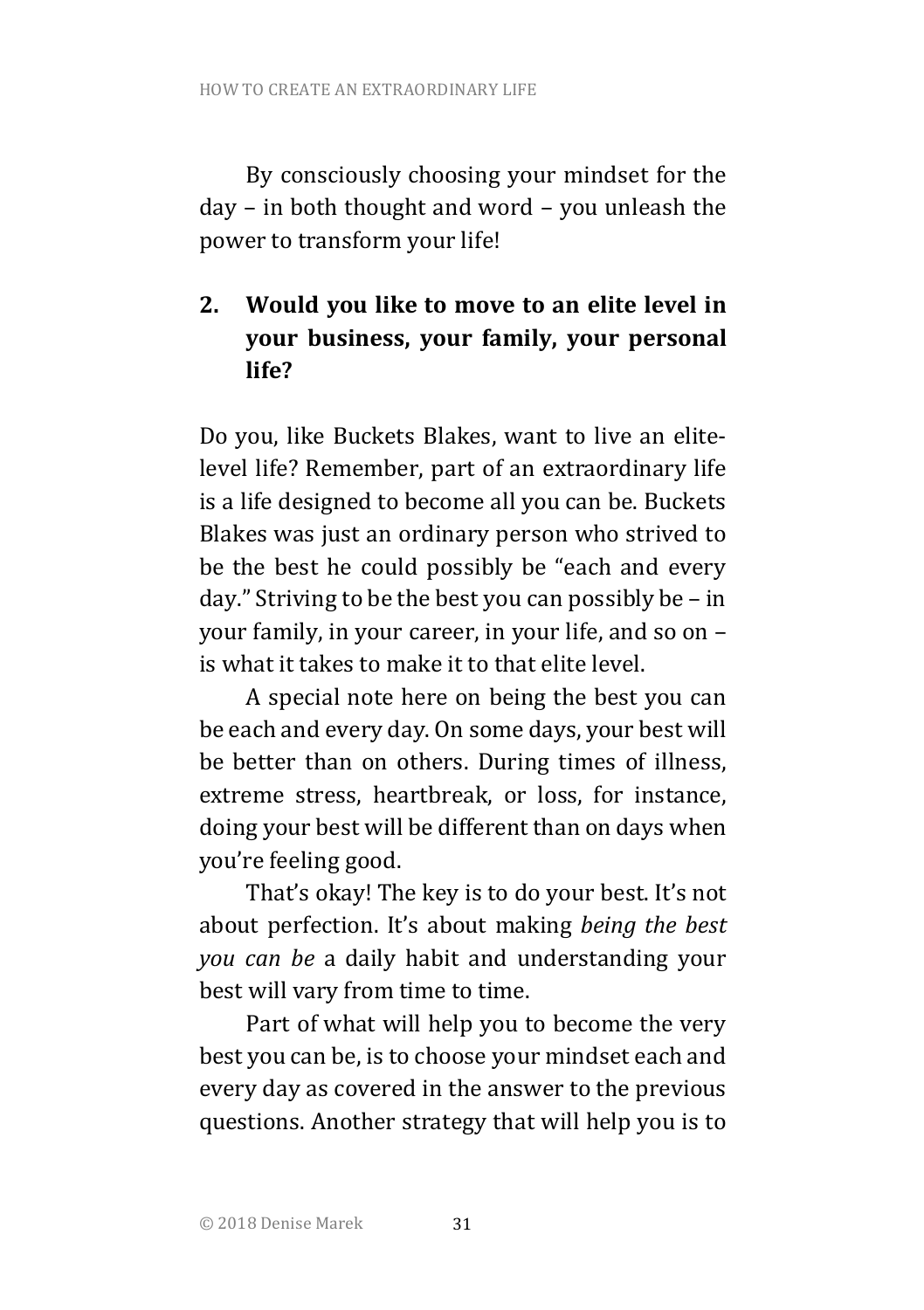read daily. 

Whether it's a strategy to create a successful business, an insight to create harmonious relationships, inspiration to break through doubts and limiting beliefs that block you from being the best you can be or anything in between, reading can fill in the missing information to help you move forward and potentially solve the current challenge you're facing. This is the second step of the CREATE process (and the second lesson in Module 4 of *CALM Online*).

*R = Read*

In this lesson, you'll learn:

- How to use reading as a way to break cycles in habitual thinking
- A tracking system for recording the ideas, gems, and strategies you uncover
- Four steps to incorporate daily reading into your routine

As Jim Rohn (1930-2009), a world-renowned business speaker, said:

*Reading is essential for those who seek to rise above* the ordinary. We must not permit anything to stand between us and the book that could change our *lives.*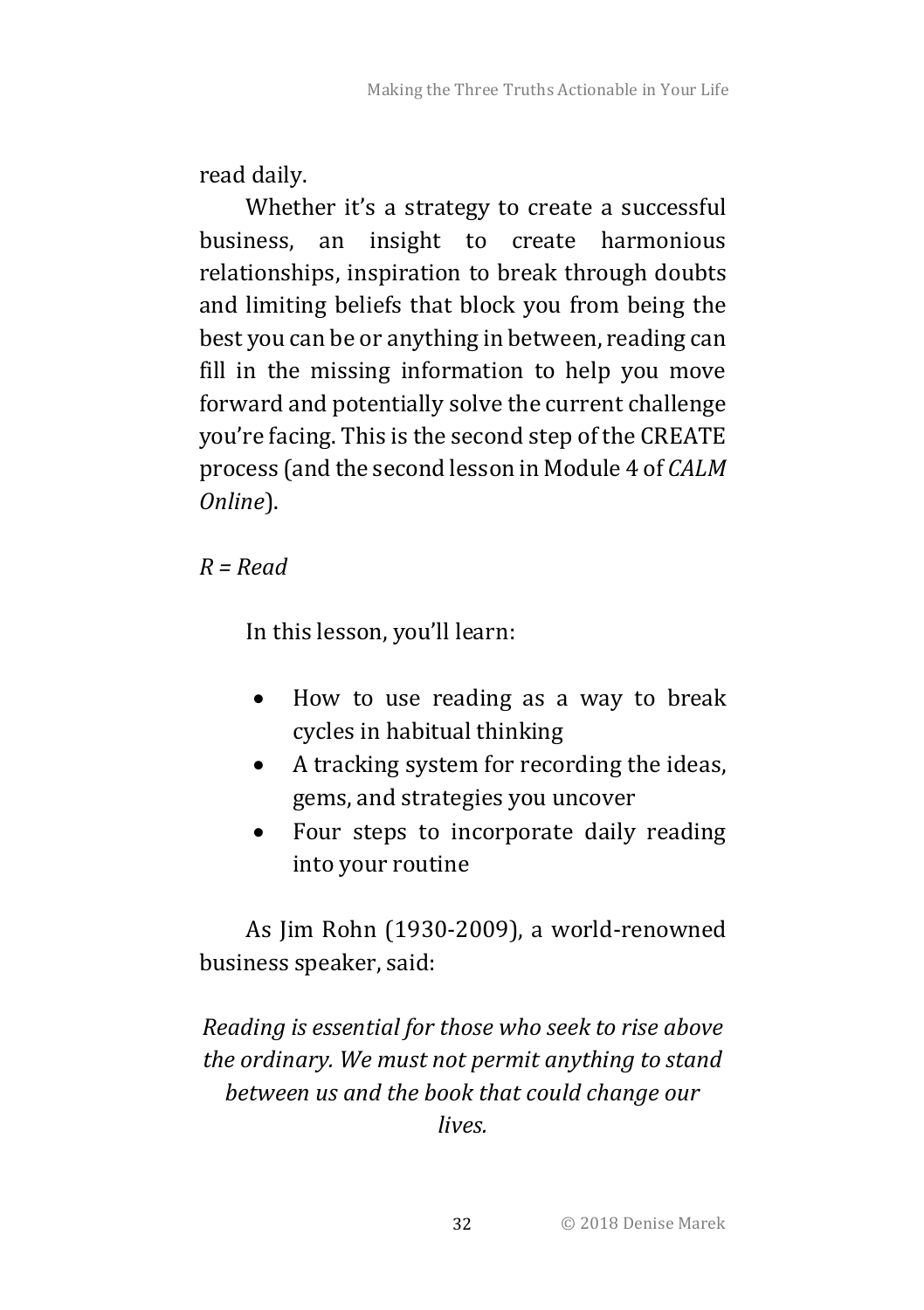### **3.** What is your big dream? What is your purposeful vision?

Jean Nsanzeryaka, Buckets Blakes, Ron Korb and his Grade 10 music teacher each demonstrated that it *is* possible for *you* to fulfill your big dream – and then take what you have become, in the process of fulfilling that dream, to be of service to others.

In order for that to happen though, you first need to know what your big dream is. What is your *big* dream? 

If you know what your big dream is  $-$  or if you have *already* fulfilled it – great! Now you need to get clear on your purposeful vision. Your purposeful vision is the meaningful goal or dream you're pursuing that will positively impact *others*. What is your *purposeful* vision?

If you're not crystal clear on the answers to these questions, the next two steps in the CREATE process can help you to find them! The third step (which is the third lesson in Module 4 of *CALM Online*) is the "E", which represents:

### *E = Engage Your Spirit*

You are a spiritual being. You are spirit, soul. and body. You have a spiritual nature that is separate and distinct from both your soul (made up of your thoughts and emotions) and from the physical body in which you live. Engaging your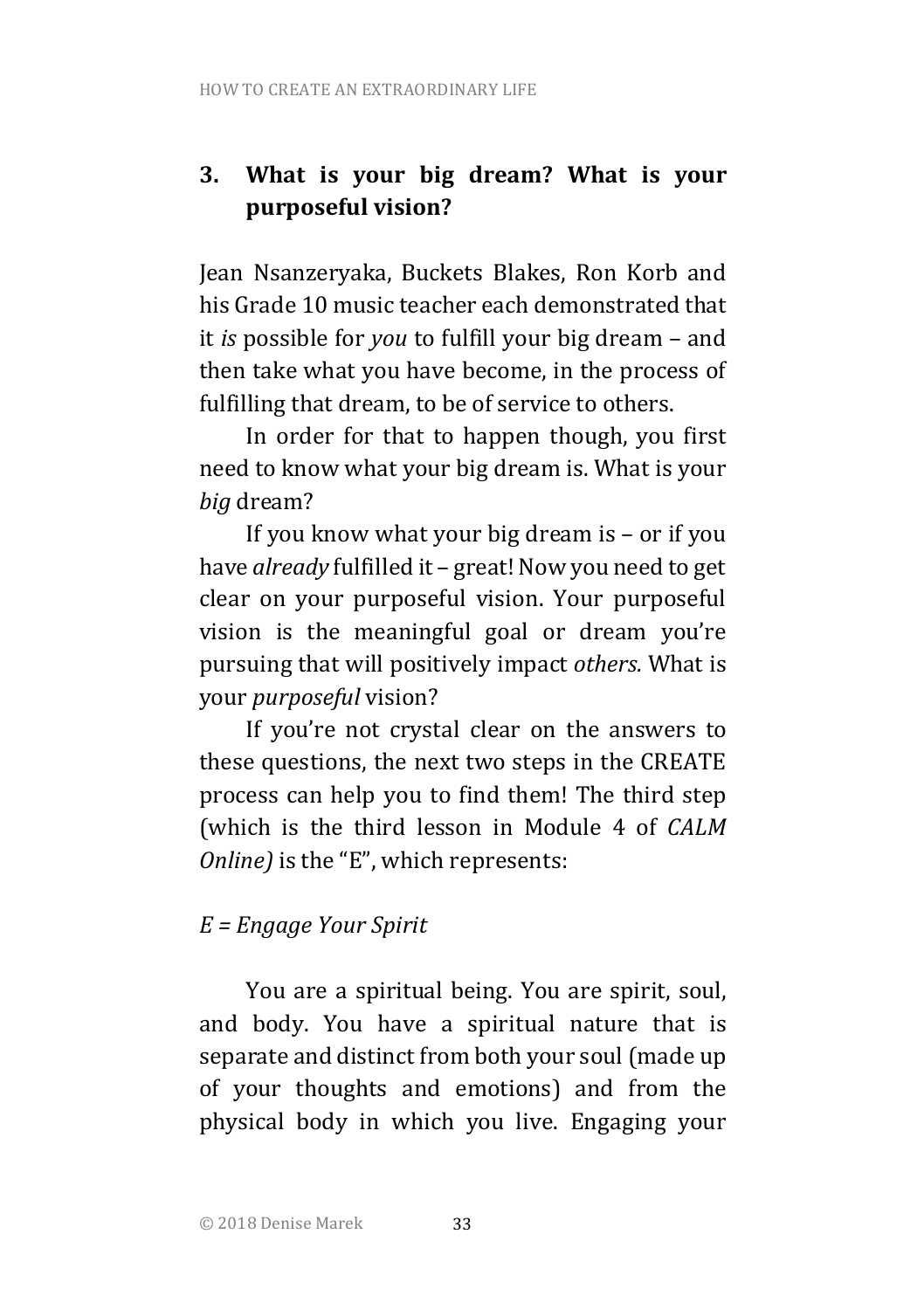spirit is a crucial component to mastering your mind and creating that extraordinary life.

Part of what you'll learn in this lesson is how to actively look for  $-$  and find  $-$  the answers to your questions through strategic prayer. You'll discover how to catch answers you might otherwise miss such as doors that have been opened as a result of your seeking, people who have been sent into your life to give you comfort while you're going through a storm, or directions that illuminate the roadmap to your next bold step.

In this lesson, you'll also learn:

- The *science* of prayer
- The scientific research confirming prayer increases frontal lobe activity and intelligence
- A three-step approach to strategic prayer to help you uncover your big dream and purposeful vision

Once you've identified your big dream and your purposeful vision, the next step in the CREATE process will show you how to use your thoughts and words to support those goals and dreams and fulfill your purposeful vision. That next step (in the fourth lesson in Module 4 of *CALM Online*) is the "A" and it stands for: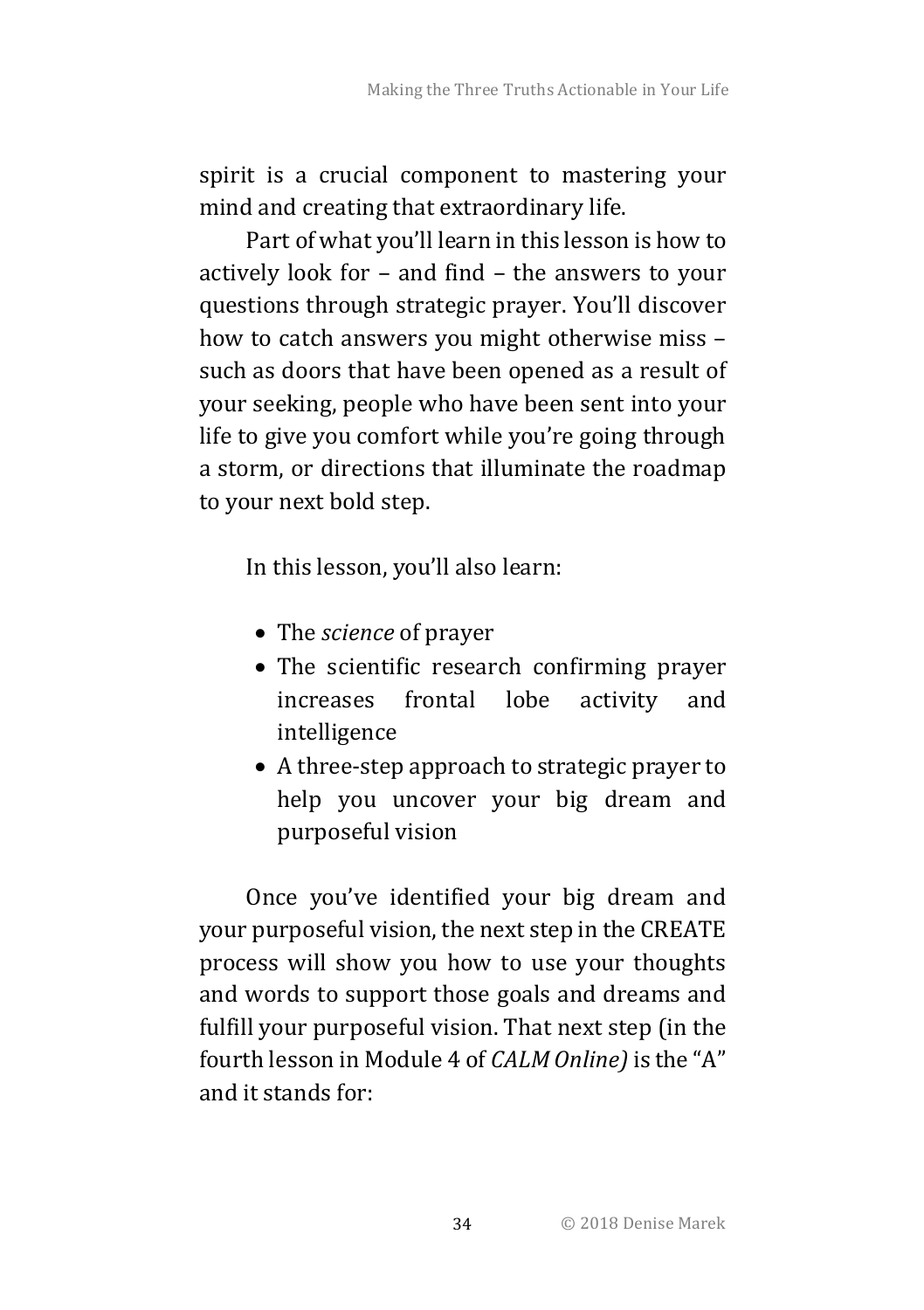### *A = Affirm the Positive*

Every thought you think and word you speak is an affirmation. You are constantly creating your life and your experiences with your words. In affirming the positive, you'll learn how to stop using your words to *describe* your situation and start using your words to *change* your situation.

You'll also learn:

- How to uncover your *true* wants, likes, and values in the 8 main areas of your life: family, friends, intimate relationship, career/job, health, personal life, financial life, and spiritual life
- How to "Tame Your Tongue"
- How to use the 24- to 48-hour window of opportunity you have to change your thoughts using your brain's automatic "amplification process"
- How you can dump toxic thoughts and build neural pathways that serve you in taking bold action

### **4:** Are you feeling stuck or trapped, as if there **is** no way for you to take the next step **towards your extraordinary life?**

If your current situation looks like taking the next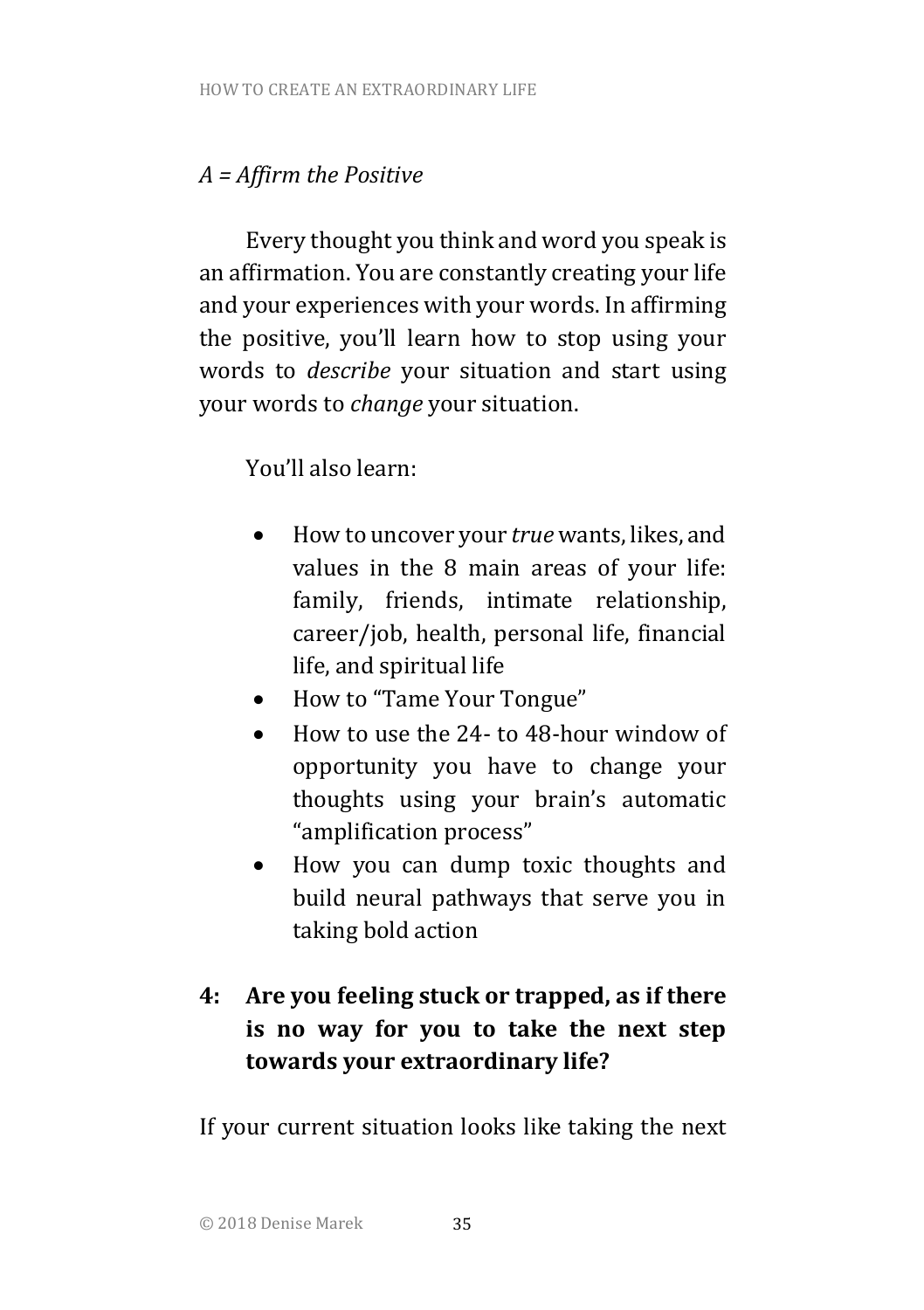step – or even the first step – is impossible, walk by *faith* not by *sight*. Just like Jean Nsanzeryaka demonstrated in Chapter 1 – having lived his entire life in a refugee camp – it *is* possible for *you* to fulfill your big dream – even if your current situation looks like taking that next step is impossible!

How? The next step in the CREATE process will help. It's the "T" (the fifth lesson of Module 4 in *CALM Online*) and it represents:

### *T = Track Your Thoughts and Feelings*

Just because you *feel* stuck or trapped, doesn't mean you *are* stuck or trapped. It's important to understand that just because something *feels* true, doesn't make it true.

Suppose, for instance, vou're in a store. A woman nearby looks over at you and then leans over and says something you can't hear to the man beside her. How does that make you feel?

If you think she judged you and said something unfavourable about you to that man, you might feel bad about yourself or angry for the judgment.

If you think she looked in your direction for a moment and said something that had nothing to do with you, you might feel indifferent.

If you think she looked in your direction and said something positive about you, you might feel good about yourself.

How you feel comes from what you think. It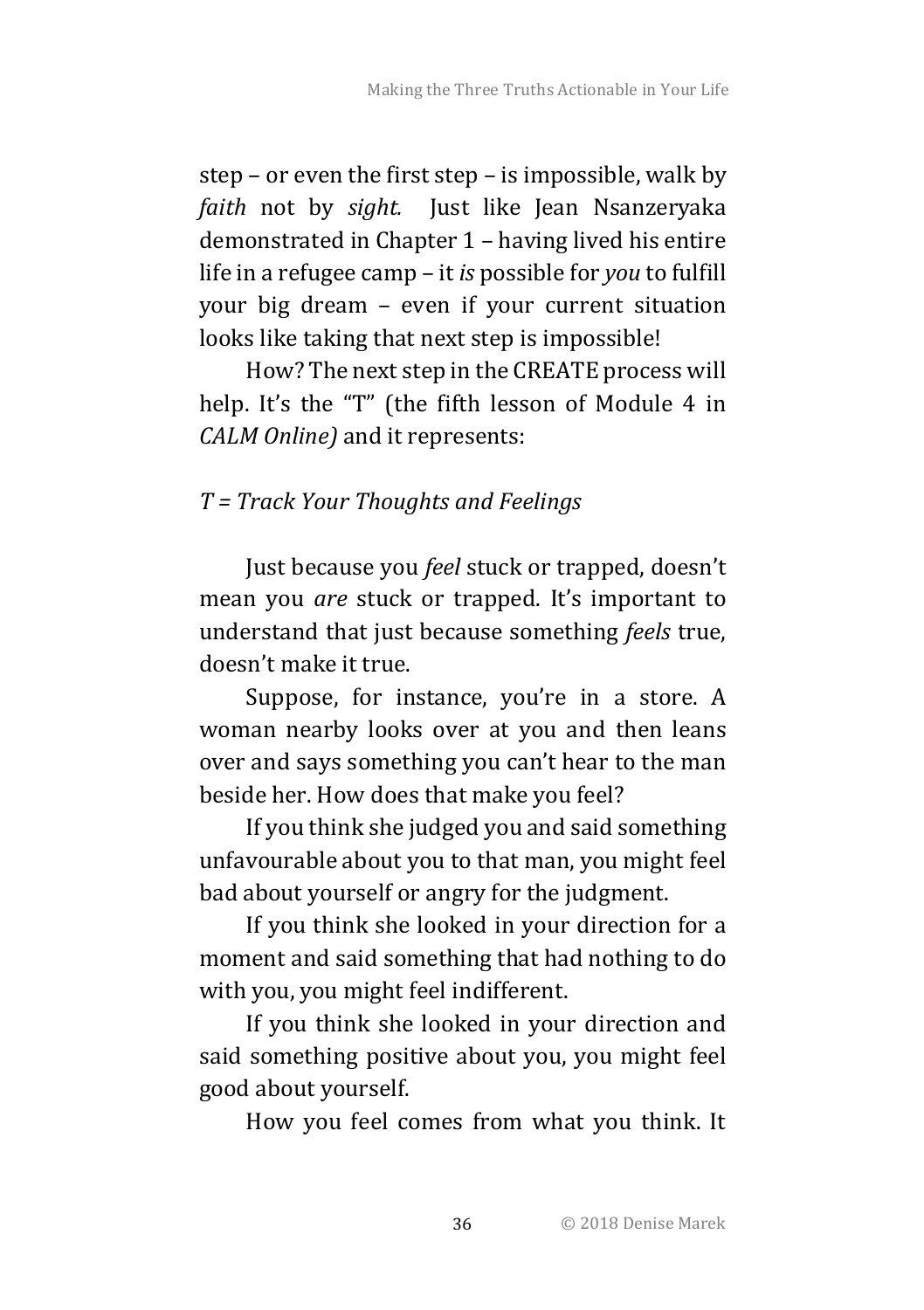comes from the story you tell yourself about what happened and the meaning you give to it. It comes from the way you appraise the situation. The meanings, appraisals, and interpretations we give to things affect our emotions and our emotions affect our behaviours and actions.

How you appraise situations is largely dictated by your past experiences. For that reason, your appraisals aren't always correct or optimal for your emotional well-being.

What we are doing in the CREATE process (and in this step of tracking your thoughts and feelings) is working at building new thought pathways, and strengthening those new pathways over time so they form part of an automatic and much more helpful way of appraising situations and yourself.

In this lesson, you'll also learn:

- A seven-step system to regulate your emotions and end emotional suffering
- How to connect with your true feelings
- How to identify and replace *Stinkin' Thinkin'*
- How to process negative emotions quickly to make massive strides forward

Speaking of making massive strides forward, move to the next question.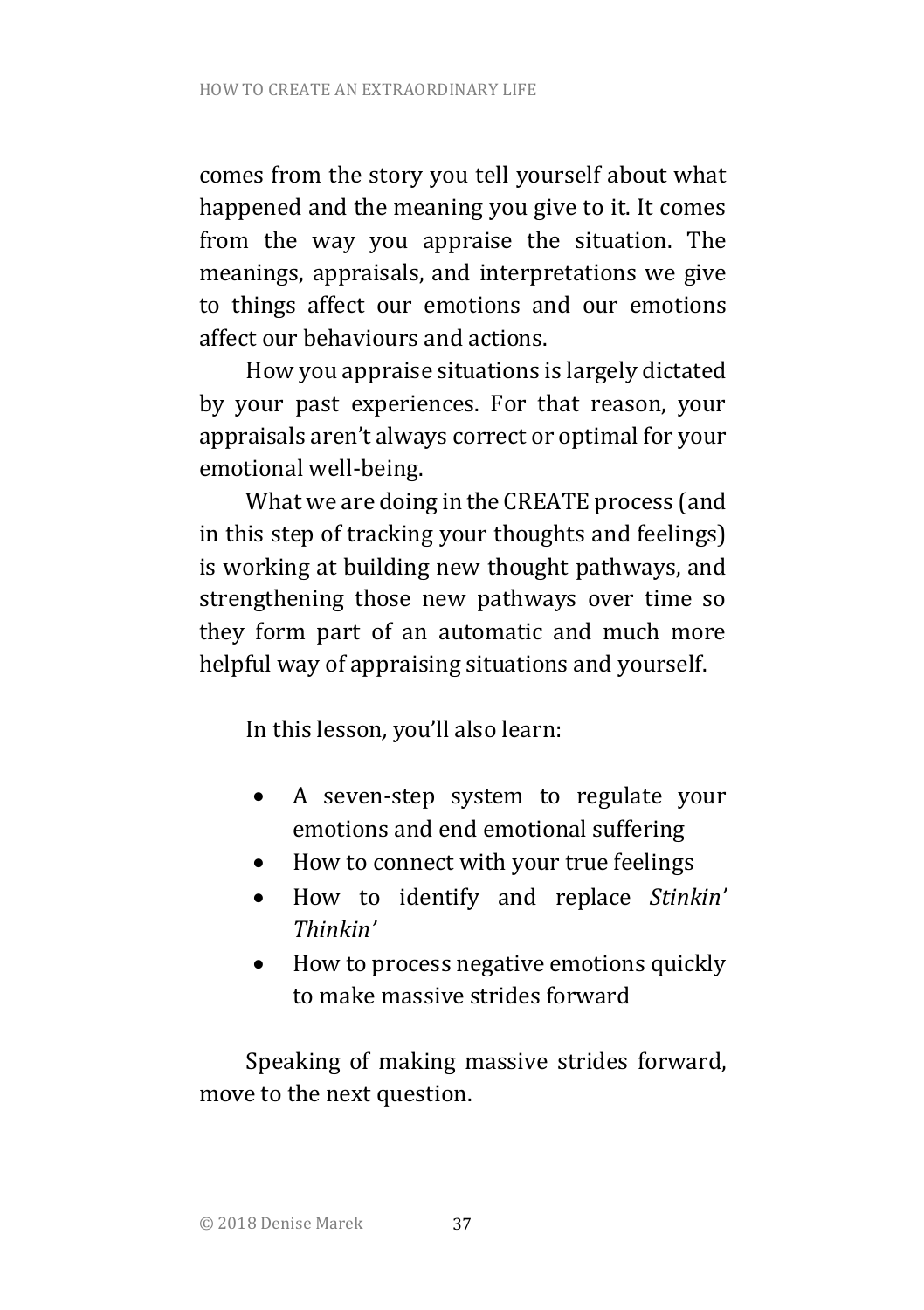### **5.** Are you an unstoppable bold action taker?

When you become an *unstoppable* bold action taker. you create a massive comfort zone. The larger your comfort zone becomes, the greater the impact you can have in this world. You'll have a larger platform to make a difference, you'll more easily seize opportunity, and so much more! Imagine the kind of extraordinary life you can create in that space!

In order be an unstoppable bold action taker, you'll want to make taking bold action a habit. The final step of the CREATE process, the "E" (which is the sixth lesson of Module 4 in *CALM Online*) will help you to do just that. It represents:

### $F =$  *Execute* Bold *Action*

Here you'll learn:

• Two daily focus questions that will help you *get results* in the areas of your life that matter most to you

Do you remember the third truth to creating an extraordinary life? Ordinary people create extraordinary lives by taking bold action unceasingly towards a purposeful vision. In this lesson of *CALM Online* you'll experience progress in areas of your life that matter most to you – progress towards that purposeful vision.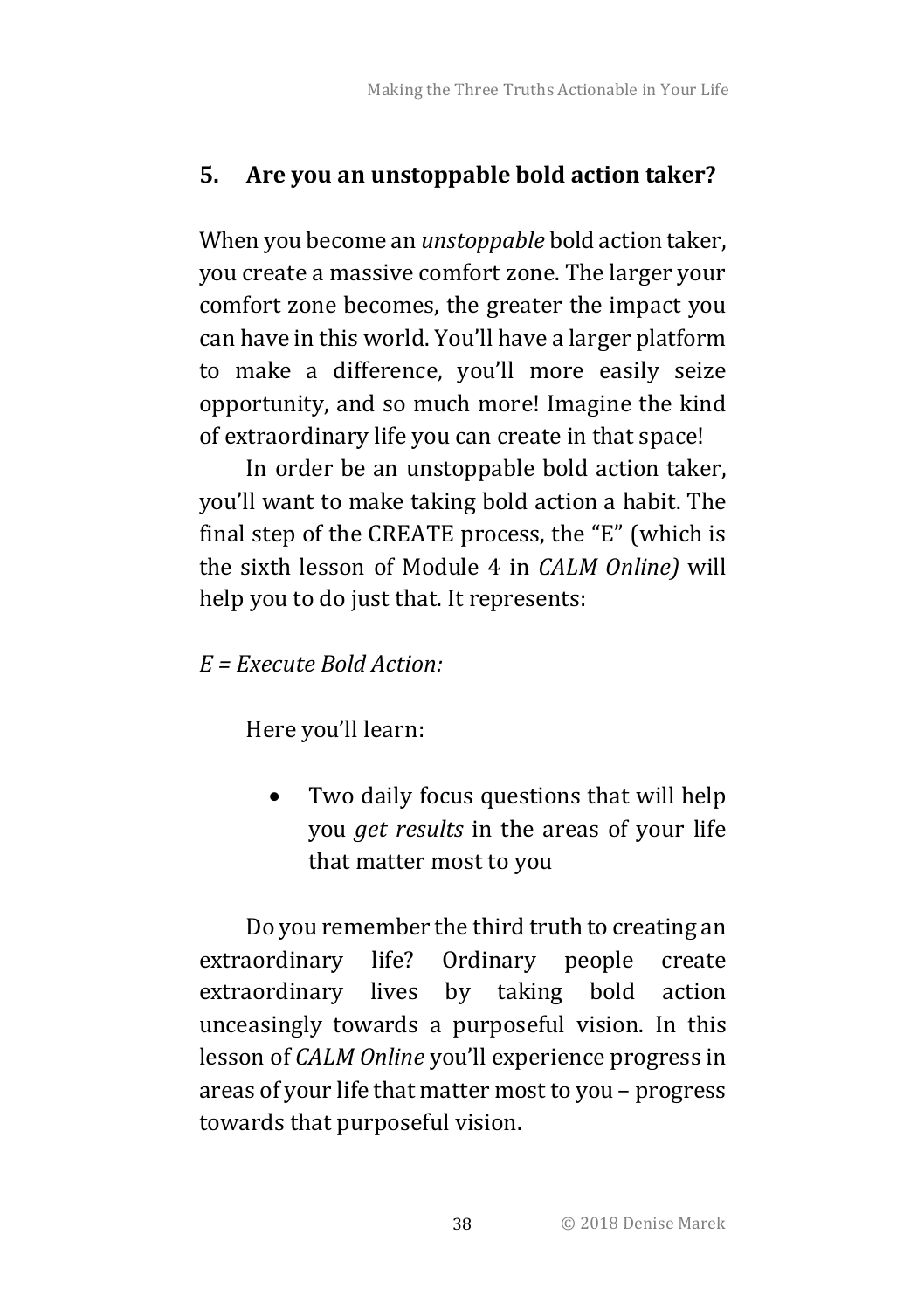The pursuit of meaningful goals plays an important role in your psychological well-being. You'll find you're happier and more satisfied with life when you're making progress. Simply put:

### *Making progress makes you feel better. When you feel better, you can do better.*

Positive emotions keep you in motion! For this boost in your psychological well-being, the dream you're pursuing must be something that matters to you. 

### **6.** Are you stuck in your comfort zone? Are you afraid of stepping into the unknown?

Sometimes comfort can be the biggest enemy of living an extraordinary life. You want to take bold action but your desire for comfort stops you. Is your desire for comfort stopping you? Or is it something else? Is it fear perhaps?

Leaving your comfort zone and stepping into the unknown can be frightening. You will face fear. You will face doubts. You might say, "I'm not capable." I suggest you are capable! Perhaps that doubt is just fear. I've heard it said, "fear is faith in reverse." There is nothing wrong with being afraid. We are programmed to withhold, not be bold. However, you can break through the fear!

If you're stuck or afraid, and nothing else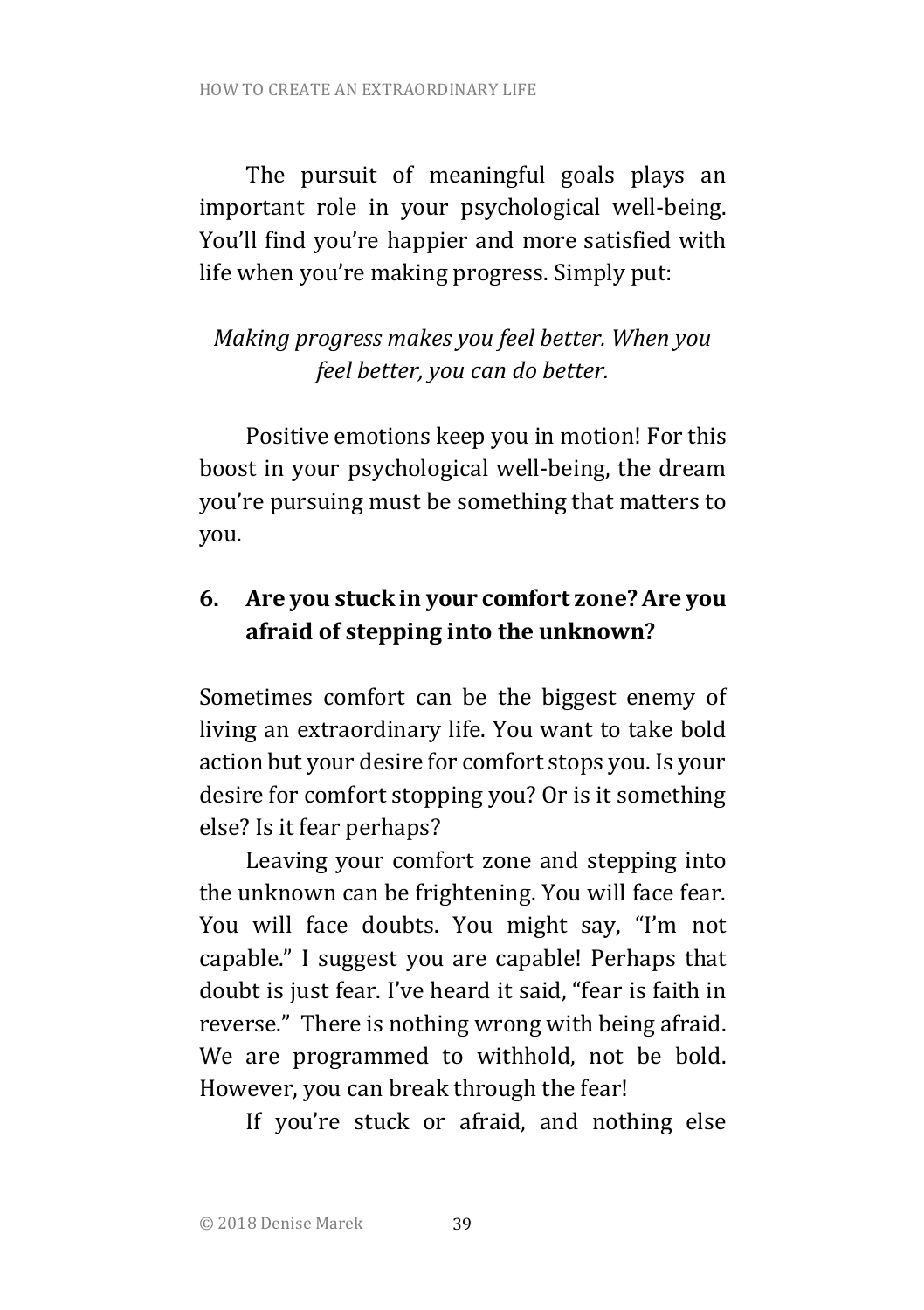you've tried has really worked for you, *CALM Online* will get you the results you're after.

https://calmonline.denisemarek.com/

You can read testimonials from others who have finally experienced results and breakthroughs in their lives here:

### https://calmonline.denisemarek.com/p/calmonline

*You* can experience these kinds of results and breakthroughs too!

### *Creating an Extraordinary Life* **–** *The Six-Step Process*

As you worked through the answers to the questions in this chapter, you discovered the sixstep CREATE process.

- $C =$  Choose Your Mindset
- $R = Read$
- $E =$  Engage Your Spirit
- $A =$  Affirm the Positive
- $T =$  Track Your Thoughts and Feelings
- $E =$  Execute Bold Action

As I mentioned in the introduction, the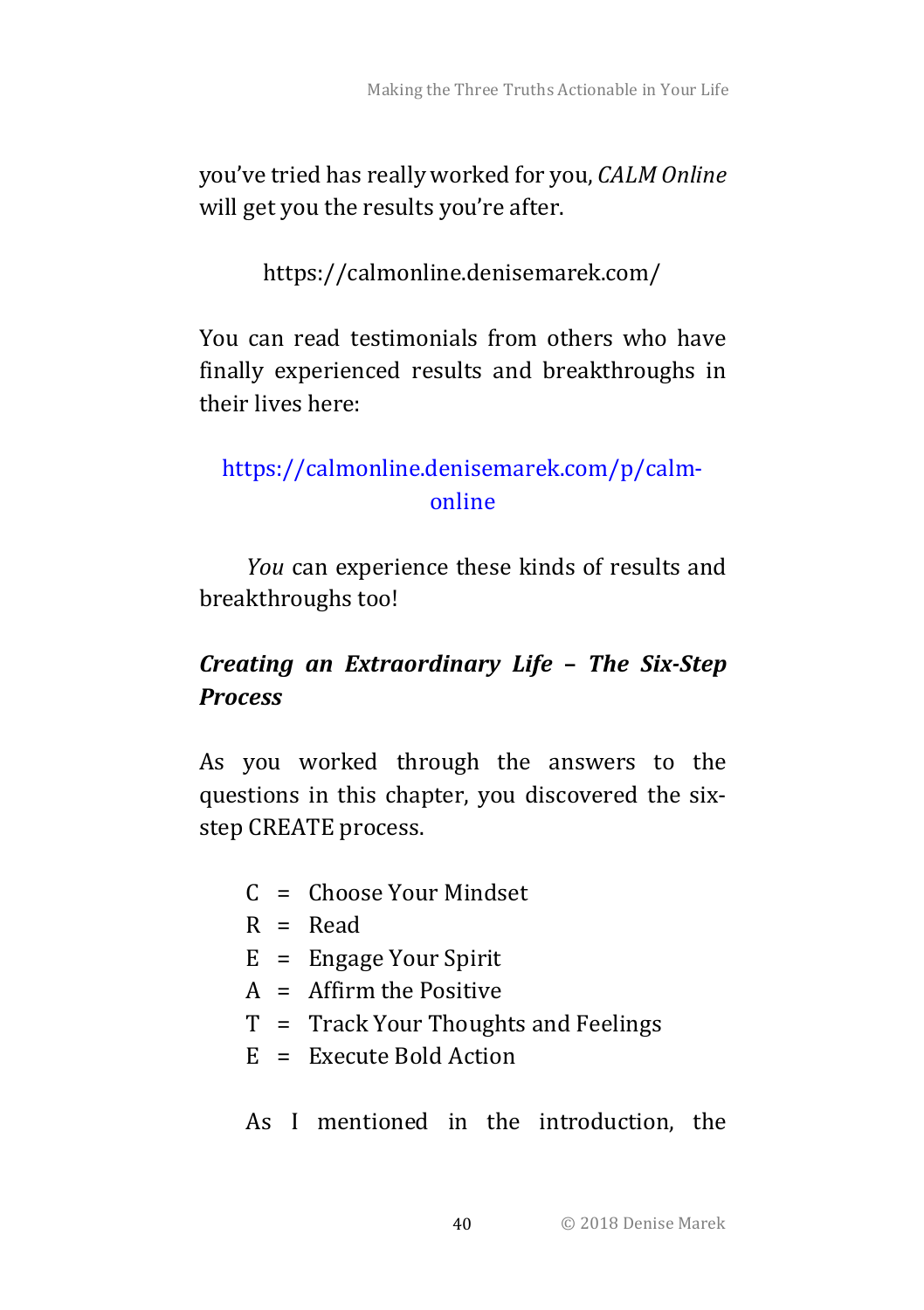CREATE process helped me personally to break free from strongholds in thoughts and behaviours that had me trapped for decades. It helped me to free myself from addictions that were preventing me from being the best me I could possibly be. It helped me to navigate through relationships and to let go of those that were no longer in my best interest to maintain. 

It helped me to determine what I really wanted for my career and I began living that dream. It helped me to get unstuck in areas where I felt really and truly stuck and got me moving again. It helped me to make an even more significant difference in the lives of others and it gave me hope, peace, clarity, and direction. It worked for me and if you follow the process I know it will work for you too.

All of the strategies, blueprints, and tools to implement these six steps into your life are included in Module 4 of *CALM Online:* A Proven *Four-Step Process to Transform Worry into Inner Peace.* That's only one of five modules in the course! Imagine how much more value you'll get with access to all five modules!

### *Gaining the Courage to be in Bold Action* – *The CALM Process*

The thought of taking bold action towards your big, bold, audacious goals can create paralysis or fear. One way around that is to break your goal down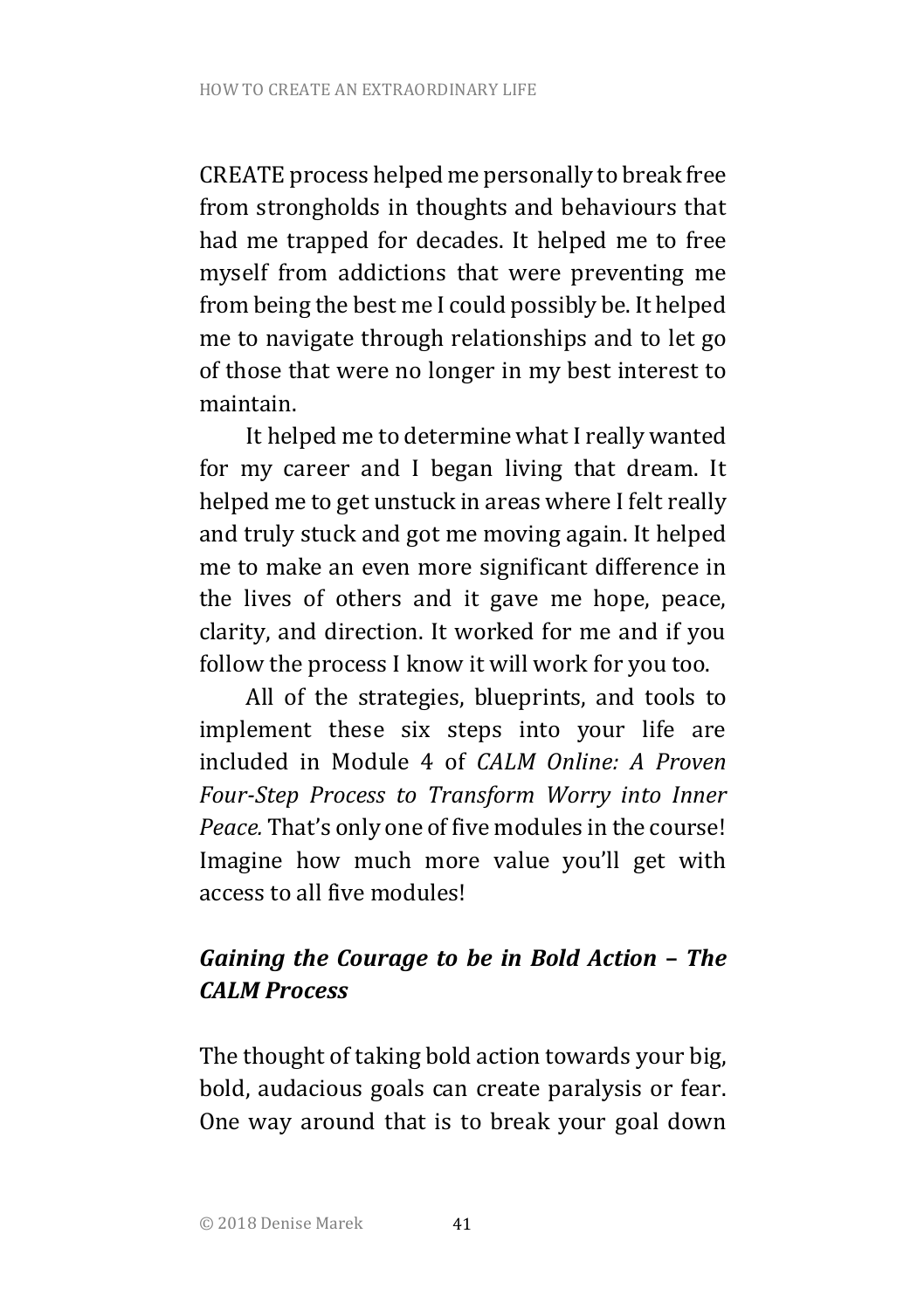into tiny steps.

For instance, are you daunted to run a marathon but dream of doing it and crossing that finish line with your arms in the air? Then break it down into a five-minute run today and just add one minute each day. These smaller  $-$  yet still bold  $$ steps don't have to be daunting or fearful. In just a year, you'll be running more than a marathon!

In addition to breaking your bold actions down into tiny steps, it's imperative you learn how to stop worrying and gain the confidence to take risks. You might be thinking, "What? Me worry? I don't worry." I hear you.

However, I've been internationally known as the Worry Management Expert and have presented around the world for more than 20 years - even to CEOs and executives in major corporations who were *convinced* they didn't worry! After learning the CALM process they were incredibly surprised at how much worry really was actually affecting their lives - both personally and professionally! They were even more impressed by the transformation and results they experienced after applying the CALM process.

*CALM Online* will provide you, too, with the techniques that have already helped thousands of seminar participants gain the courage to be in bold action, let go of worry, regain inner peace, and develop a renewed passion for life. It's the ultimate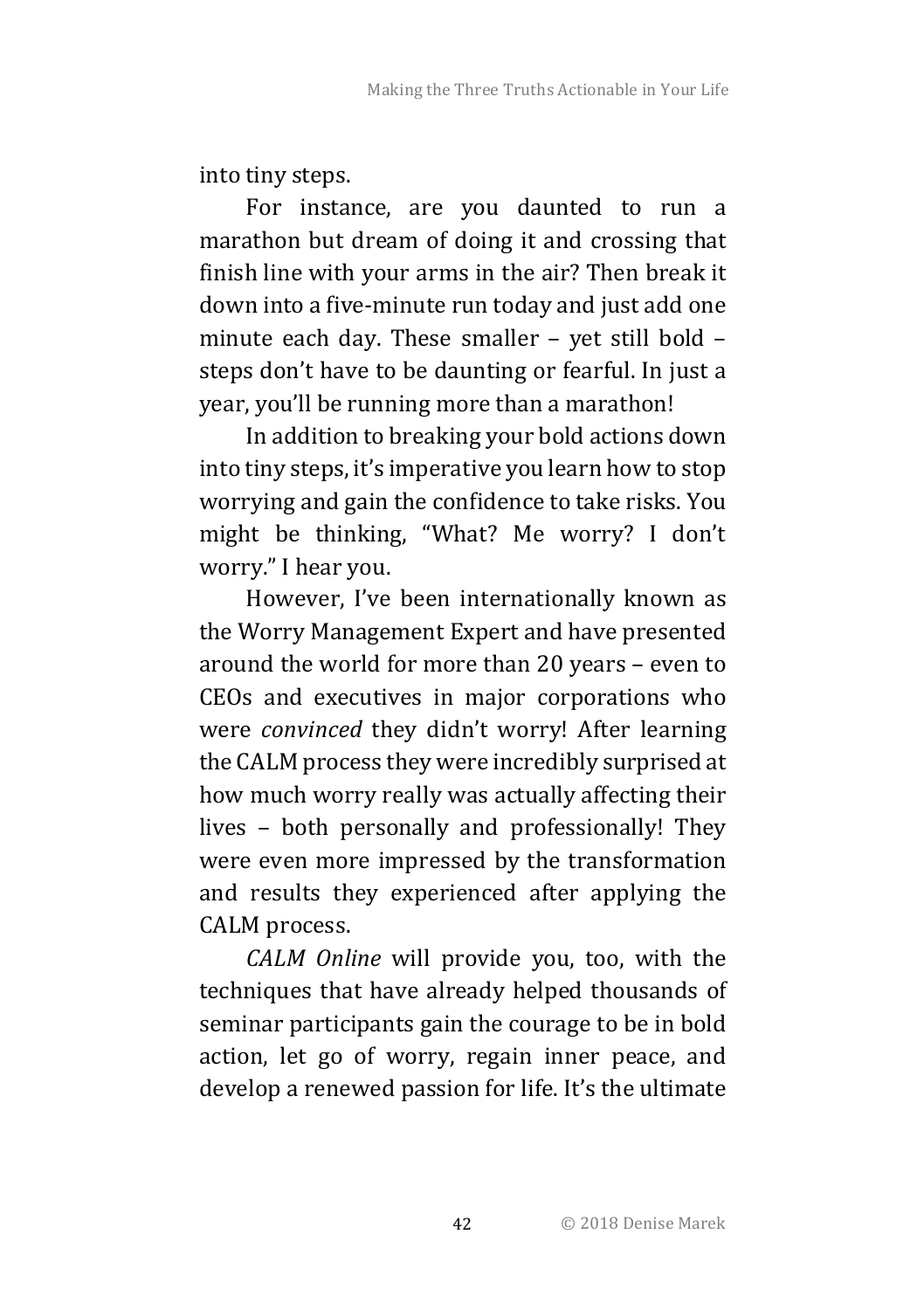blueprint for creating and living an extraordinary life!

There was a time you could only learn the CALM process by sitting in on one of my live seminars or presentations. Now it's available for you to learn from the comfort of your own home or office and at your own pace.

*CALM Online* contains a four-step process to transform worry into inner peace called the CALM process: 

- $C =$  Challenge Your Assumptions
- $A = Act to Control the Controlable$
- $L = Let Go of the Uncontrollabel$
- $M =$  Master Your Mind

To parallel the process, this course is divided into five modules. Module 1 through Module 4 each introduce a step in the CALM process. In Module 1, you'll discover that assumptions create worry and you'll learn the key questions for challenging those assumptions. In Module 2, you'll discover how to use worry as a prompt to take action. Module 3 delivers fresh, new strategies to stop worrying about those things that are beyond your control. Module 4 outlines the six-step CREATE process to renew and master your mind.

Module 5 of *CALM Online* puts the entire fourstep process together  $-$  including the CREATE process. It's in this chapter where you'll find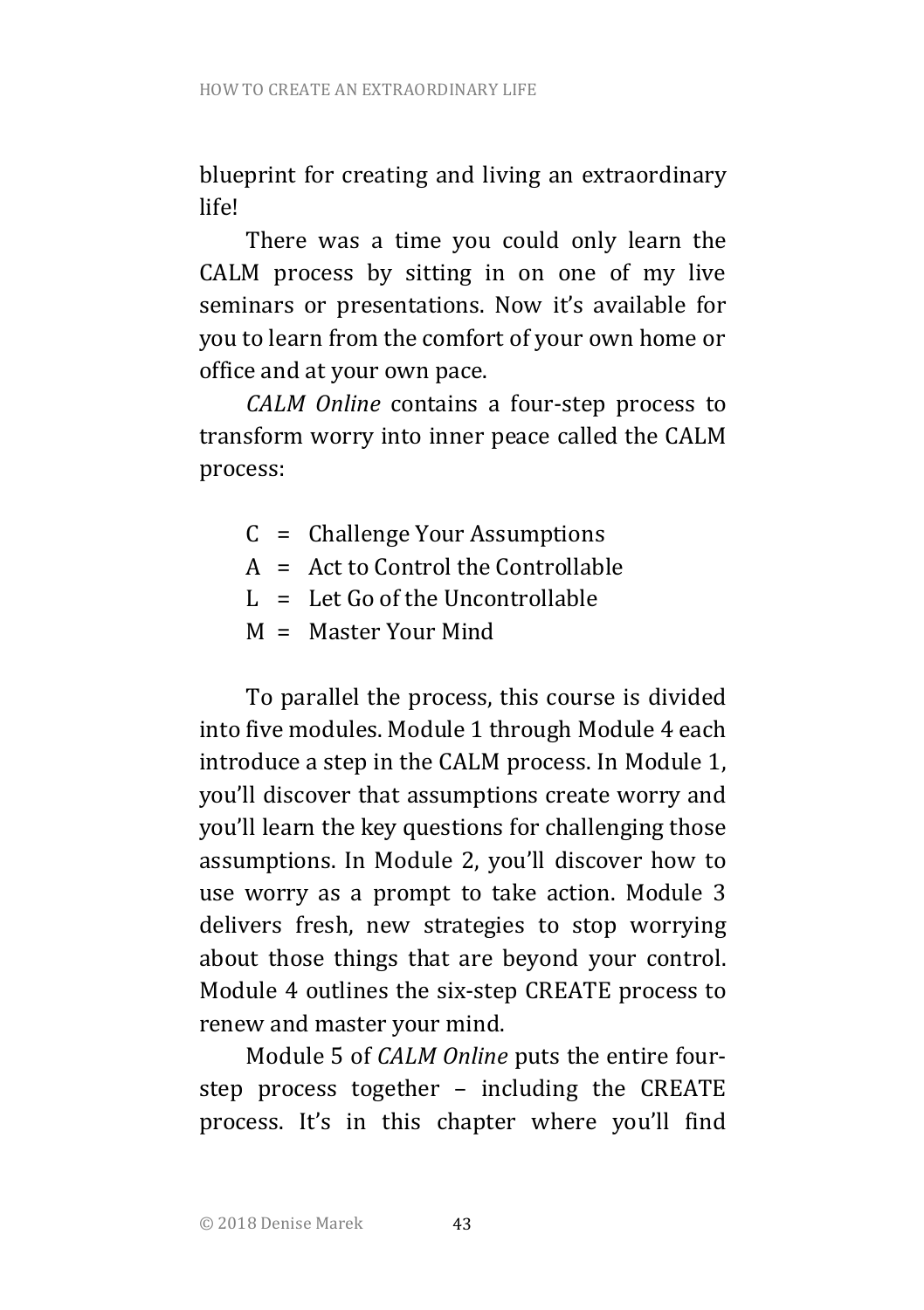Transformation Tracking Sheets. These transformation sheets are your personal template for worry-free living and can be used to help deal with all of life's challenges- big and small  $-$  with inner calm and peace of mind.

### *Making the Decision to Live an Extraordinary Life*

Do you want to create an extraordinary life – a life in which you strive to become the best you that you can possibly be and use what you have become to impact others in a positive way? Do you want to leave your mark on this world? You can! But you have to make a decision to do so.

*A decision is an action.* The Latin word for "decide" ("decidere") means "to cut off from." That means when you make a decision, you are cutting off any other alternatives.

Making the decision to create an extraordinary life means you are choosing to cut off the alternatives. You are choosing to cut off the possibility of spending the rest of your days living an ordinary existence, in a tiny comfort zone, in which you feel unfulfilled.

Instead, you decide to take bold action unceasingly towards your purposeful vision and create the extraordinary life you were born to live!

*CALM Online* is the next bold step in your journey. This course is designed to help you adjust what you say within yourself so you can reduce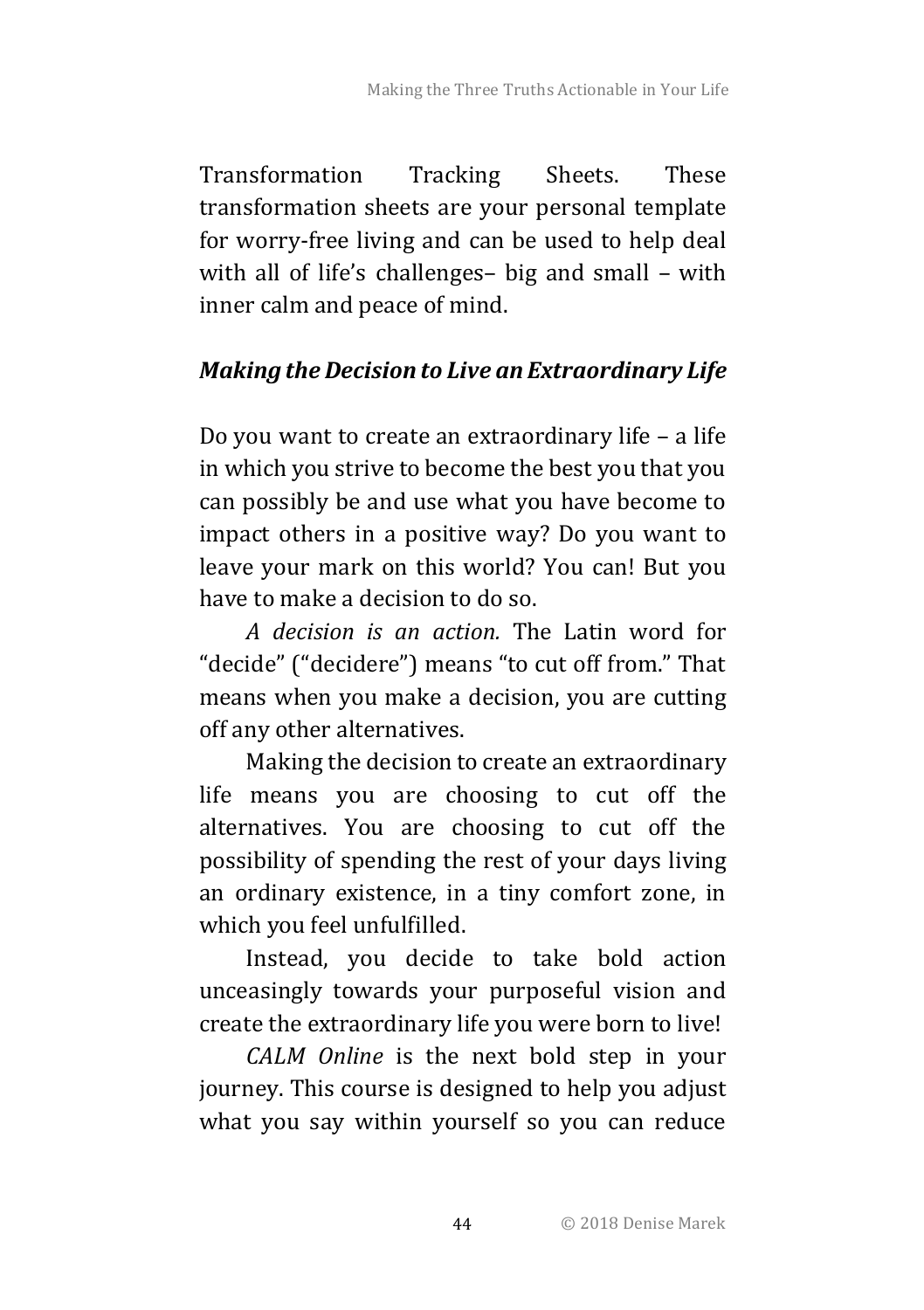stress, free yourself from worry, and live a more fulfilled life. However, you have to make the decision to register in the course and do the work.

### *Taking Your Next Bold Step*

Follow the link below to watch a short video about the *CALM Online* program and to enroll in the course:

### https://calmonline.denisemarek.com/p/calmonline

In addition to the video, following the link above will give you an outline of the course, testimonials, answers to FAQs, and so much more!

Enroll in *CALM Online* today! Don't wait any longer. Choose today to live your most extraordinary life starting right now!

https://calmonline.denisemarek.com/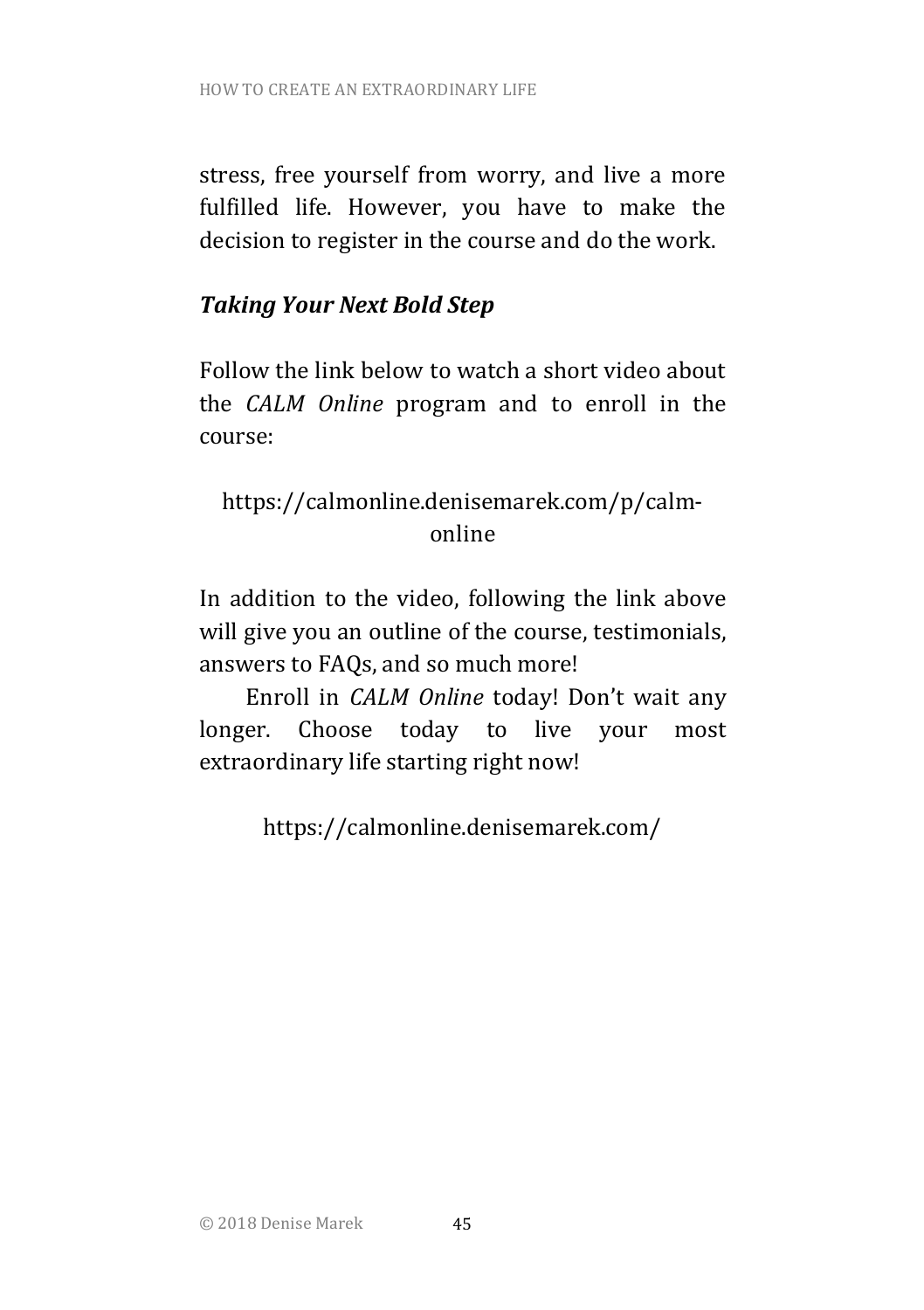### **Afterword**

You are now equipped with the three surprising truths you need to know about creating that extraordinary life:

Truth  $#1$ : *Ordinary People* Create Extraordinary Lives

Truth #2:

Ordinary People Create Extraordinary Lives *by Taking Bold Action Unceasingly*

Truth  $#3$ :

Ordinary People Create Extraordinary Lives by Taking Bold Action Unceasingly *Towards a Purposeful Vision*

Now consider this: We are all ordinary people. This means **we can also all be extraordinary** since extraordinary people – like those you've read about in this book – are just ordinary people too.

Be extraordinary! There is a unique calling on your life that you and you alone can fulfill. No matter where you are right now or where you've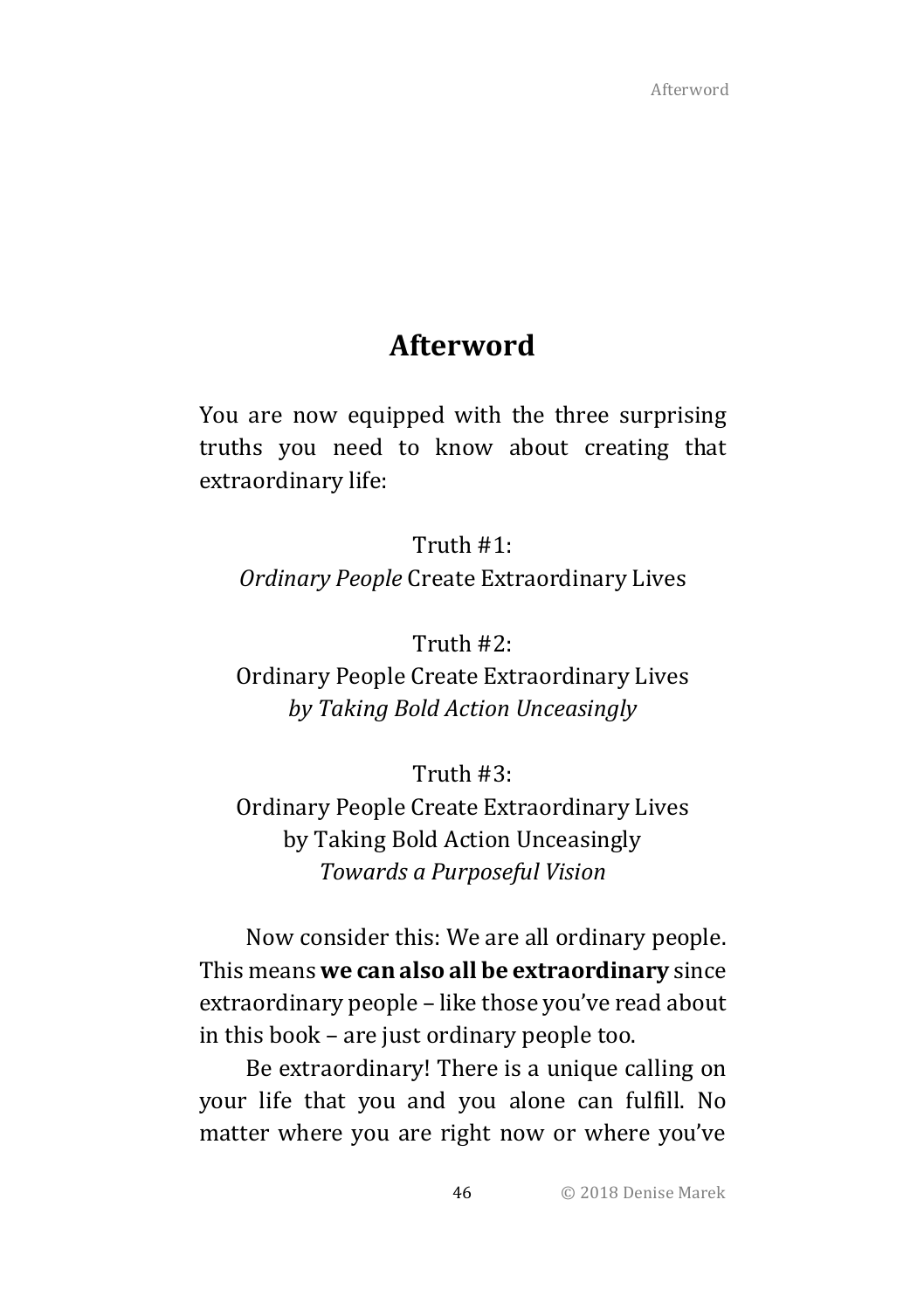been, God's gifts and calling on your life won't be taken away. He never goes back on His promises. He will make a way for you to fulfill that dream in your heart and He will give you provision for your purpose.

Go after that calling and create an extraordinary life by becoming all you can be – not because of what you will get; but because of what you can give back by becoming more  $-$  and using what you've become to be of maximum service to others. 

Experience the deep peace that comes from being fulfilled and the growth, health, and vitality that will occur in all areas of your life. You were born for this! You were born to live an extraordinary life.

If you know someone who needs ideas and inspiration to help create the extraordinary life you know he or she was born to live, please share this book by providing that person with the link to receive their free copy of *How to Create an Extraordinary Life.* Or contact the author at operator@denisemarek.com.

As for you, you're already well on your way by getting to the end of this book! The next important bold step is for you to enroll in *CALM Online*. If you have excuses about why now is not the right time for you to register into the course, remember: You **can have reasons or you can have results** - but you can't have both.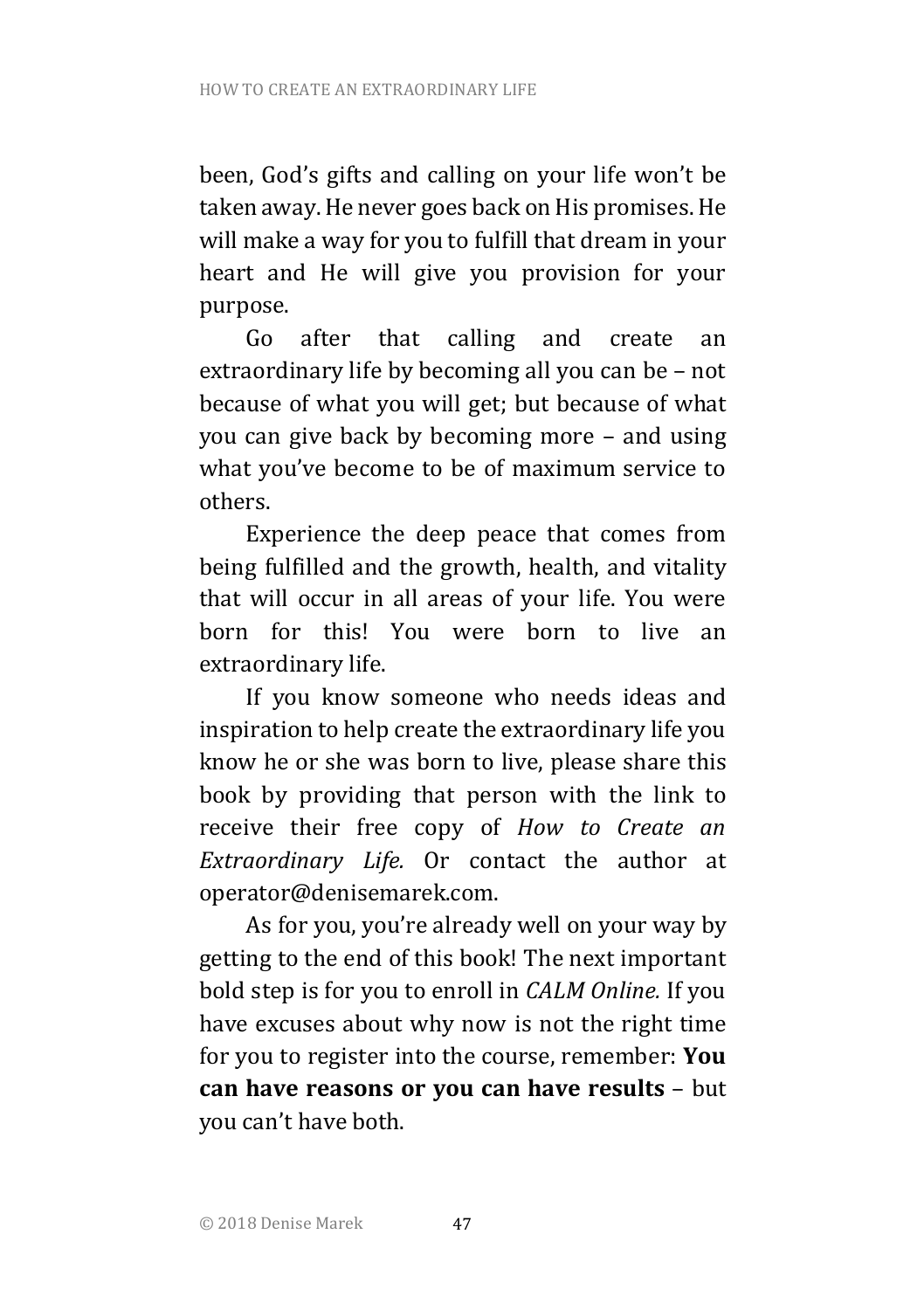*CALM Online* will give you the results you're looking for. You are not alone. It is possible. There are proven strategies available to you. Challenge yourself to change what you do. Be bold. Act today and register now.

https://calmonline.denisemarek.com/

I leave you with a final thought:

An extraordinary life isn't created by chance; it's *created by choice. Choose to take the next bold step* in your journey of creating an extraordinary life!

I'll meet you over inside the course!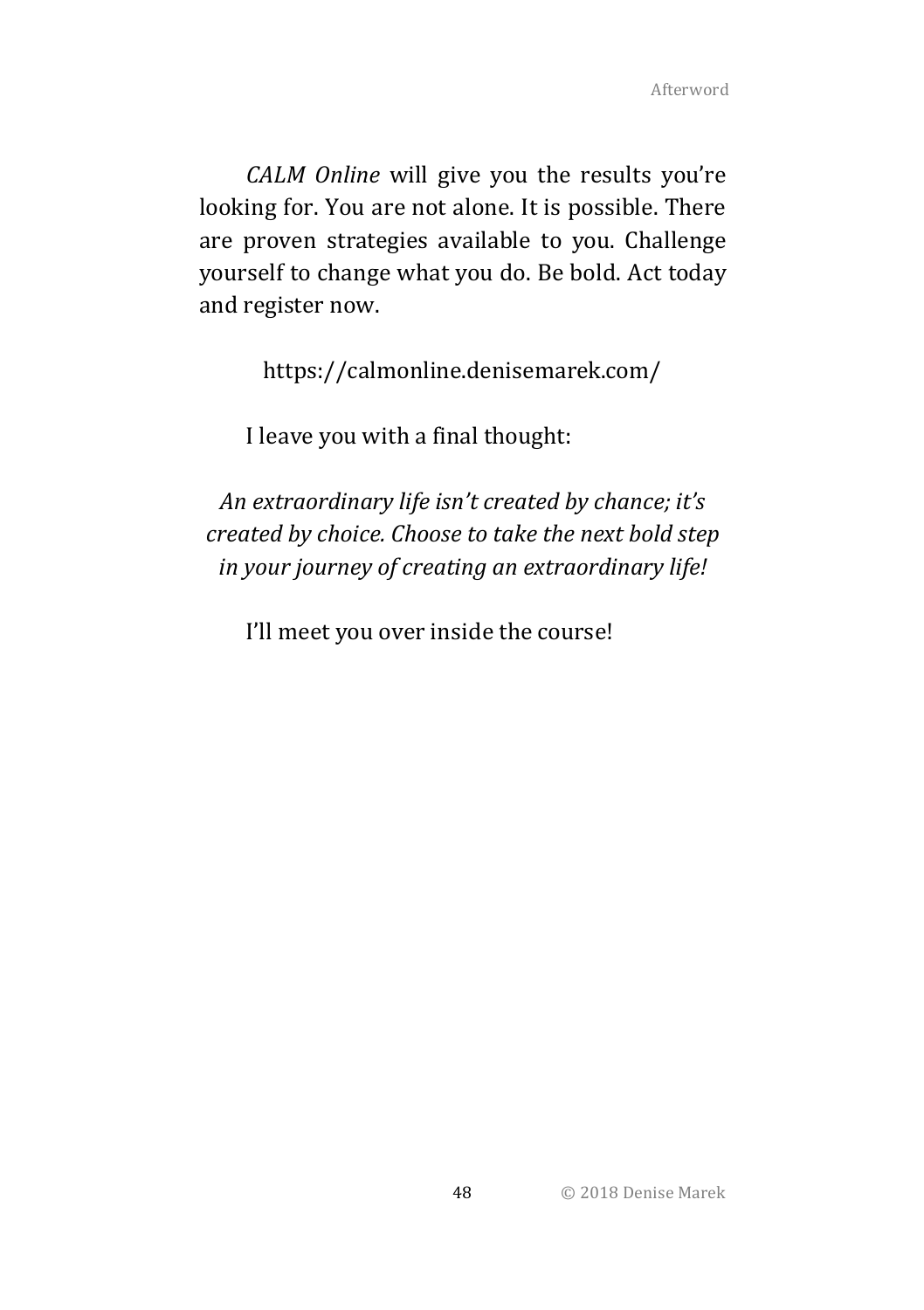# **About the Author**

**Denise Marek** is internationally known as "The Worry Management Expert." In addition to being regularly called upon as the authority in her field by national and international magazines such as Martha Stewart's *Body + Soul*, United Kingdom's *Red*, Australia's *CLEO*  and *Insight*, and Canada's *Chatelaine*  and *Canadian Family*, Denise is the author of *CALM: A Proven Four-Step Process Designed Specifically for Women Who Worry.*  As testament to their overwhelming success, her books have been published in several languages, including Spanish, Italian, German, French, Dutch, Bulgarian, and Korean.

Through her proprietary CALM™ methodology, lectures, consulting, videos, articles, and books, Denise has helped individuals and corporations around the globe free themselves from worry and cultivate inner peace. She works with CEOs, senior-management teams, and executives – along with their clients and the people they lead – helping them eliminate worry in their personal and professional lives. Denise's client list includes companies such as American Express,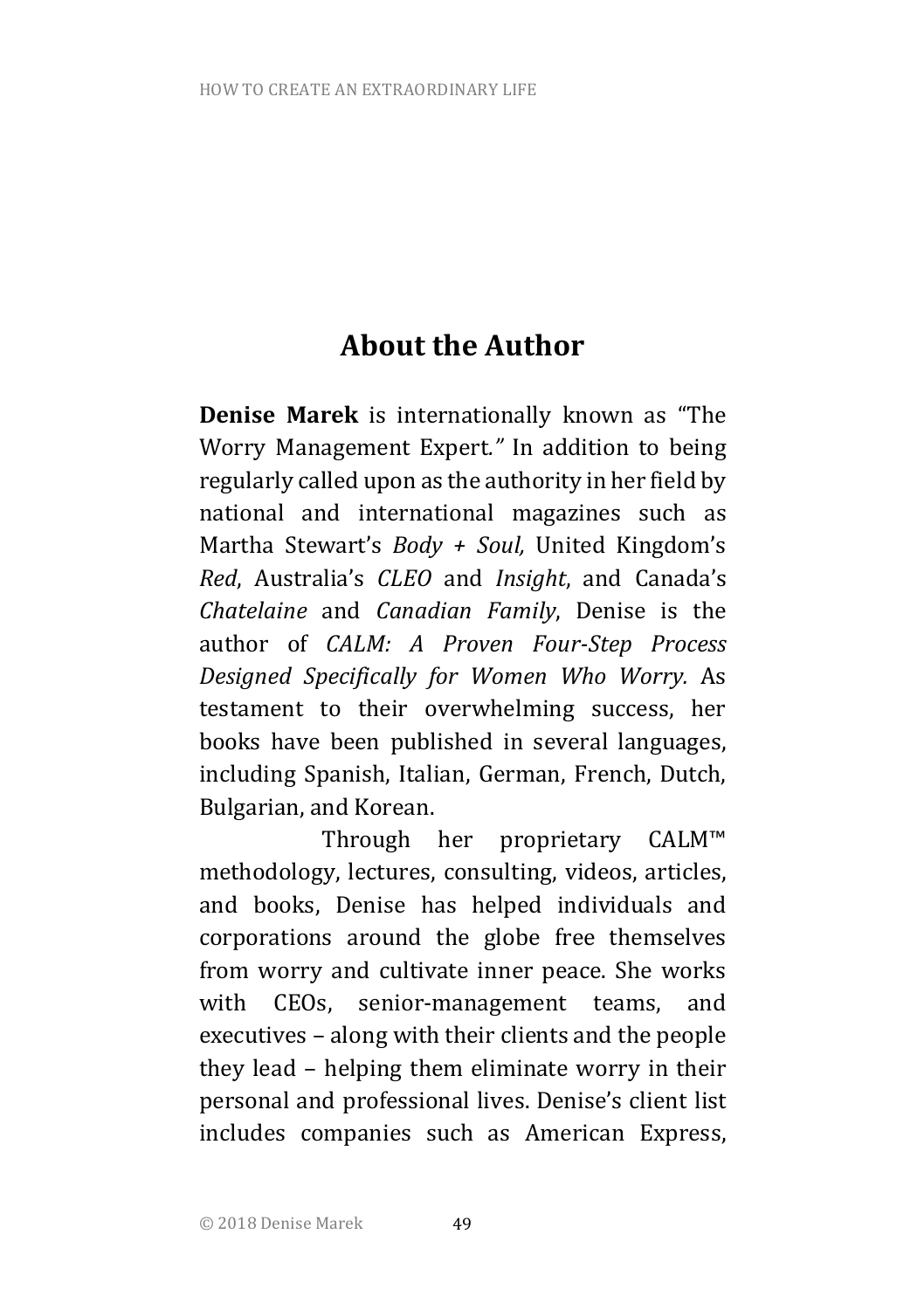Toyota, CEO Global, RBC Royal Bank, Deloitte & Touche, Dundee, Manulife Financial, TD Canada Trust, Clarica, and AIG. She is regularly asked to speak at corporate events and provide on-site training and consulting, resulting in more effective and efficient work environments, less stress, and greater strategic-planning success.

For more information about Denise. visit: **www.denisemarek.com.**

### *Stay Connected*

Register for *CALM Online*, visit:

https://calmonline.denisemarek.com/

• Follow Denise Marek on social media:

### @MarekDenise

• Book Denise Marek to speak at your next conference, event, or meeting, contact us via phone or e-mail as listed below:

### Life by Design

402-701 Rossland Road East, Whitby, ON L1N 9K3 877-553-7397 / operator@denisemarek.com / www.denisemarek.com